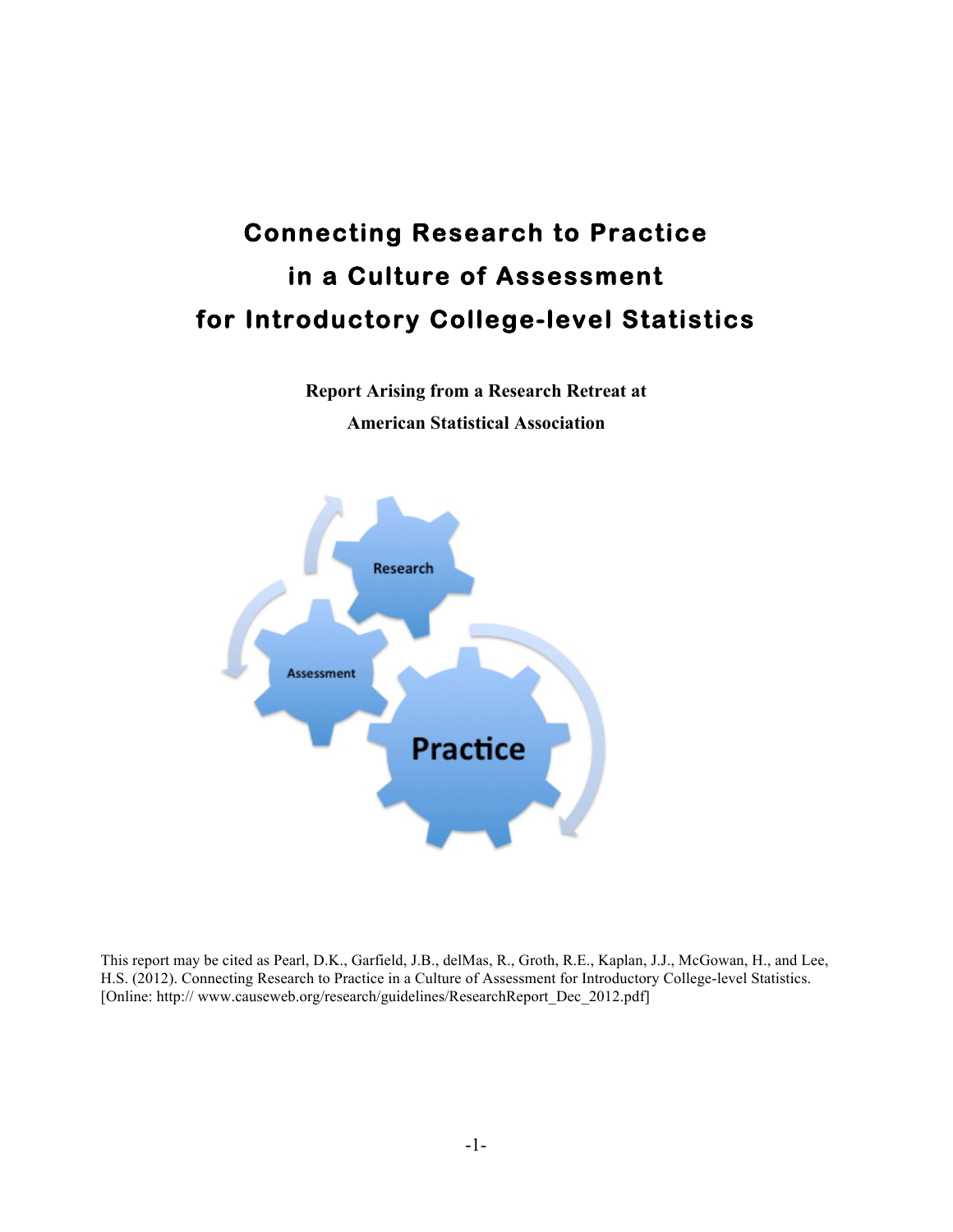# **Background**

This report arises from a research retreat held June 14 and 15, 2010 at the headquarters of the American Statistical Association. It rests at the confluence of several initiatives in Statistics Education Research, including:

- 1. The Guidelines for Assessment and Instruction in Statistics Education (GAISE: www.amstat.org/education/gaise/GaiseCollege\_Full.pdf) project college report endorsed by the American Statistical Association.
- 2. The Statistics Education Graduate Programs report on promoting and developing graduate programs in statistics education and supporting associated faculty (www.causeweb.org/research/programs/statedgradprogs.pdf). Recommendations of this report were also endorsed by the American Statistical Association. The action plan in the report proposed establishing a series of annual research retreats to grow the numbers of statistics education researchers and integrate their efforts.
- 3. The NSF (DUE # 0741393) funded Workshops on Infrastructure for STEM Education Research (WISER) project supported the research retreat that originated this report. Previous WISER workshops were cross-disciplinary efforts facilitating the development of a national assessment infrastructure. WISER encouraged the development of communities in each STEM field to set discipline-specific research priorities.

Because of the need to develop a coherent knowledge and research base in statistics education, the key goals of this document are

- To foster productivity and coherence in statistics education research by providing guidance on important priorities in the field, and
- To provide the impetus for development and wide use of instruments needed to address fundamental questions in statistics education research.

The sections of this report are modeled on the format of the recent "Linking Research and Practice: The NCTM Research Agenda Conference Report" (Arbaugh et al., 2010) in providing broad descriptions of issues, gateways to the literature, research questions, and needs in each of six areas with discussion of why such questions are important and the implications of addressing them. Each section also includes a special focus on the associated assessment instruments that would be needed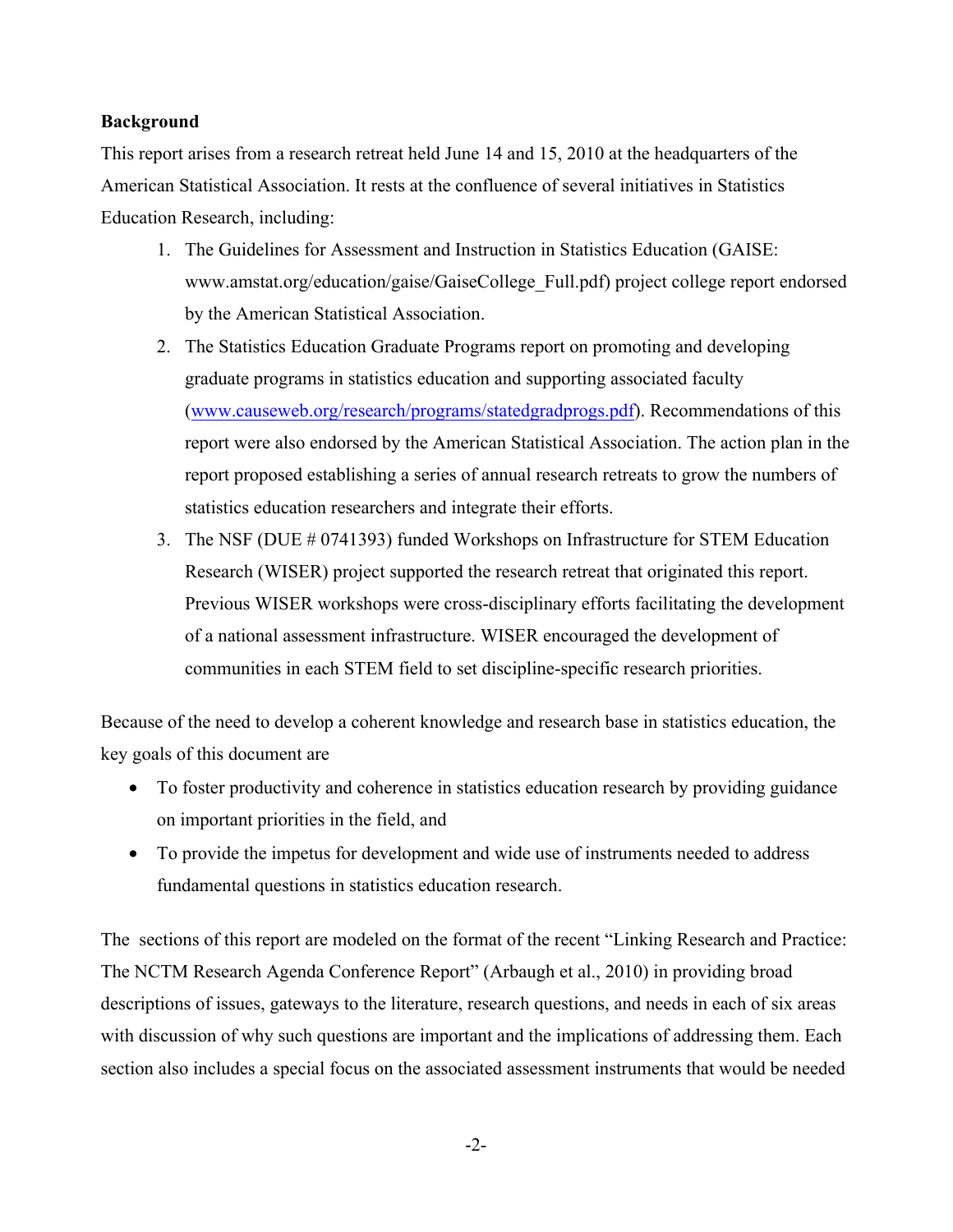to address these important research questions while a review of currently available assessment instruments is provided in a seventh section. The areas discussed are then

1. Cognitive outcomes 2. Affective constructs 3. Curriculum 4. Teaching Practice 5. Teacher Development 6. Technology 7. Assessment

Finally, two important points that should be taken into account when reading this report. First, we note that it is important to explicitly include issues of diversity in addressing all of the research questions stated since results do not always generalize across different populations. Secondly, while the references cited in the report are dominated by those in statistics education research, it is also important to recognize the parallel work done in other STEM education areas that must be examined to have a command of any of these areas.

# Writing Team:

Robert delMas, University of Minnesota Joan Garfield, University of Minnesota (co-chair) Randall Groth, Salisbury University Jennifer J. Kaplan, University of Georgia Herle McGowan, North Carolina State University Hollylynne S. Lee, North Carolina State University Dennis Pearl, Ohio State University (co-chair)

Other Research Retreat Participants:

Felicity Enders, Mayo Clinic Iddo Gal, University of Haifa, Israel Sterling Hilton, Brigham Young University Cliff Konold, University of Massachusetts Michael Posner, Villanova University Candace Schau, CS Consultants, LLC Michael Shaughnessy, Portland State University Finbarr Sloane, Arizona State University

We wish to acknowledge the help of Elizabeth Fry in checking references and helping to prepare this report.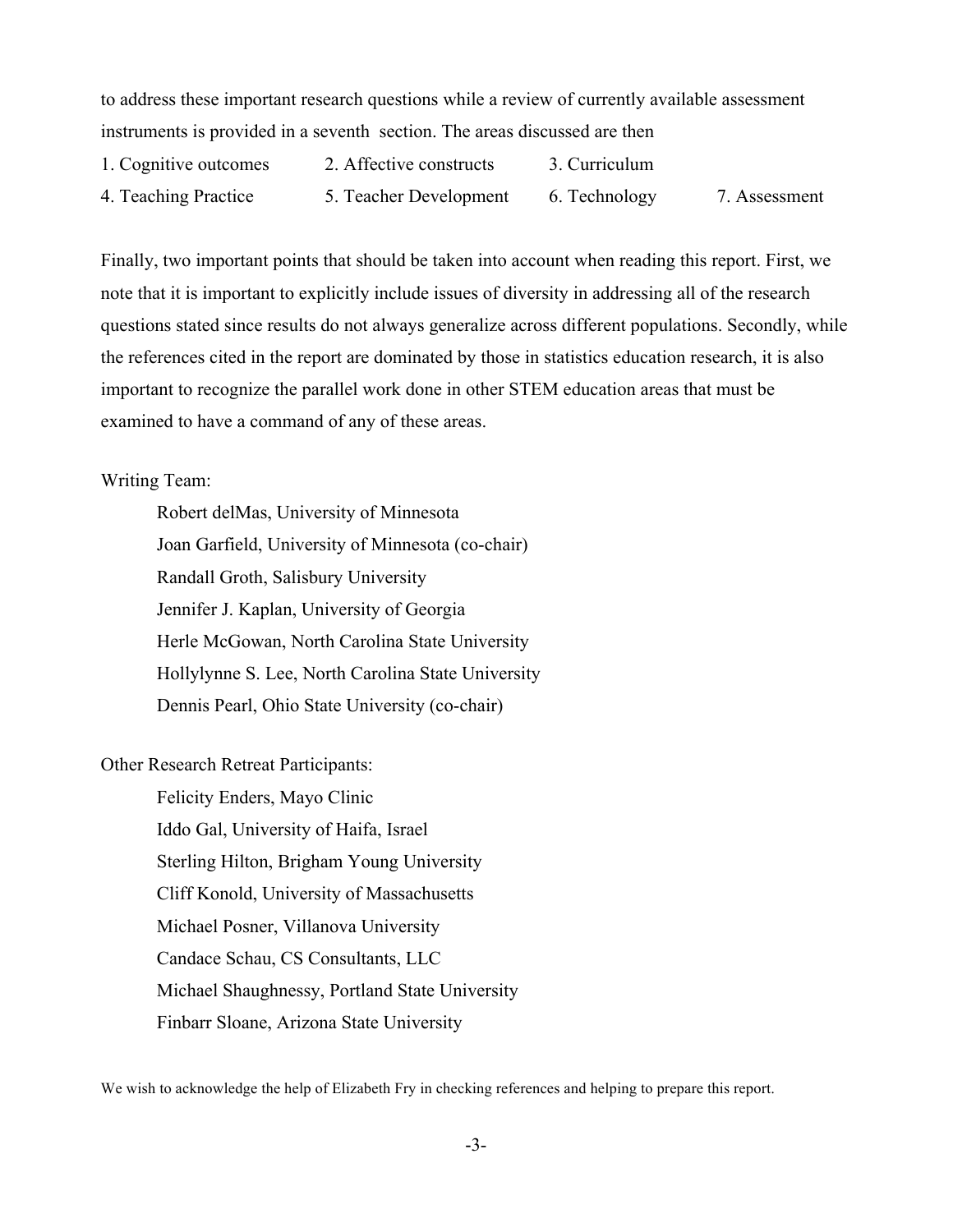#### **1. Cognitive Outcomes**

*"… the nature of knowledge and learning are suggestive of instructional approaches we should stress (and others we should de-emphasize) if we want to affect how students think (as opposed to how they respond on exams)."* (Konold, 1995).

#### **Introduction**

We define *cognitive* outcomes as the content knowledge and thinking processes that we want students to develop in an introductory statistics course. As the field and practice of statistics has changed, it has become more difficult to provide an agreed upon list of specific topics or procedures that all students should learn. There are, however, some guidelines that may be useful in the development of such a list. Two examples are the organization of outcomes distinguished in terms of statistical literacy, reasoning and thinking (see Garfied and Ben-Zvi, 2008) and the GAISE report, which defines a set of learning outcomes for first courses that describe ways of understanding and thinking about statistics but does not list topics or content to be covered.

## **Brief Literature Review**

In their review of research on teaching and learning statistics, Garfield and Ben-Zvi (2007) identified common student errors and misconceptions citing evidence that they are widespread and persistent, similar at all age levels and difficult to change (e.g. Garfield, 2003; Gigerenzer, 1996; Kahneman et al., 1982; Sedlmeier, 1999). Studies also suggest that statistical reasoning is often selfcontradictory as indicated by assessment data (e.g., Konold et al., 1993). While there is some evidence that statistical instruction can lead to positive results (e.g., Kaplan & Du, 2009), there is no strong evidence that learning is sustained beyond the instructional sessions, or that it is generalized beyond the specific types of problems used.

Studies of instructional approaches indicate that developing an understanding of some of the important ideas in statistics (e.g., distribution, center, variability, inference) can be accomplished through carefully designed sequences of activities that use technological tools selected to support students' conceptual development (e.g. Ben-Zvi & Amir, 2005; Cobb, McClain & Gravemeijer, 2003; Lehrer & Schauble, 2002, 2007; Paparistodemou & Meletiou-Mavrotheris, 2008; Pfannkuch, 2006; Watson, 2008). Other recommendations from the research literature are that concepts need to be revisited over substantial periods of time (Ben-Zvi, 2000), that understanding can be facilitated by starting with informal, intuitive ideas and moving toward more formal ways of thinking

-4-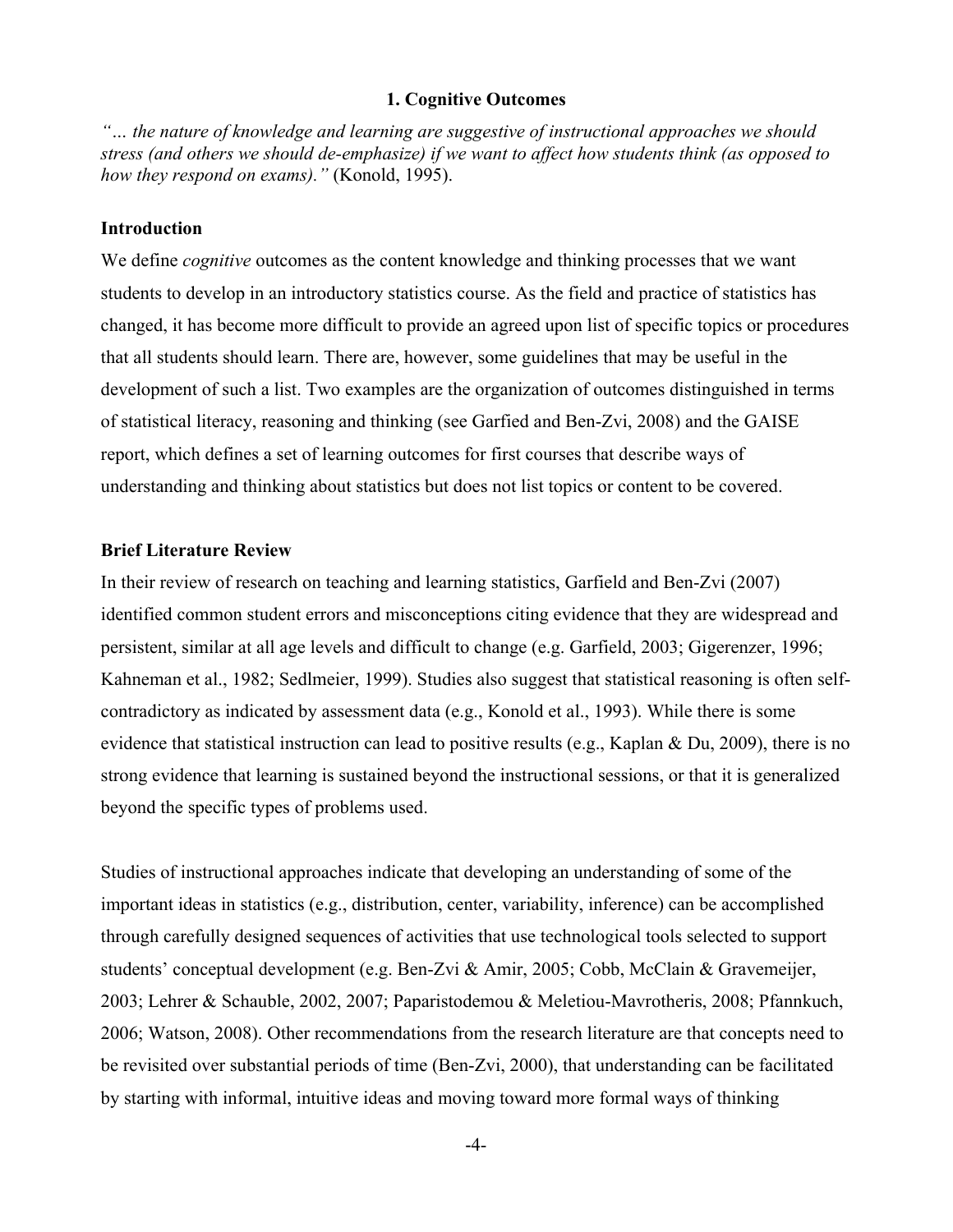(Garfield & Ben-Zvi, 2010; Lee, Angotti, & Tarr, 2010), and that the concepts of distribution, center and spread should be treated simultaneously, rather than as separate, isolated topics (see Garfield & Ben-Zvi, 2008).

Few standard assessments have been used to assess cognitive outcomes. Nearly all published studies using such tools provide data on the Statistical Reasoning Assessment (SRA: see Garfield, 2003) and the Comprehensive Assessment of Outcomes of a first course in Statistics (CAOS: see delMas, Garfield, Ooms, and Chance, 2007). These studies corroborate the evidence that students have difficulty reasoning about statistical concepts. Studies using interviews and qualitative data methods have also revealed student difficulty in reasoning about important statistical ideas (see delMas & Liu, 2005; Groth & Bergner, 2006). Qualitative studies have also indicated that even students who receive the highest grades in a college-level introductory statistics course can have relatively unsophisticated understanding of important ideas at the end of the course (e.g. Clark, Karuat, Mathews & Wimbish, 2003; Mathews & Clark, 2003).

More recent research on helping students achieve desired cognitive outcomes focus on the construction and testing of learning trajectories. Garfield and Ben-Zvi (2008) suggest sequences of activities that provide a hypothetical "learning trajectory" for developing 11 of the big ideas in statistics, such as data distribution, center, and variability. According to Confrey, Maloney, Nguyen, Wilson, and Mojica (2008):

A learning trajectory is a researcher-conjectured, empirically supported description of the ordered network of constructs a student encounters through instruction (i.e. activities, tasks, tools, forms of interaction and methods of evaluation), in order to move from informal ideas, through successive refinements of representation, articulation, and reflection, towards increasingly complex concepts over time.

An example of a hypothetical learning trajectory for how students develop an understanding of how to construct and interpret data displays is provided by Lehrer, Konold and Kim (2006).

In contrast to studies on developing particular types of statistical reasoning, Wild and Pfannkuch (1999) developed a model of statistical thinking that has been used to promote and study student learning outcomes.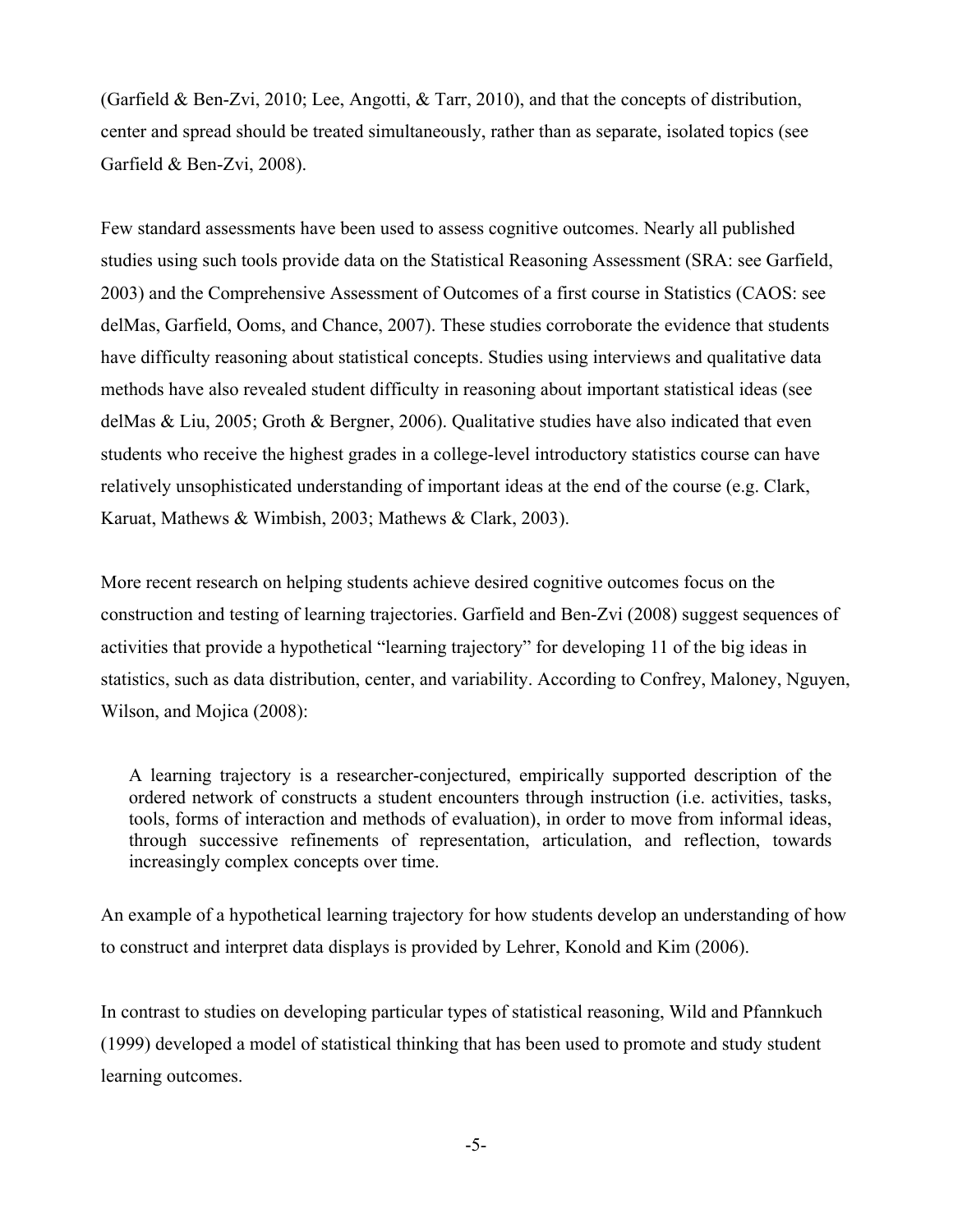## **Research Questions & Priorities**

Two research priorities are described that are needed to advance our knowledge of appropriate learning progressions for an agreed upon list of learning outcomes.

**Research Priority 1**: What are the core learning outcomes of statistics that students should develop in order to be statistically literate citizens, to be prepared to use statistics in their careers or future courses and/or to be statistical thinkers, having a statistician's approach to problem solving? Examples of questions include:

- 1. What core learning outcomes employed in a particular profession do individuals need to develop in order to perform well in that profession (e.g., the outcomes that are common and those that are unique to disciplines such as psychology, biology, and economics)?
- 2. What core learning outcomes help people to make informed decisions based on data on a daily basis (e.g., what types of statistical literacy are needed to understand statistical information in the media and other public forums)?
- 3. What are the new learning outcomes that students will need to develop given the changing nature of the discipline of statistics (e.g. what new learning outcomes result from the changing nature of data, availability of computing tools, or changes in available analysis methods)?

**Research Priority 2:** What are efficient and valid learning progressions or trajectories associated with developing the core learning outcomes of statistics?

Examples of questions include:

- 1. What are the cognitive processes that underlie student development of more expert conceptions of a particular statistical concept (e.g., the nature of informal inferential thinking, the nature of formal inferential thinking)?
- 2. What are the stages of development for students learning a particular statistical concept or core idea (e.g., the nature of student progress from informal to formal understanding of a statistical concept)?
- 3. What are the relationships among different learning outcomes and learning progressions for the various types of statistical understanding being developed (e.g., understanding sampling distributions as a putative requirement to understanding the core logic of hypothesis testing)?
- 4. How do learning progressions differ for different types of students?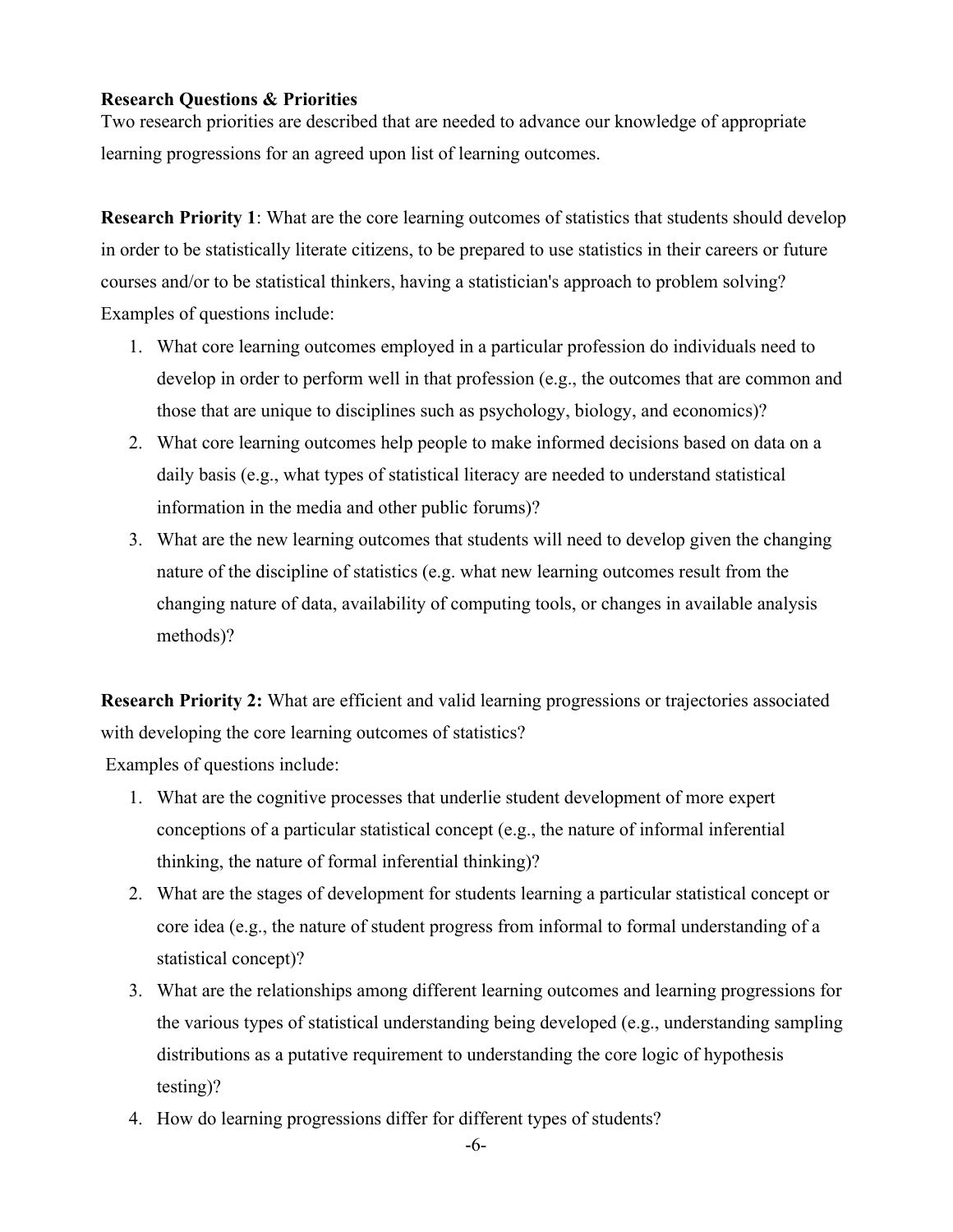# **If we knew the answer to these questions, then:**

- Curriculum developers and other resource developers would have guidance in choosing content and progressions of content aligned with the student audience.
- Instructors would have guidance in choosing written curricula and classroom pedagogies to enact a curriculum and meet the needs of their students.
- Textbook authors would have guidance in sequencing topics and providing supplementary materials for classroom use that would be effective in supporting student learning.

# **Measurement/Assessment Needs**

We need more validated assessments of cognitive outcomes that can be used for both formative and summative assessment to provide feedback to students and instructors, to departments and programs, and to researchers. These assessments should provide flexibility, perhaps in a modular form, so that they can be adapted for courses with different outcomes, and should be updated periodically to reflect the changing field and practice of statistics.

Specific assessments to be used at various stages of learning progressions will allow more precise information about the development of students' learning and reasoning about particular outcomes (e.g. Battista, 2004; Clements & Sarama, 2004; Lehrer, Konold & Kim, 2006).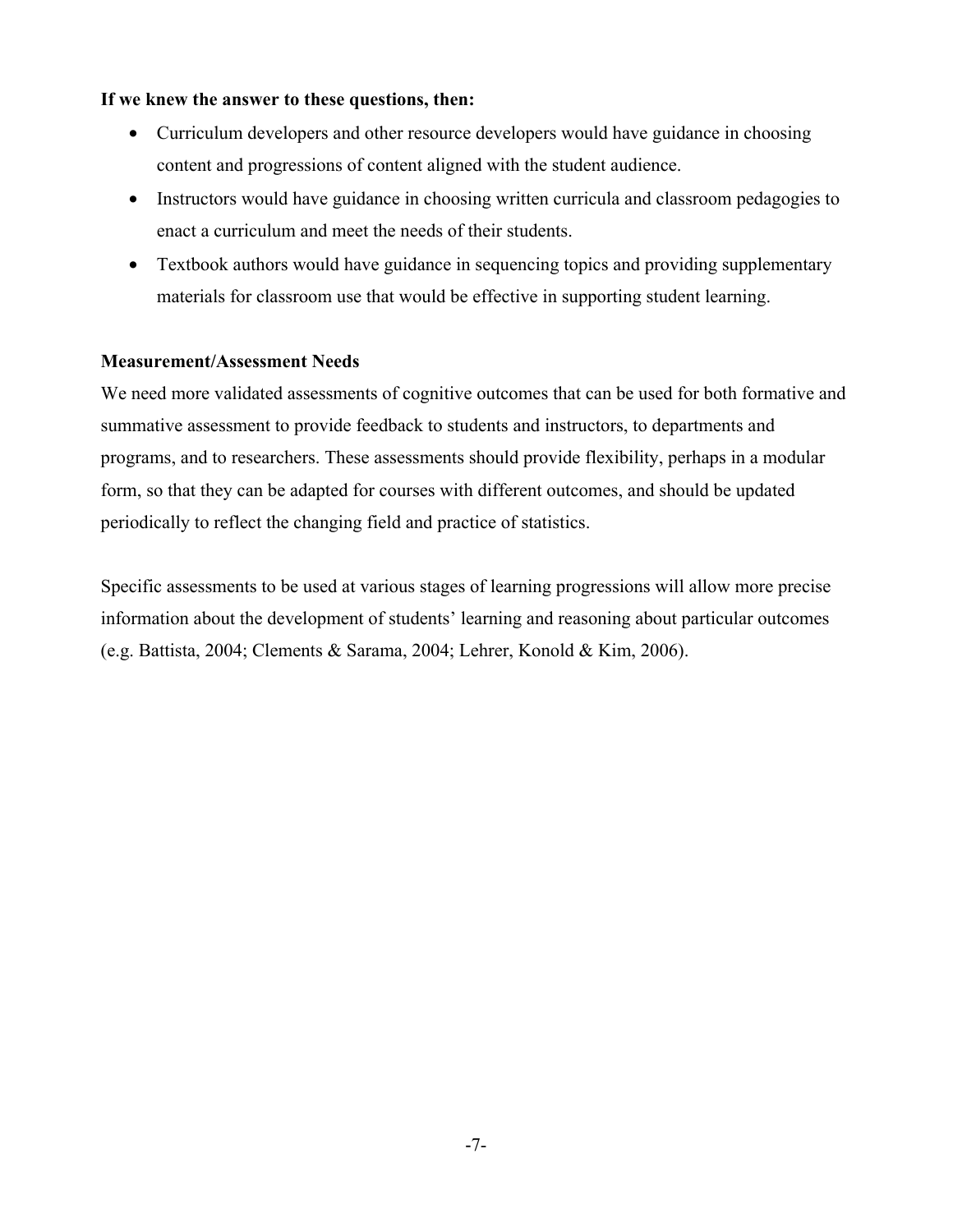#### **2. Affective Constructs**

*"…students' feelings about statistics education, and the effects of these feelings on resulting*  learning, knowledge and further interest in statistics, should occupy a more central role in the *minds of statistics educators."* (Gal & Ginsburg, 1994)

## **Introduction**

An important set of constructs, we shall call *affective* for want of a better term, falls outside of the definition of cognitive outcomes described in the previous section. These include the broad areas of attitudes, beliefs, emotions, dispositions, and motivations (Bloom, 1956). Of course, within each of these categories there exist several narrower constructs that are important for educational research, for example: self-efficacy, cognitive competence, persistence, anxiety, perceived value, goals, interest, expectations, desire to learn, learning approaches, curiosity, flexibility, engagement, effort, participation, etc. This partial list of affective constructs is meant to illustrate the wide variety of student or teacher characteristics putatively important to achieving success in teaching and learning and that also serve as important outcomes in their own right. Educational and psychological theories such as Expectancy-Value Theory (EVT: Eccles et al, 1983) stress the importance of these affective constructs in teaching and learning and as outcomes (see Wentzel and Wigfield (2009) for reviews of this and other relevant theories). Implicitly throughout this discussion we focus on these issues as they pertain to statistics (e.g. attitudes toward statistics, desire to learn statistics, or teacher beliefs about the value of statistics and their self-efficacy in teaching it).

#### **Brief Literature Review**

Perhaps because students often express negative opinions about statistics and statistics courses, many researchers have focused on attitudes including anxiety towards statistics, and instruments have been developed to assess these constructs. Schau and Gal (1997) reviewed the work in this area prior to the mid 1990's, while Zieffler et al. (2008) reviewed the research focusing on college students and non-cognitive factors that affect the learning of statistics. Many of the studies reviewed tried to relate the affective factors to cognitive outcomes. For example, Budé, et al. (2007) developed and used a questionnaire to examine motivational constructs and their effect on students' academic achievement within a statistics course. They identified dimensions of causal attributions, outcome expectancy, affect, and study behavior, with respect to statistics. Their results, based on a path analysis, suggested a relationship between negative attitudes toward statistics and poor study habits, which led to poor scores on achievement measures.

-8-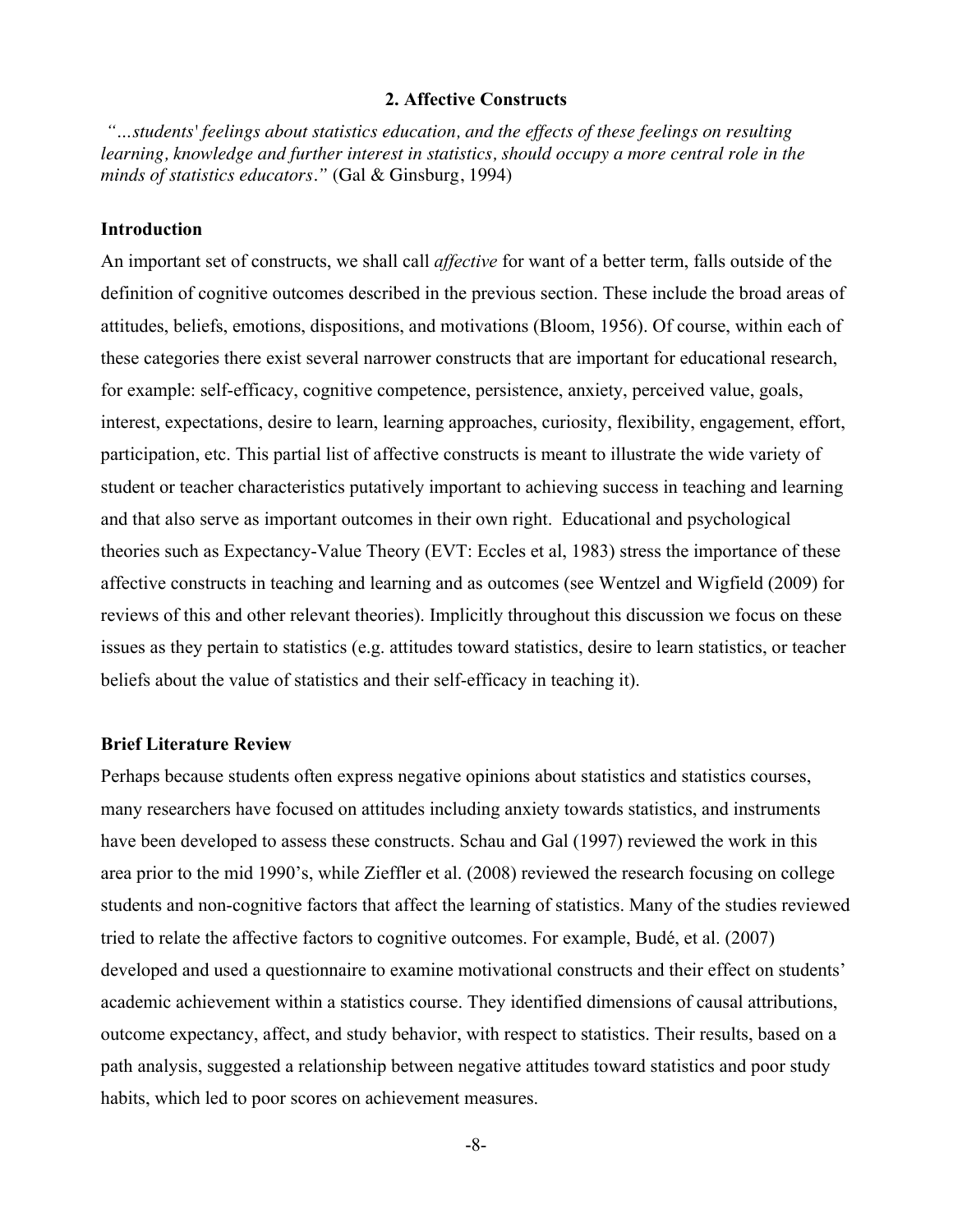More recently, using EVT and other theories, Ramirez, Schau, and Emmioğlu (2012) created a longitudinal conceptual model that includes three broad constructs that research results show are related to statistics course outcomes: student characteristics, previous achievement-related experiences, and statistics attitudes. Although the model is described using attitudes, any of the affective constructs can be substituted; in fact, the model is likely to be most useful when a constellation of such constructs are included. Emmioğlu and Capa-Aydin (2012), using metaanalysis, showed that the relationships among attitudes and course achievement was positive and small or moderate in size with a tendency for stronger relationships in studies done in the US. Hood, Creed, and Neumann (2012) used path analysis to test an expectancy value model of motivation and found that past performance, effort, and expectancies for success in the course contributed positively to achievement.

The research on the learning of statistics by college students has provided evidence supporting the effect of other specific affective factors in learning statistics. Finney and Schraw (2003) found that self-efficacy concerning statistics plays an important role not only in students' attitudes about statistics, but also in their performance in a statistics course. Onwuegbuzie and Wilson (2003) define statistics anxiety as "anxiety which occurs when a student encounters statistics in any form and at any level (p. 196)" – in other words, anxiety and negative feelings elicited by statistics in general that may hinder performance on statistics-related tasks. They further assert that the research findings support statistics anxiety as one of the biggest predictors of achievement in research methodology and statistics courses. Gal and Ginsburg (1994) expand this idea by positing that statistics anxiety could engender ill-prepared students who may not master material because they feel hindered by nervousness. Thus, the potential role of statistics anxiety in particular has been well documented in the literature.

Recent surveys by Nolan, Beran, and Hecker (2012) and by Ramirez, Schau, and Emmioğlu (2012) all together listed 22 instruments designed to assess attitudes in general or specific attitude components. However, research results from only four of these instruments were found to show reasonable amounts of evidence regarding their validity and reliability under the rationale of classical test theory (e.g., Cashin and Elmore, 2005; Schau, Stevens, Dauphinee, and Del Vecchio, 1995), though further improvements may be needed (e.g. Vanhoof et al. 2010). These four instruments include: the two versions of the Survey of Attitudes Toward Statistics (SATS)

-9-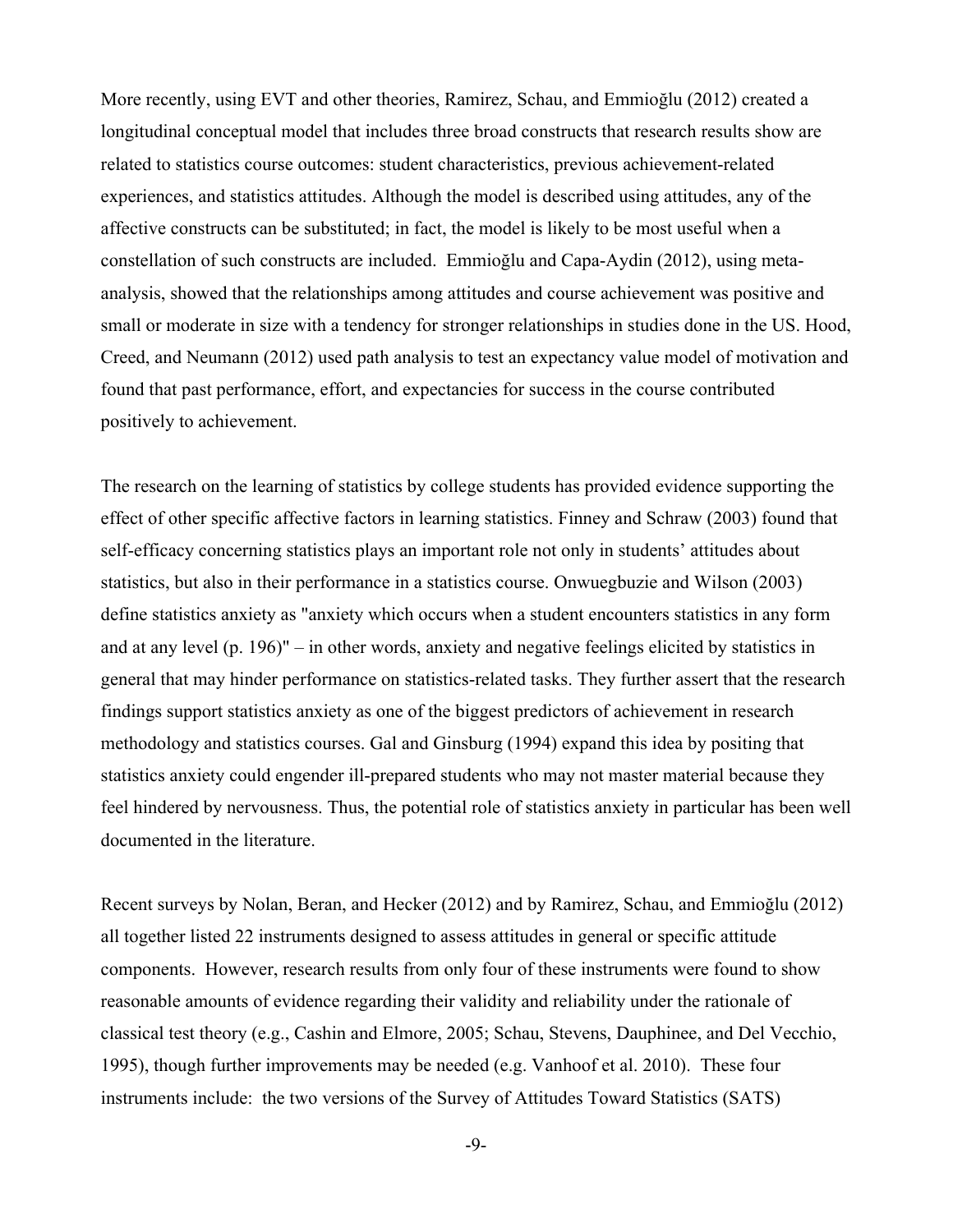developed by Schau (1992, 2003); the Attitude Toward Statistics Scale (ATS) developed by Wise (1985); and the Statistics Attitude Survey (SAS) developed by Roberts and Bilderback (1980). These attitude surveys present students with a series of statements about statistics that they rate on a Likert-type agreement/disagreement scale.

Zieffler et al. (2008) conclude that studies of affective factors suggest that careful use of instruments such as the SATS, ATS, and SAS, may allow teachers to learn about students' attitudes and anxiety about learning statistics; what value judgments students place on the study of statistics; how difficult they perceive statistics to be; and how useful they perceive statistics to be. However, they caution that studies of pre-post course change as measured by such instruments, often show little change, perhaps indicating the stability of the factors studied and the accompanying resistance to change (e.g., Gal, Ginsburg, & Schau, 1997). However, a few researchers have reported modest success at improving student attitudes in individual courses (e.g., Carlson & Winquist, 2011; Harlow et al., 2002; Posner, 2011). Gal and Ginsburg (1994) wrote that "students'…affective responses or self-confidence regarding statistics, may be more labile and likely to fluctuate depending on changing circumstances and classroom events. Thus, interpretation of score changes needs to take into account the expected stability over time of the constructs being measured."

Although most studies examining attitudes are quantitative in design, some qualitative and mixed methods studies also exist. The results from these studies suggest, for example, that students' experiences with statistics (e.g., Reid and Petocz, 2002) and that their reflections of their experiences and understandings of what it means to do statistics (e.g., Gordon, 1995) can affect their motivations to persevere in learning difficult concepts and in their views of the discipline of statistics.

There is widespread agreement that statistics instructors need to try to make the study of statistics a positive one for students and to find ways to bring in examples of interesting research studies, data sets, and problems. Students come to statistics courses with varying expectations and perceptions of what statistics is about (Bond, Perkins, & Ramirez, 2012). Reid and Petocz (2002) argue that an awareness of the professional statistician's point of view is important for helping students appreciate why certain concepts are important to understand. Zieffler et al. (2008) suggest that when students' attitudes toward statistics improve, they may be more motivated to attend class and engage

-10-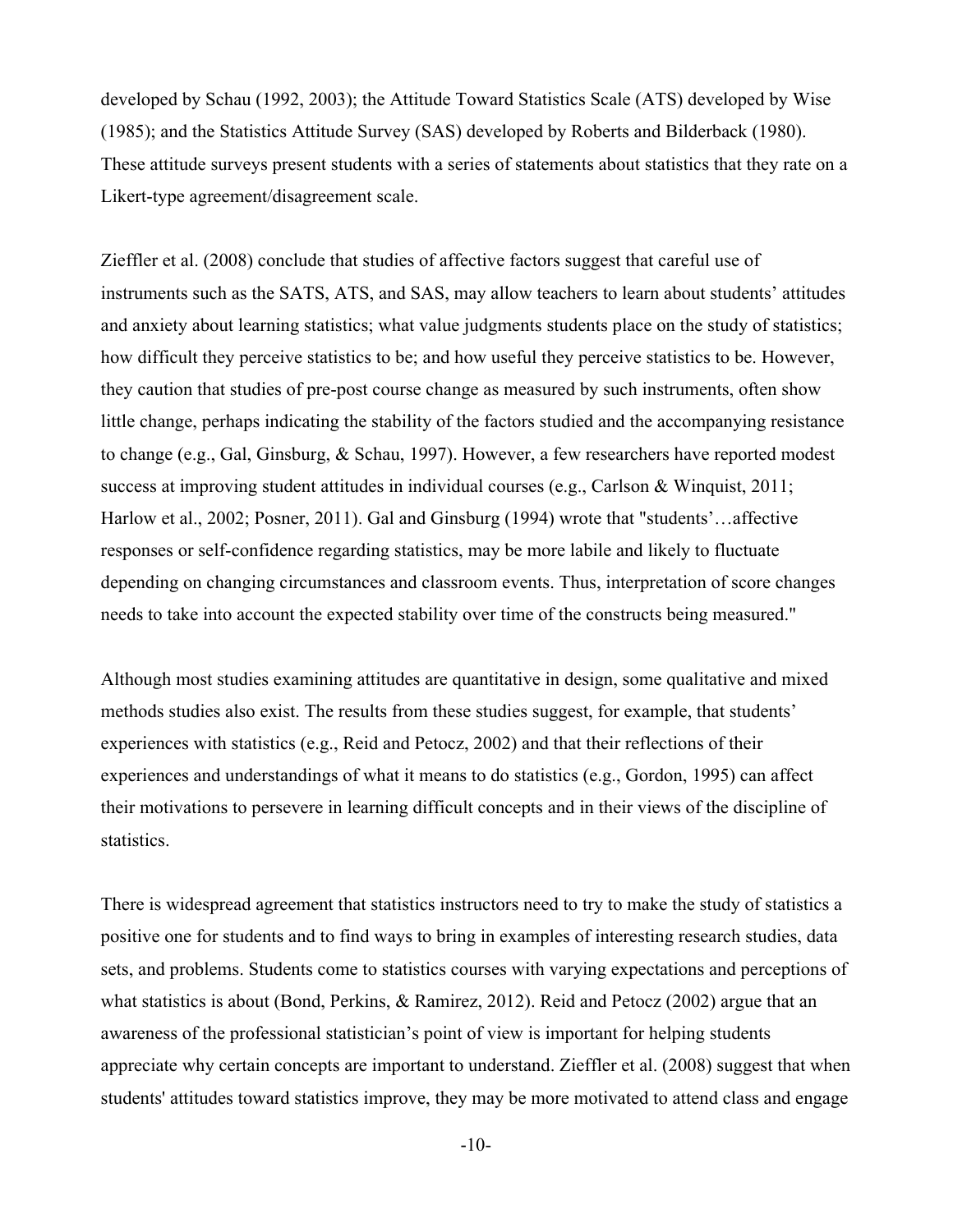in activities and challenging tasks, which could ultimately improve their cognitive learning outcomes. Also, beyond immediate impacts on cognitive outcomes, positive attitudes developed during the instructional period may improve long term disposition toward statistics; an important endpoint in its own right.

# **Research Questions & Priorities**

Four broad priorities pertaining to affective constructs were identified; the first three refer to students' affect while the fourth refers to teachers. These priorities are: 1) measurement, 2) relationship to cognitive outcomes, 3) importance beyond introductory statistics, and 4) teachers' affect.

**Research Priority 1:** How can affective constructs be accurately measured?

Examples of questions include:

- 1. Are some better measured through a particular approach, such as self-report, observational report, interviews, and/or measuring physical correlates?
- 2. What instruments need to be developed to measure these affective constructs within the context of statistics? What general non-attitudinal instruments can be adapted to statistics students and can these instruments be designed to deal with the multidimensional nature of the constructs?
- 3. What are the relationships between general constructs like anxiety and statistics-specific constructs like statistics anxiety? Can the relationships be exploited to provide valid information using a statistics-specific modular addition to an instrument measuring an affective construct in general?

**Research Priority 2:** How do affective constructs contribute to success in learning statistics, in either the short or long term?

Examples of questions include:

1. Which affective constructs can be improved in the context of a course and which are too stable to change (the "states or traits" question)?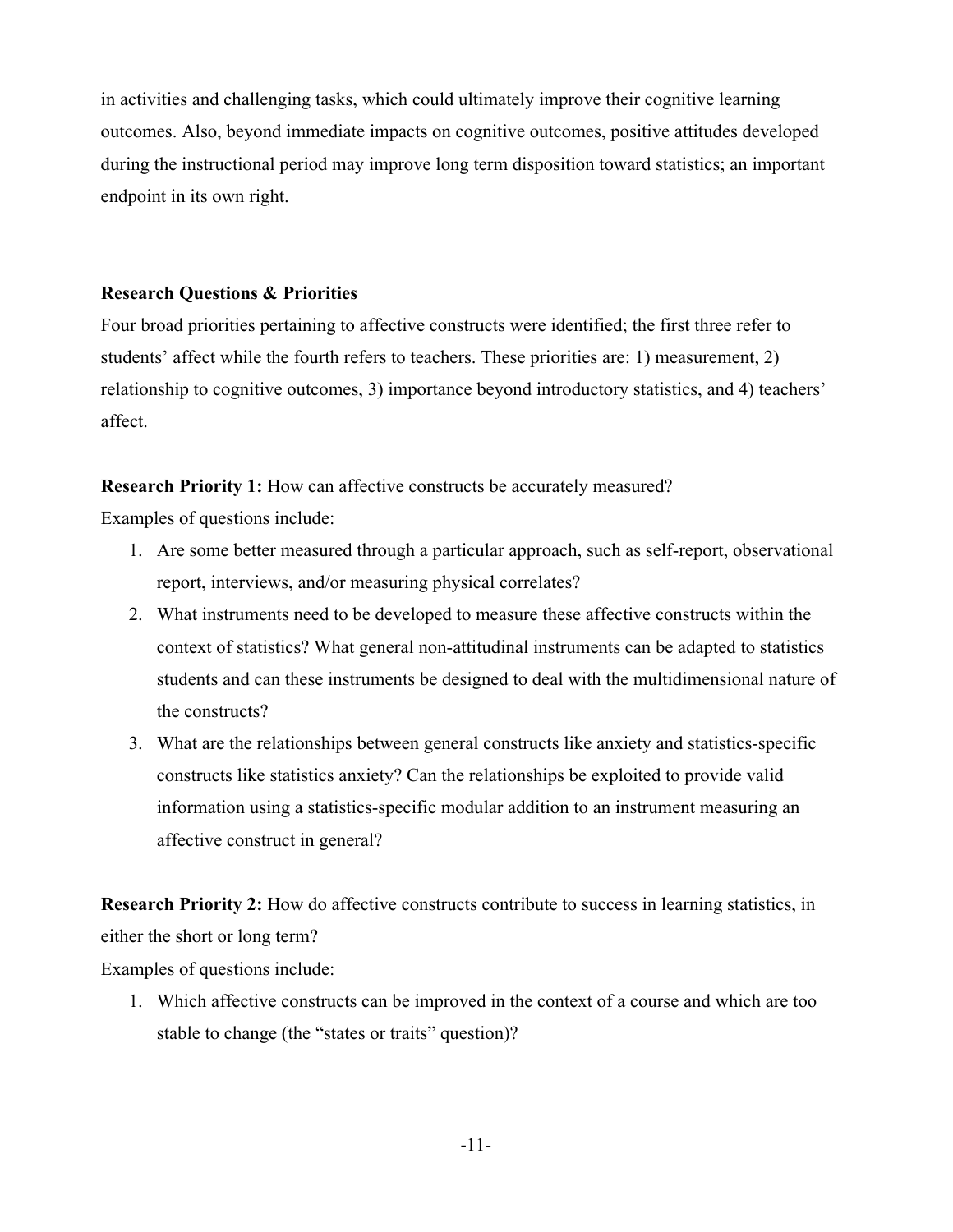- 2. What factors--such as teaching practices and teacher characteristics, curriculum, technologies, learning experiences, social dynamics/class chemistry--are most effective in improving affective traits amenable to change?
- 3. Is the role of affective constructs in learning different in online or hybrid courses?

**Research Priority 3**: How do these affective constructs contribute to long-term engagement with statistics (e.g. statistically literate citizenship)?

Examples of questions include:

- 1. Which are related to or influence a student's decision to take additional statistics courses?
- 2. Which are related to or influence student attitudes when encountering statistics outside of school, in their personal or work life?

**Research Priority 4**: What are the important affective constructs to measure about teachers, and how do these influence teaching practice and ultimately impact student outcomes?

Examples of questions include:

- 1. What instruments need to be developed for measuring the important affective constructs for teachers within the context of statistics? How can these instruments be made to deal with the multidimensional nature of these constructs?
- 2. What can be learned from the interactions between the different affective constructs that will directly influence teaching practice?
- 3. How does a teacher's passion or excitement for statistics influence student outcomes? How can passion or excitement be measured, for example can a rating scale of observed passion or excitement in the classroom be developed?

# **If we knew the answers to these questions, then:**

- Researchers would better understand the complex web of factors that influence outcomes of statistics instruction and that shape statistically literate behavior after the end of instruction.
- Instructors and curriculum developers could develop interventions (e.g. course materials, pedagogical approaches) that target specific affective constructs.
- Professional development efforts could make instructors and advisors aware of the importance of these affective constructs and demonstrate why attention to them is essential.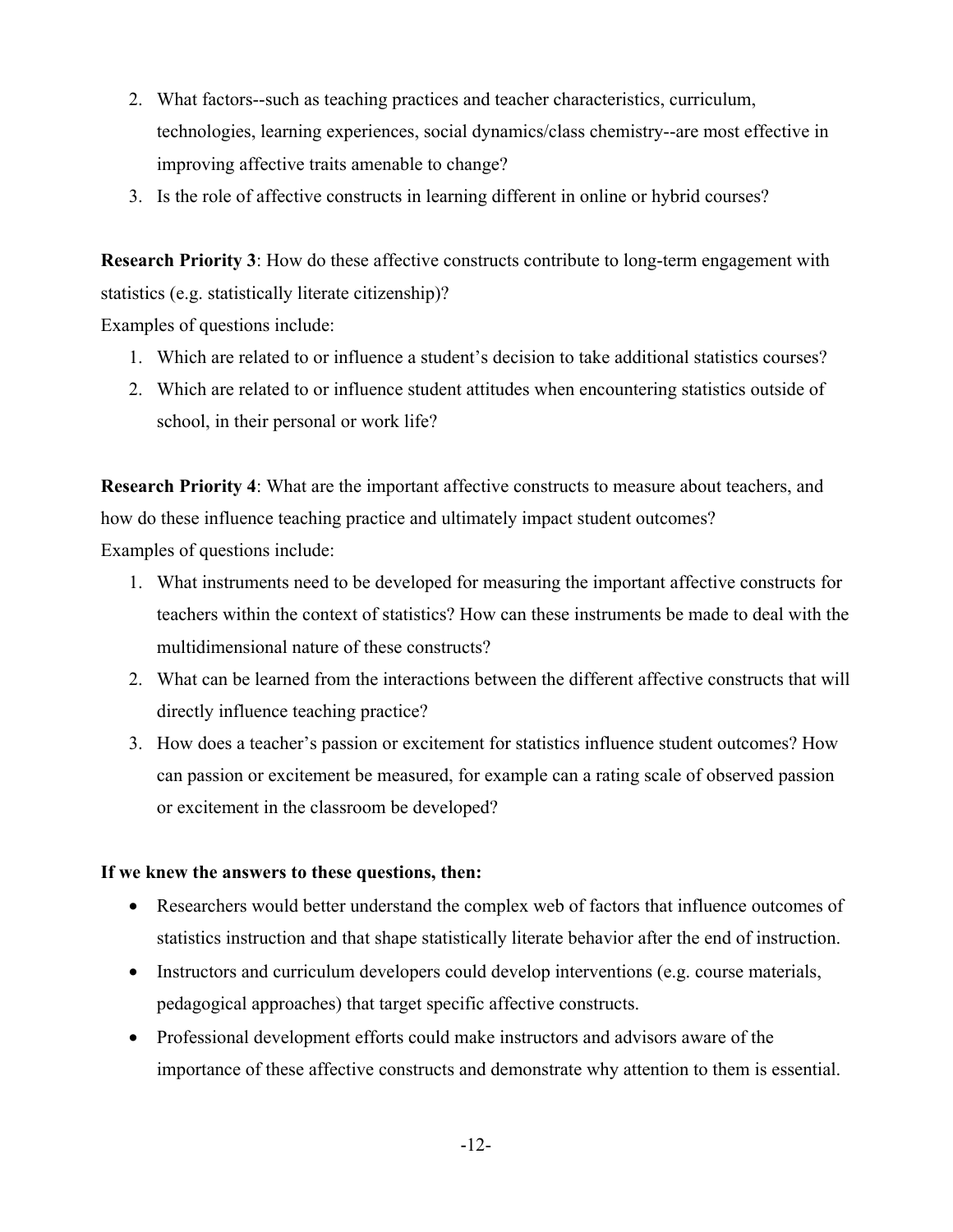Instructors could use tools that enable them to evaluate students' affective constructs prior to, during, or after instruction and could structure instruction and course work to maximize them. Student learning could be improved if validated interventions could be used that targeted affective factors that might otherwise impede the attainment of important learning outcomes.

## **Measurement/Assessment Needs**

Although a variety of surveys assess students' attitudes toward statistics (see Nolan, Beran,  $\&$ Hecker, 2012, and Ramirez, Schau, and Emmioğlu, 2012), we need instruments to measure other affective constructs and to measure attitudes using other measurement approaches. These could be entirely new instruments dedicated to affective constructs within the context of statistics, existing instruments that measure these affective constructs more generally, or statistics-specific add-ons to existing measures. In addition to instruments measuring affective constructs on the student level, instruments specific to teacher's affective constructs are needed. Finally, given that many of these constructs are multidimensional, we may need multiple measures--for students and teachers--of the same construct.

Measuring affective constructs presents a number of interesting research challenges including those often associated with self-reported Likert-type agreement scales. First, they may only measure a student's perception of the construct; this is important to measure also, but may not be an objective measure of the underlying construct. Second, a student's perspective or understanding of the scale may change (e.g., a student may feel differently about what it means to "strongly agree" at the end of a course than at the beginning). Thus, a student's rating may change even though the underlying construct we are trying to measure may not have. In June 2009, a working group met at the Statistical and Applied Mathematical Sciences Institute (SAMSI) to discuss this very issue; readers are referred to the white paper from this meeting for more information on this topic (Swartz et al., 2011).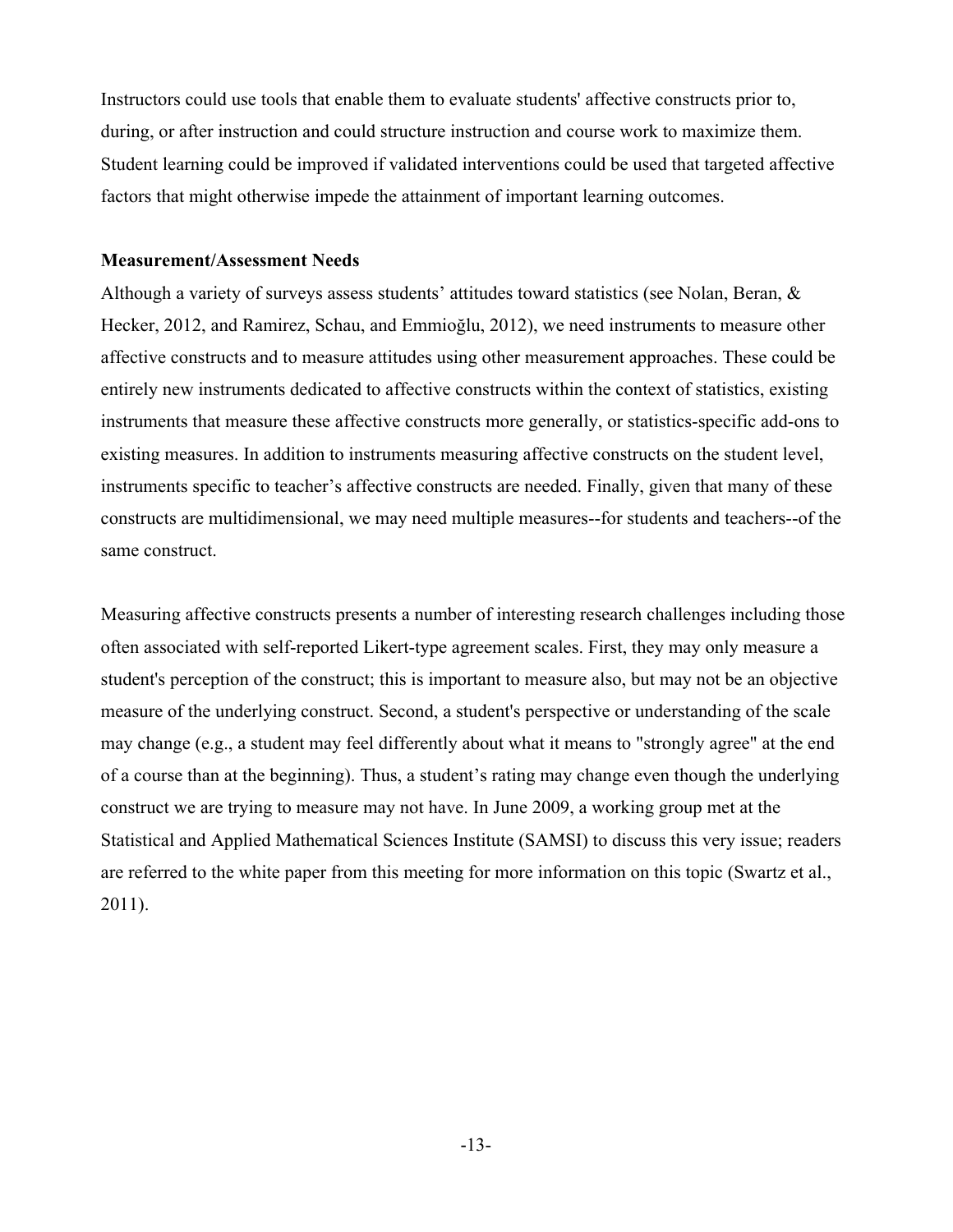#### **3. Curriculum**

*"The need for curricular resources in statistics is acute, arguably more acute (at the college level) than in any other subject. The reason: Of all subjects taught as often as statistics, surely no other subject is so often taught by faculty with so little formal training in the subject."* (Cobb, 1993)

#### **Introduction**

In this section we discuss the need for research on curriculum and its effects on student outcomes. The term curriculum may have different meanings in different contexts (Clements, 2007, Stein, Remillard & Smith, 2007). For the purposes of this document, curriculum is defined broadly as incorporating the content that is taught, the sequencing of the content, the statistical approach to the content (e.g. Bayesian versus frequentist) as well as the approach to learning that underlies the delivery of the content (e.g. inquiry-based versus activity-based learning). In keeping with the theme of this document we will focus on the curriculum for undergraduate statistics at the introductory level.

## **Brief Literature Review**

Over the last two decades researchers within the statistics education community have recommended reforming statistics courses to help students develop statistical thinking, reasoning, and literacy skills (rather than just the mastery of skills, procedures, and computations), to use real data and to foster active learning in the classroom. (Ben-Zvi & Garfield, 2004, Cobb, 1992, GAISE). There have been calls to offer a larger variety of introductory courses targeted to specific client disciplines and student majors (Zetterqvist, 2010), which are contradicted by arguments to offer fewer varieties of the same course (Rossman, 2007). While work has begun in assessing student outcomes associated with the use of randomization based curricula (e.g. Holcomb, Chance, Rossman, Tietjen, & Cobb, 2010; Holcomb, Chance, Rossman, & Cobb, 2010; Tintle, VanderStoep, Holmes, Quisenberry, & Swanson, 2011), the arguments about large scale curricular change are mostly theoretical in nature and future research is needed to explore them empirically.

There are a few small scale empirical studies in the literature that inform curricular issues in first courses of statistics, such as the effect of a project-based course (e.g., Meletiou, Lee and Meyers, 1999; Meletiou-Mavrotheris and Lee, 2002), different sequencing of topics (e.g., Zieffler and Garfield, 2008), and the use of a Bayesian approach (e.g, Diaz,&Batanero, 2009). Some of these studies find small-to-moderate positive outcomes but none have impacted the curriculum nationally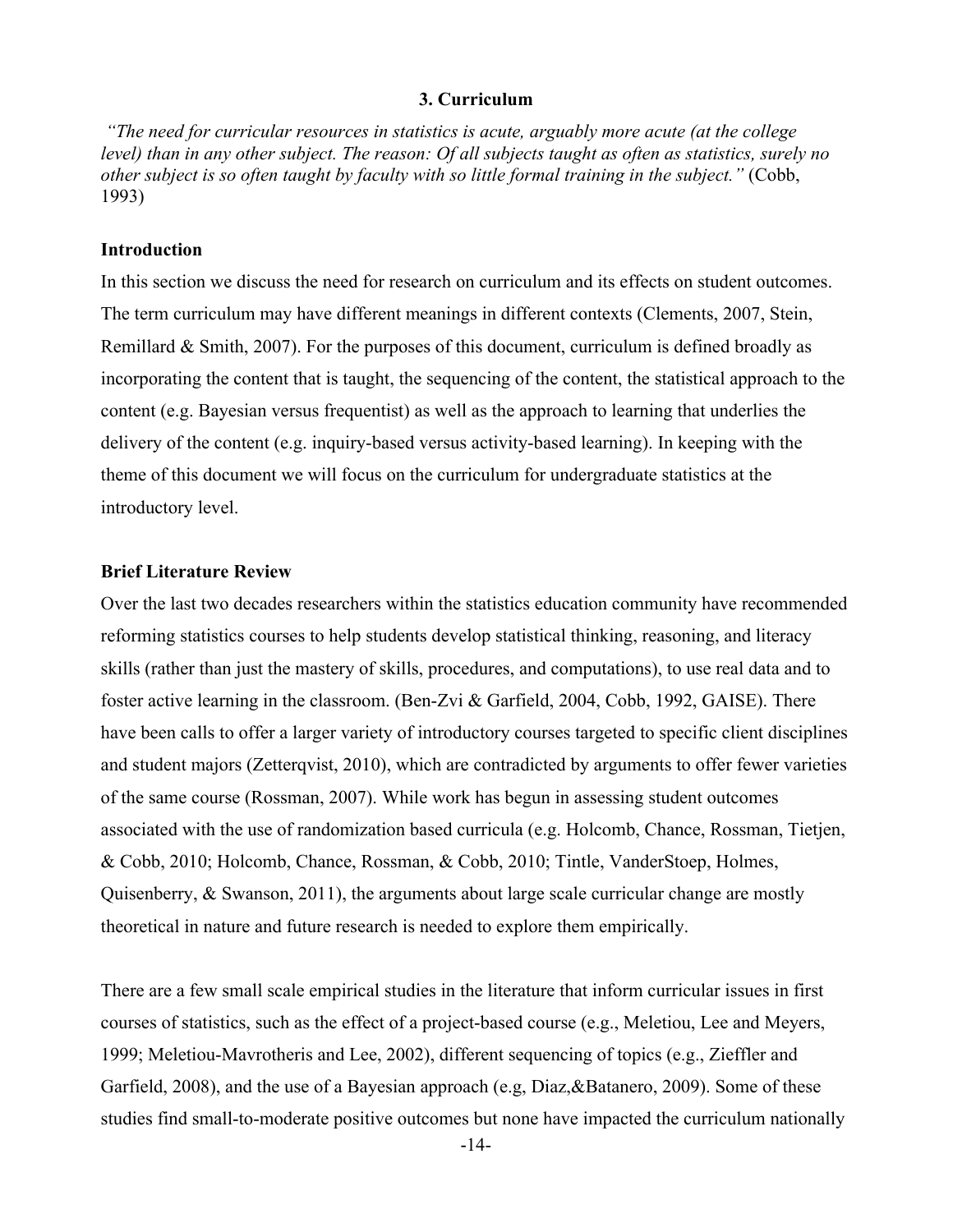despite the recommendations and implications offered. Some studies not focused on curriculum offer practical implications for curriculum writers, such as Kaplan, Rogness and Fisher (2011) who make an empirical argument for textbook authors of books designed for the first course in statistics to reduce the use of the word *spread* when introducing the concept of variability and, instead, rely on the word *variability* itself.

An extensive review of mathematics education research on the effects of curriculum on student outcomes by Stein, Remillard, and Smith (2007) developed an outline of organizing principles for studying curriculum. The authors note the multiple meanings of the word curriculum, and separate curriculum into three sub-categories: written curriculum, intended curriculum and enacted curriculum. In their model, the written curriculum may be the textbook or a set of written learning objectives, intended curriculum refers to teachers' plans for teaching the curriculum, and the enacted curriculum is the actual implementation of curricular-based tasks in the classroom (See Figure 1). These distinctions are important within the study of curriculum effects on student learning because at each stage the curriculum is transformed and without comprehensive research that includes the stages and transformations, it is not possible to know which transformation contribute to differences in student learning. This knowledge is "crucial, both for enhancing the field's understanding of teaching and learning...as well as for others who wish to implement the curriculum and for designers hoping to improve the curriculum" (Stein, Remillard, & Smith, 2007, p. 339).



Figure 1: Phases of Curriculum Use (Stein, Remillard, & Smith, 2007)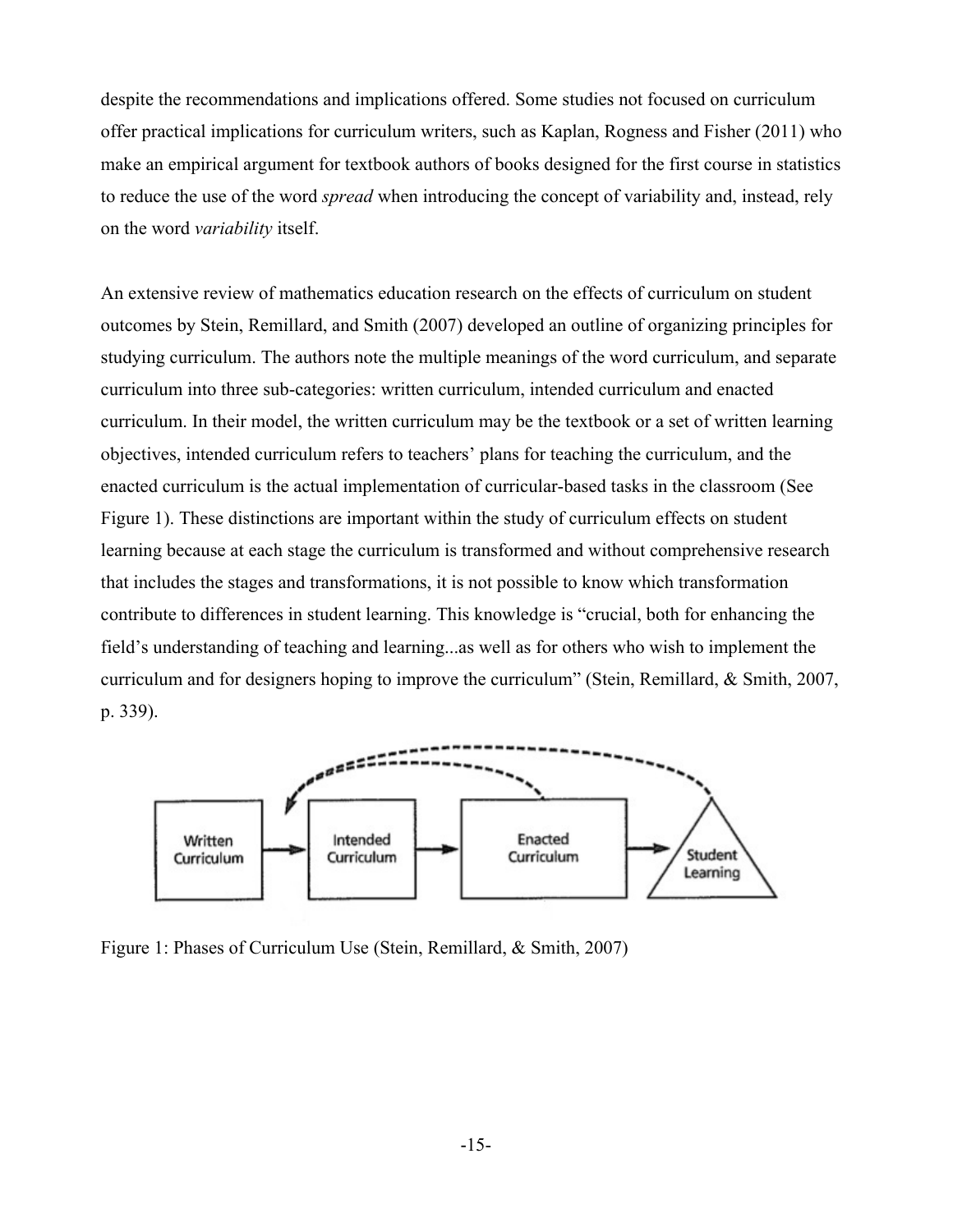# **Research Questions & Priorities**

Following the recommendations of Stein et al. we also see the need for research on curriculum to be broad, inclusive, well-articulated and more internally coherent than what currently exists within the statistics education research community. We would like to see studies designed that integrate and/or bridge the phases of curriculum because without such studies, we will be left with decontextualized knowledge of curriculum that is less useful to statistics education.

We also recommend a framework provided by Clements (2007) to create and study research-based curriculum. This framework incorporates research into the design of curriculum, and suggests methods for study of curriculum and the types of assessments, variables, and analyses that the curriculum researcher may need to employ in their work to link their research to student outcomes.

**Research Priority 1:** How do different written, intended, and enacted curricula support or impede students' development of learning and/or affective outcomes for different purposes and groups of students?

Examples of questions include:

- 1. What curricular sequences and approaches are effective for long-term retention?
- 2. What curricular sequences and approaches are effective to support learning progressions/trajectories for particular statistical ideas?
- 3. How large is the effect size on the student outcomes when comparing two curricula?
- 4. What can be left out of the curriculum, and what should be added, given factors such as advances in the field and technology, changes in the K-12 curriculum, or the changing needs of client disciplines?
- 5. What are effective ways of developing students' reasoning about various statistical topics such as variability or inference?
- 6. What are the relative merits of different approaches to content (e.g. formal or informal approaches to inference or methods of integration of probability)?
- 7. Are there benefits to teaching students statistics within a particular context or discipline?
- 8. Why is a particular curriculum effective in supporting the development of certain student outcomes (e.g. reasoning about inference)?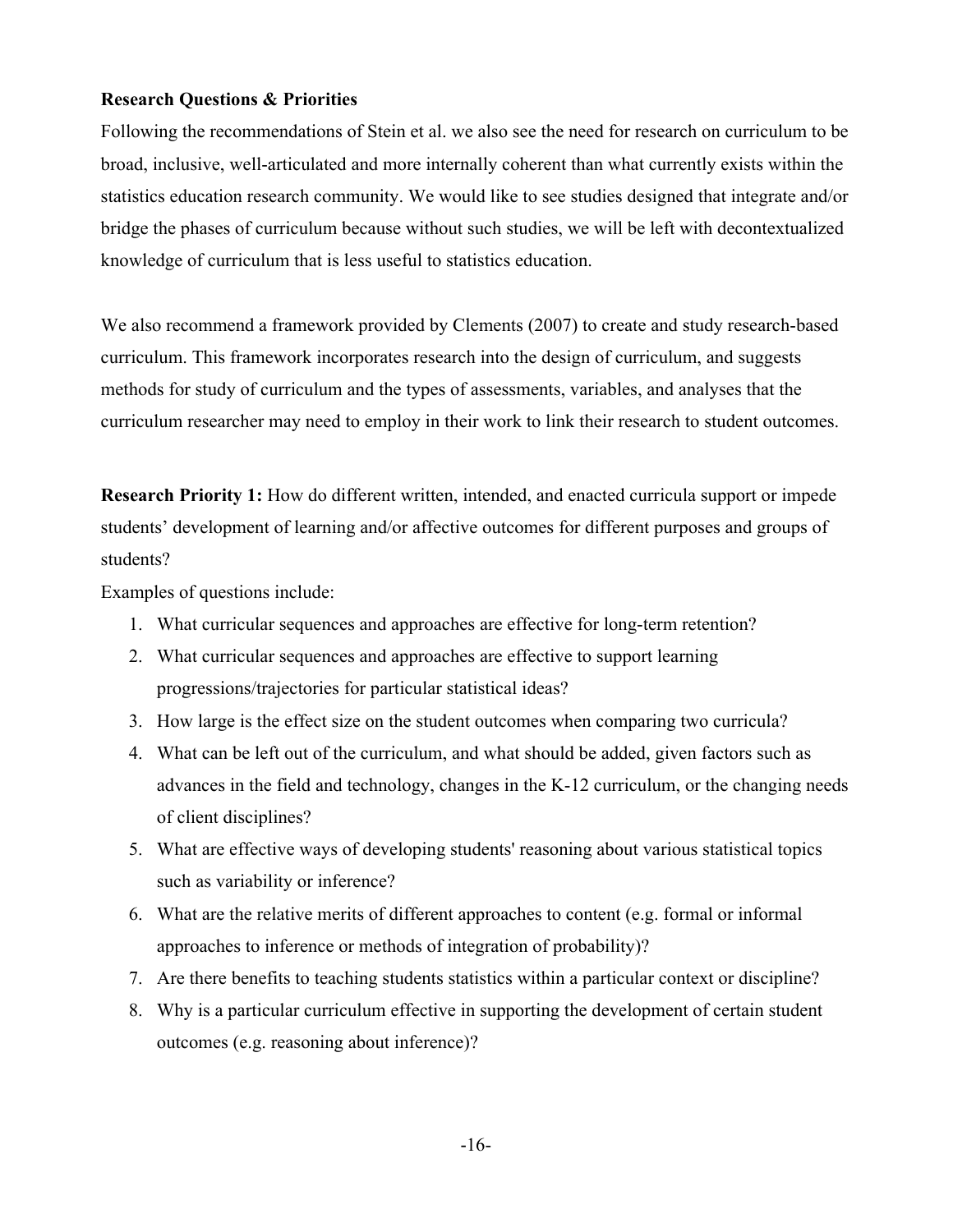**Research Priority 2:** What conditions support or impede students' cognitive and/or affective outcomes development?

Examples of questions include:

- 1. Under what conditions (e.g. class size, student demographic) is the curriculum most effective and why?
- 2. What are good methods for evaluating the effect of a curriculum on student outcomes, or comparing curricula?
- 3. What is the impact of implementation fidelity on the effect of a curriculum? What are good methods for determining this impact?
- 4. What are good methods (e.g. teaching experiments) for developing high quality, researchbased curricula?
- 5. Which enactments of the curriculum produce better long-term results (e.g. higher attainment in future courses or higher self-efficacy)?

# **If we knew the answers to these questions, then:**

- Instructors would know the impact of different components and sequencing on long-term retention for students of different levels and backgrounds and from different client disciplines, helping them to make decisions in the intended curriculum.
- Instructors would be able to make informed decisions in choosing curricula and textbooks for their courses from the available set of written curricula.
- Instructors would have a guide to the best way to change the written college level curricula over time to best incorporate changes in K-12 curricula and plan for changes in the field and client disciplines.
- Instructors would know ideal options for including probability within statistics in the intended and enacted curriculum. For instance, this might include new ways of teaching probability such as through simulation rather than relying upon formal rules/formulas.
- Statistics education researchers would have a base of working knowledge from which to evaluate potential curricular changes based upon changes in the K-12 curriculum, the field of statistics, and evolving needs of client disciplines that accounts for transformations and transitions between the phases of curriculum.
- Statistics departments would have a research base from which to discuss curricular decisions with client disciplines.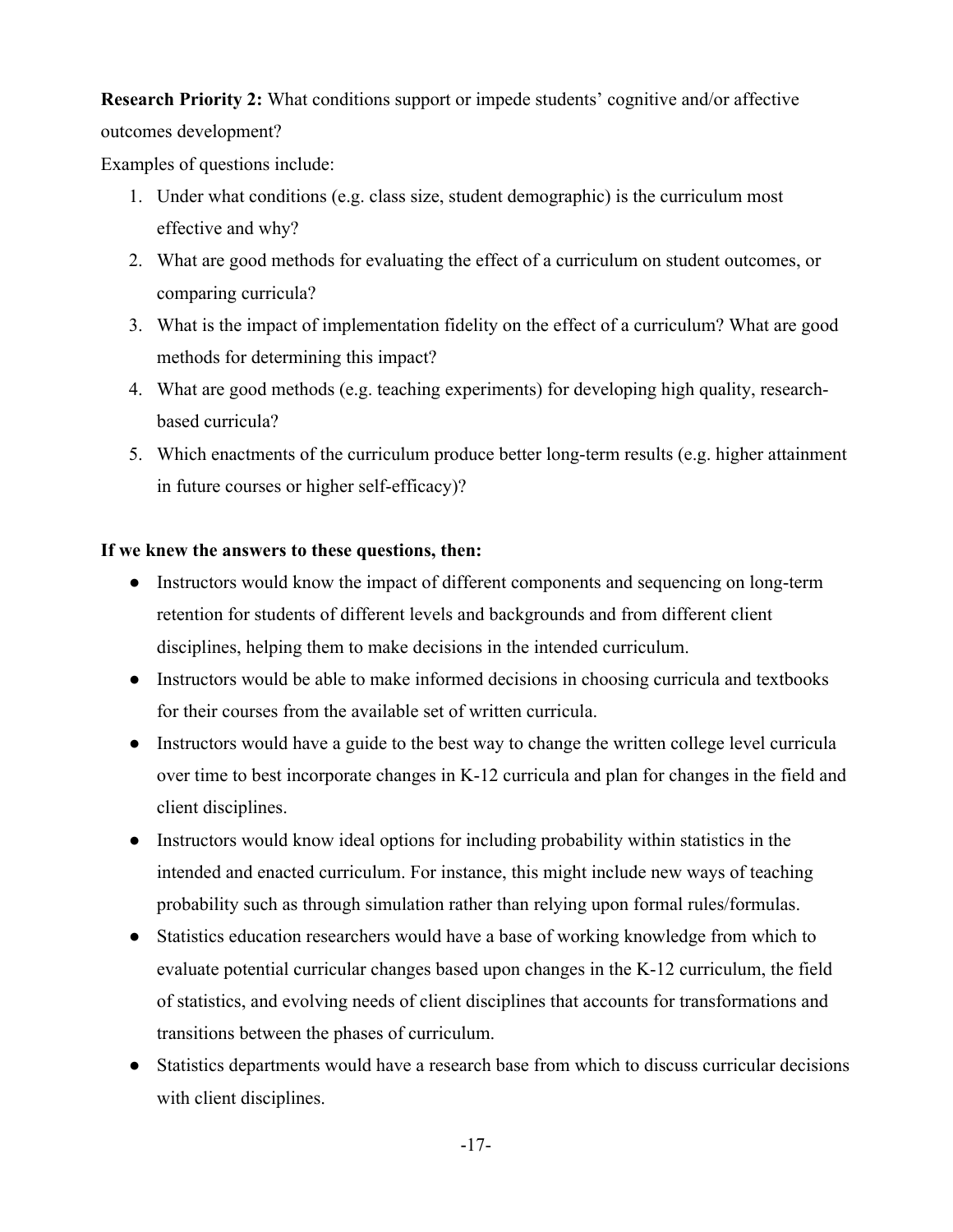- Client disciplines could understand whether their students would have access to statistics curricula designed to meet the needs and goals of the discipline.
- Client disciplines could more objectively evaluate the benefits of teaching disciplinespecific statistics courses versus using those resources for teaching non-statistical disciplinary courses or for research.\*
- Students would benefit from access to courses tailored to their needs for long term retention of appropriate statistical content.
- Textbook authors would have guidelines for choosing content, examples, approaches and sequencing for their textbook and classroom material development.

# **Measurement/Assessment Needs**

Stein, Remillard and Smith (2007) suggest appropriate measures to study each phase of curriculum- - written, intended and enacted--as well as measures for assessing student learning outcomes. Written curriculum can be measured based on what content is covered, how the content is presented, including order, balance and organization, and what type of support the materials contain for teacher implementation. When studying the transformation from written to intended curriculum, the authors suggest that researchers collect data about the decisions teachers make in terms of content coverage and how to implement lessons and supporting material as well as their philosophies and conceptualizations of curriculum use. They further advocate that enactment of curriculum be measured through the observations of instructional practice and not by self-report.

 $\frac{1}{2}$  ,  $\frac{1}{2}$  ,  $\frac{1}{2}$  ,  $\frac{1}{2}$  ,  $\frac{1}{2}$  ,  $\frac{1}{2}$  ,  $\frac{1}{2}$  ,  $\frac{1}{2}$  ,  $\frac{1}{2}$ 

<sup>\*</sup>modified 12/21/2012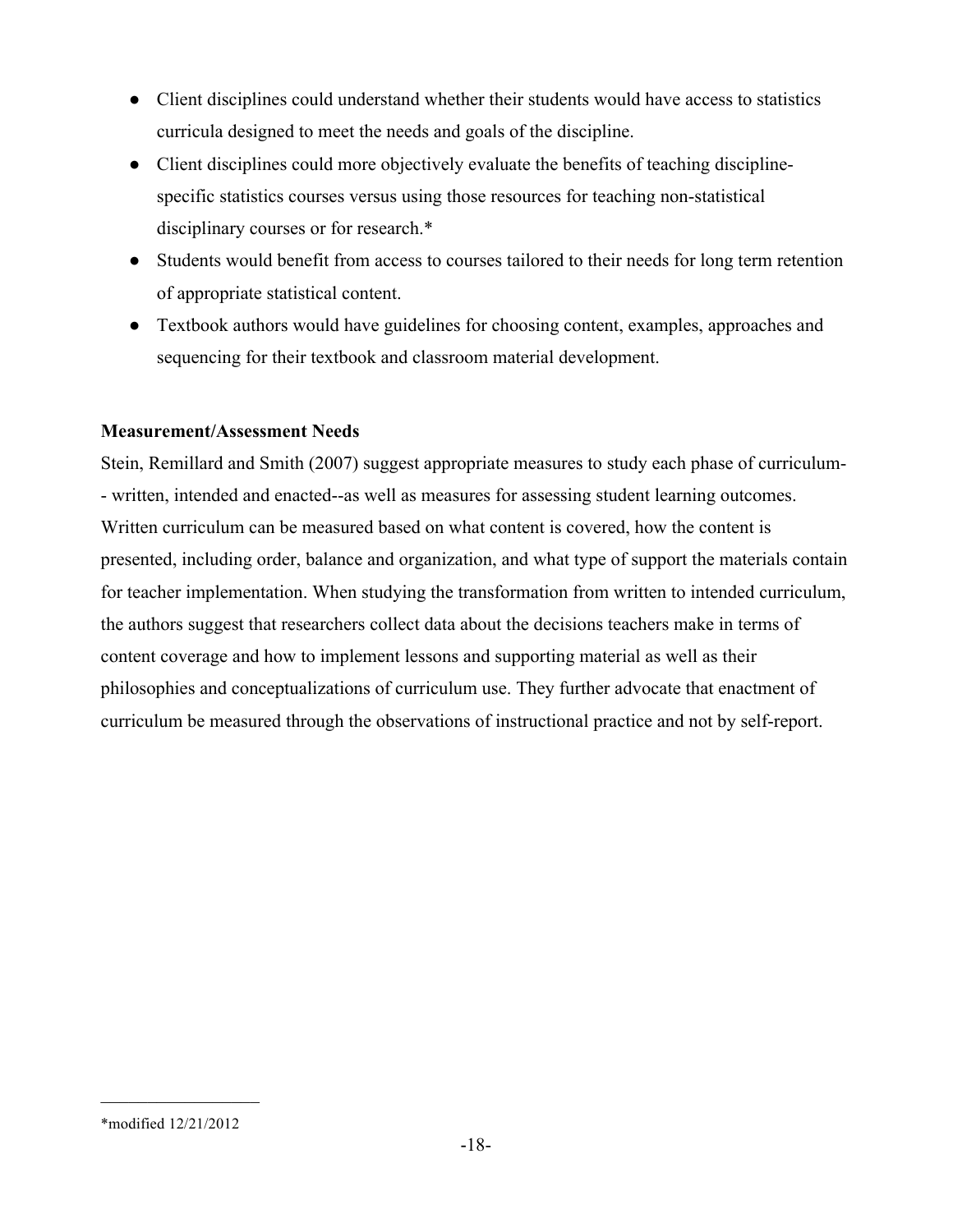## **4. Teaching Practice**

*"Shorn of all subtlety and led naked out of the protective fold of educational research literature, there comes a sheepish little fact: lectures don't work nearly as well as many of us would like to think."* (Cobb, 1992)

## **Introduction**

Sound pedagogy aims to engage students and ensure their success in learning. The *Guidelines for Assessment and Instruction in Statistics Education* (GAISE; Aliaga et al., 2005) set forth guidelines describing desirable teaching practices:

- Emphasize statistical literacy and develop statistical thinking
- Use real data
- Stress conceptual understanding rather than mere knowledge of procedures
- Foster active learning in the classroom
- Use technology for developing concepts and analyzing data
- Use assessments to improve and evaluate student learning

Effective, portable models for implementing these recommendations can be a challenge to construct due to a variety of factors, such as: differences in class size, availability of technology, student backgrounds, instructor backgrounds, and variability in the delivery of course content (e.g., face-toface versus online components). Nonetheless, the GAISE recommendations remain relevant in the face of these challenges.

#### **Brief Literature Review**

There have been many studies done that compare one method of teaching to another, often using a "traditional" course as a control group. Zieffler et al. (2008) critique many of these studies because they typically do not provide results that can generalize to other studies, due to confounding factors and lack of standard assessment instruments. An exception is a recent article in *Science*, which makes a compelling argument for use of active learning methods in Physics compared to lecture (Deslauriers, Schelew, and Wieman, 2011), provides a robust model for similar research in statistics education.

One increasingly common teaching strategy, recommended in the GAISE framework, is to teach with real data. Research indicates that doing so is a complex endeavor. At times, students' knowledge of the context for data enriches their analysis, and at other times it interferes. For

-19-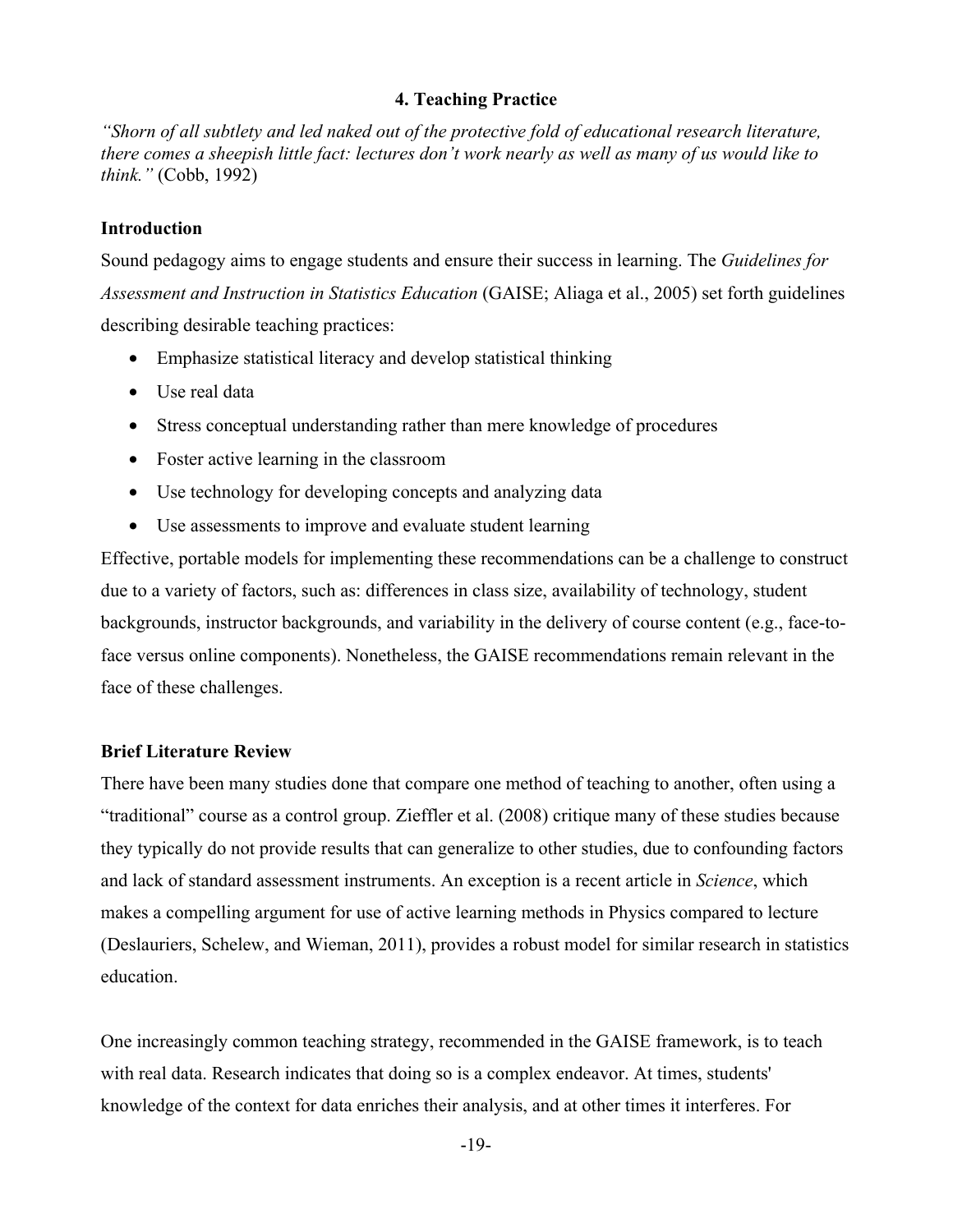example, Langrall, Nisbet, Mooney, & Jansem (2010) found that while students used appropriate context knowledge to gain insights and enhance their understanding of a task, identify useful data for a task, explain data, and justify claims, they also tended to include irrelevant information. Similarly, Pfannkuch (2010) found that, while context assisted learners in finding meaningful patterns in data, it could also distract students from learning new concepts or using new ideas. Teaching with real data is an important technique for connecting statistics done in the classroom to professional practice, but instructors need to monitor how students' background knowledge may impede or facilitate their learning and provide scaffolding as necessary.

Another tenet of the GAISE framework, supported by research, is the idea that active engagement supports learning. Active engagement can take many forms. For instance, there is evidence that activity-based simulations promote students understanding of statistical concepts such as sampling, sampling variability and sampling distributions (Saldanha, 2003; Shaughnessy, 2007; Shaughnessy, Watson, Moritz & Reading, 1999). Studies of using cooperative learning to teach statistics have provided positive results of higher test and course grades (Giraud, 1997; Keeler & Steinhorst, 1995; Magel, 1998). Model eliciting activities (MEAs) have recently been shown to be effective for catalyzing group discourse during cooperative learning. An MEA is a task that requires students to go beyond producing a correct or incorrect response. Instead, they must form viable quantitative models for making sense of phenomena (Lesh, Hoover, Hole, Kelly, & Post, 2000). In one study, Hjalmarson, Moore, and delMas (2011) found that an MEA led undergraduates to design a sampling plan, statistical measures, and an overall model for making sense of a statistical problem. Such studies of active engagement in statistics provide strong empirical evidence that it is essential to classrooms that promote learning.

Technological tools have been used profitably to engage students and foster rich statistical understanding. Many such tools are discussed in the technology section of this report. In addition to the technological tools described in that section, online learning environments continue to transform the landscape of teaching practice. Some statistics courses are offered completely online and others are hybrid courses with occasional face-to-face meetings. Even courses consisting mainly of face-to-face meetings are often enhanced with course websites, discussion boards, and chats. Available research is somewhat mixed in its conclusions about online learning. For instance, while Suanpang, Petocz, and Kalceff (2004) found that students in an online statistics course

-20-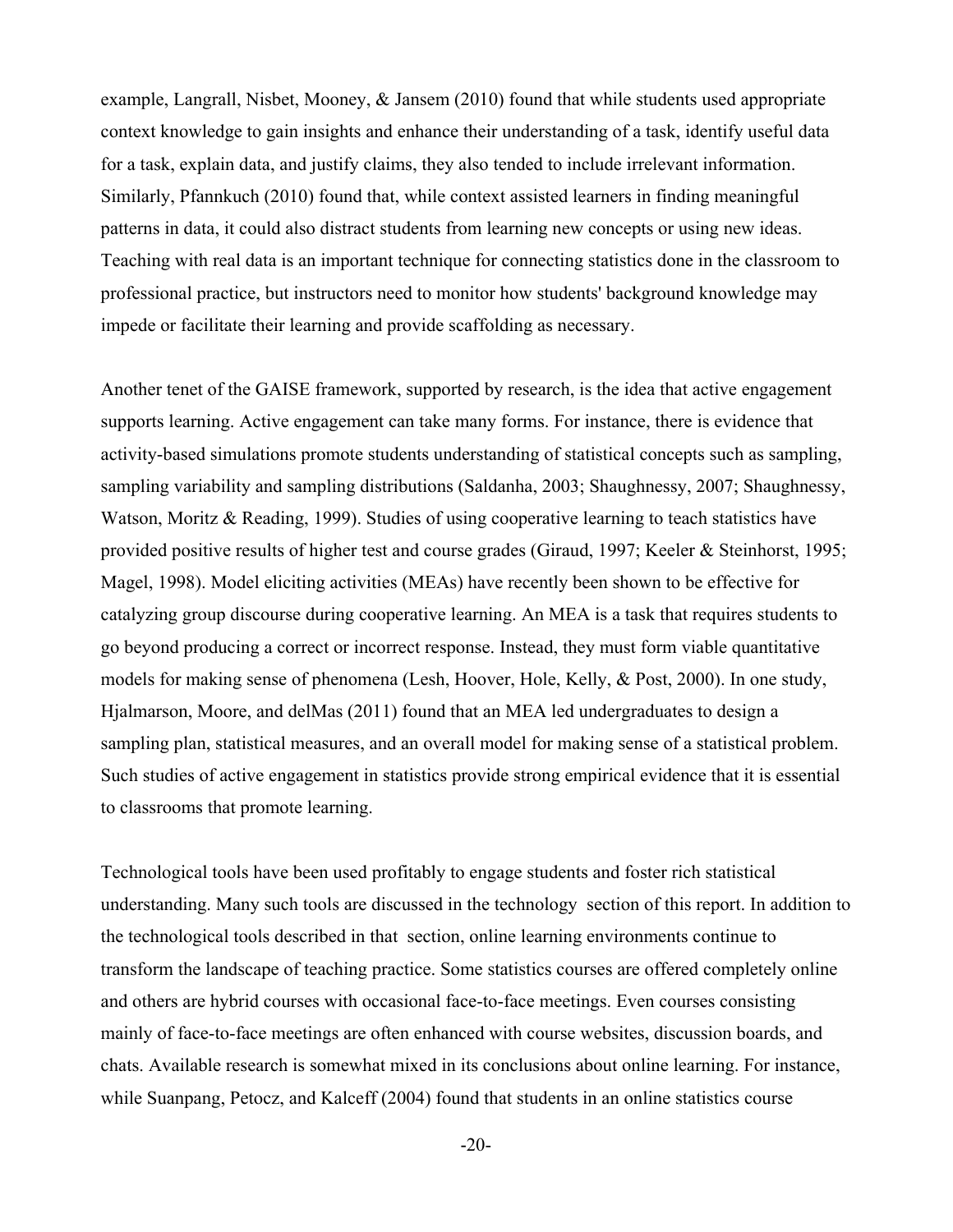developed more favorable attitudes toward statistics, Summers, Waigandt, and Whittaker (2005) found students in an online statistics course were less satisfied overall with the learning experience. Everson and Garfield (2008) reported that online environments could make personal interactions with students more difficult but enable instructors to gather more detailed information about students' thinking when all are required to write comments in online discussions. As online environments continue to develop, the nature of effective teaching practices associated with them should come into sharper relief.

# **Research Questions & Priorities**

The focus of research in this area should be those things that drive student outcomes, including the formative assessment needed to optimize instructional practices**.**

**Research Priority 1:** What are effective instructional approaches for developing or improving particular learning outcomes (e.g., statistical literacy, statistical thinking, conceptual understanding, informal inferential reasoning)?

Examples of questions include:

- 1. What types of effects does using real data for instruction and assessment have on students' statistical literacy?
- 2. What are essential characteristics of data that support developing learning outcomes?
- 3. Does the use of real, realistic, simulated, or fabricated data produce different learning outcomes?
- 4. What are the essential characteristics of active learning instruction that support the development of statistical literacy and thinking in students?
- 5. What are effective instructional approaches for engaging students and supporting the learning of statistics in online environments?

**Research Priority 2**: What are effective methods for teachers to use to assess students' progress toward desired learning outcomes in the classroom?

Examples of questions include:

1. Which assessment methods can be used to provide accurate accounts of students' statistical knowledge and thinking?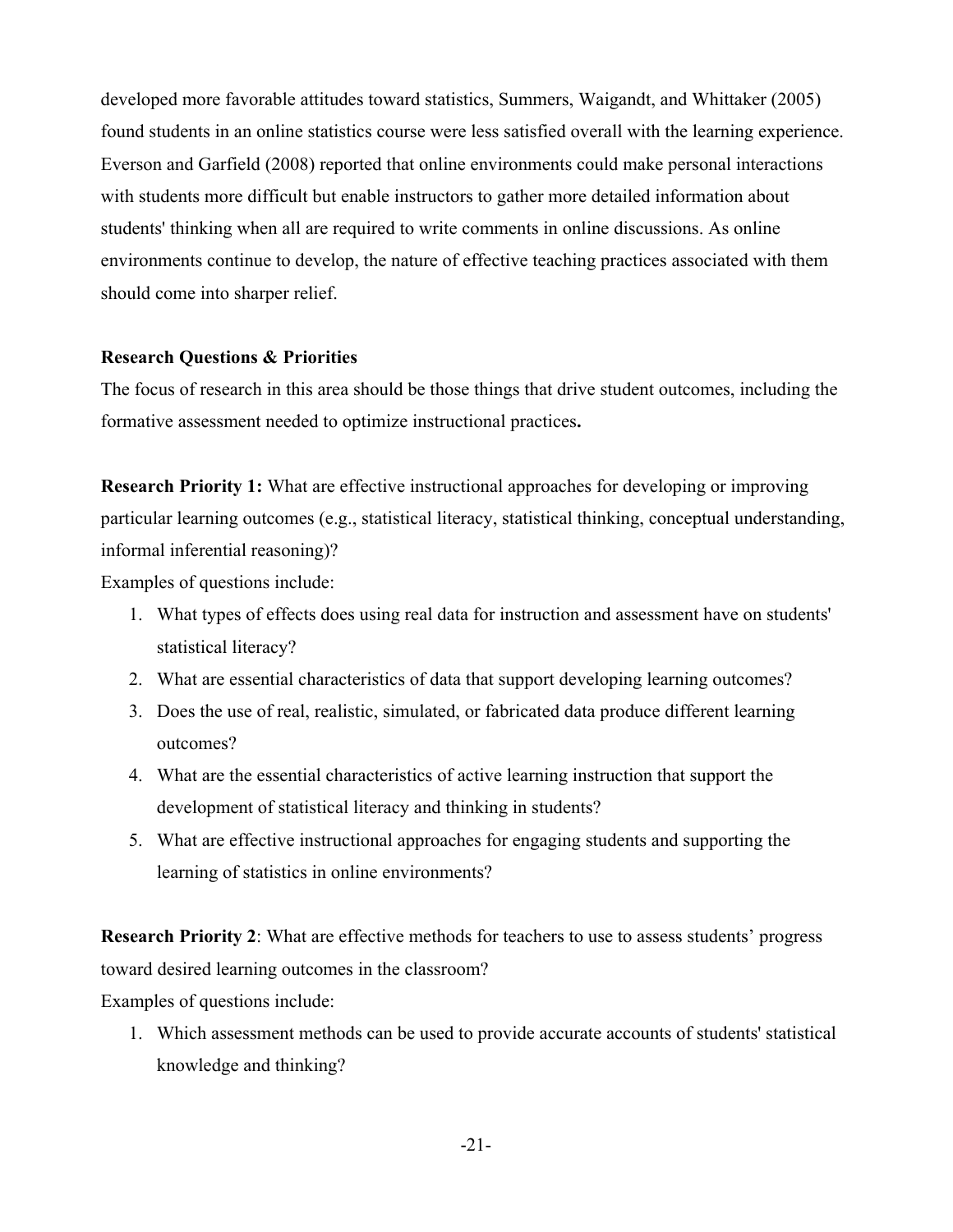- 2. What types of assessment items (e.g., forced-choice, constructed response) are useful for measuring important learning outcomes such as statistical thinking and students' understanding of statistical inference?
- 3. What types of feedback are most effective in supporting statistical learning or correcting students' misunderstandings and misconceptions?
- 4. How can teachers make use of assessment information to improve their instructional practices?

# **If we knew the answers to these questions, then:**

- Instructors would have tools to more accurately assess the impact of their instruction on students' learning.
- Students would receive more helpful feedback on their progress in learning.
- Instructors could better use the knowledge gained from classroom assessment to improve and be more confident in the appropriate selection of instructional practices.
- Teacher educators could better prepare instructors of statistics
- Researchers could better evaluate instructional practices.
- Students would have better opportunities to attain targeted learning outcomes and be better prepared for their professions.

# **Measurement/Assessment Needs**

Statistics education instructors can gather formative assessment information from sources such as student projects, portfolios, responses to carefully constructed multiple choice items, and students' conversations with one another during cooperative learning (Gal  $\&$  Garfield, 1997). Technological tools such as online discussions (Groth, 2007) and classroom response systems (McGowan & Vaughan, in press) can help automate the process of gathering student data and providing feedback. In general, formative assessments are needed to determine the extent to which any given teaching strategy attains its intended goals.

To address the research priorities identified above, it would be helpful to have models to assess the effectiveness of teaching practices in terms of their impact on students' learning. Tools that could contribute to the construction of such models include classroom observation protocols, criteria for assessing the quality of online environments, logs of teaching practice, surveys of instructional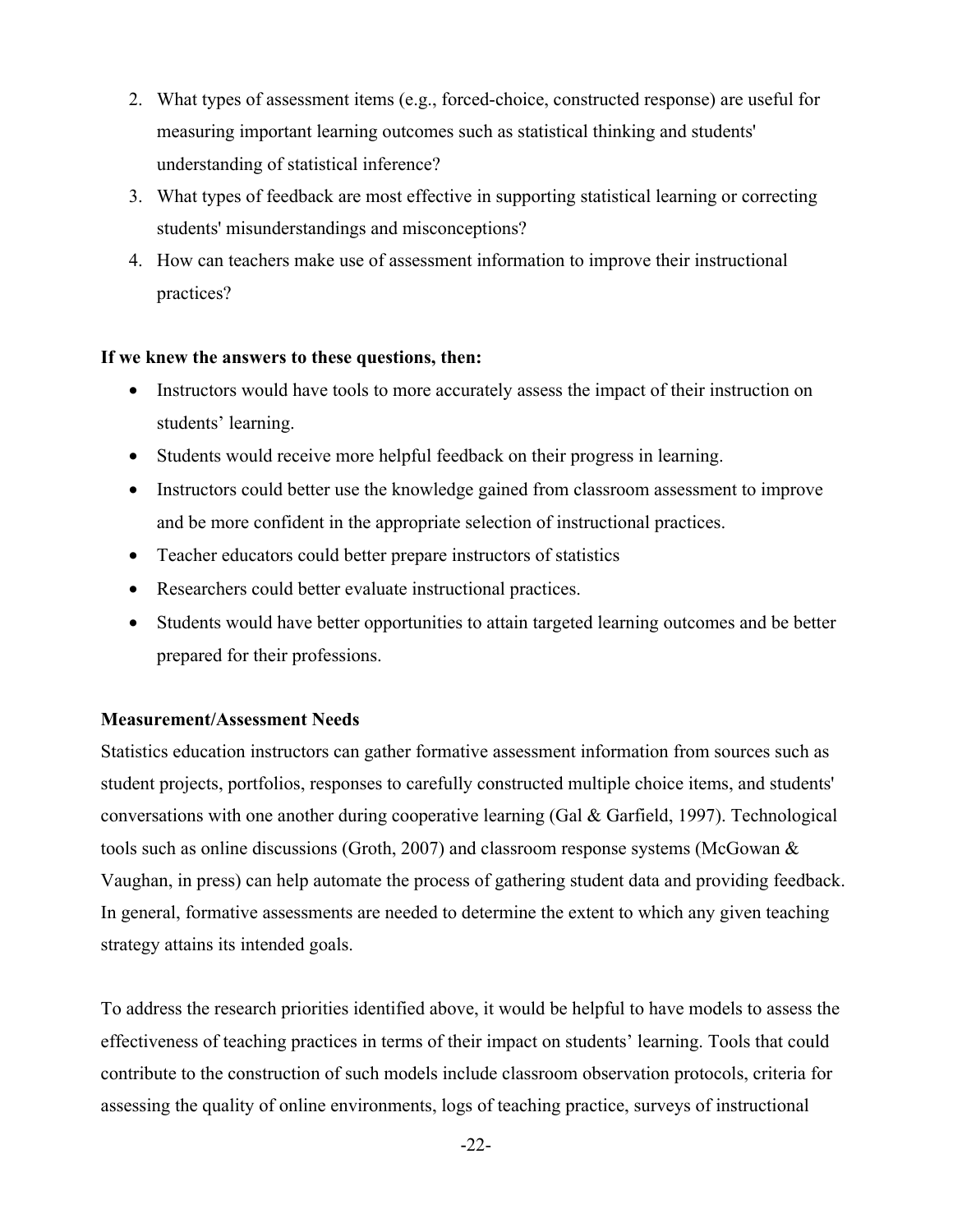practices, criteria for describing the quality of online and face-to-face classroom discourse, quantitative measures of students' cognitive and affective learning outcomes, and qualitative problem-solving interview protocols to assess students' learning after participating in classrooms with different teaching and assessment practices.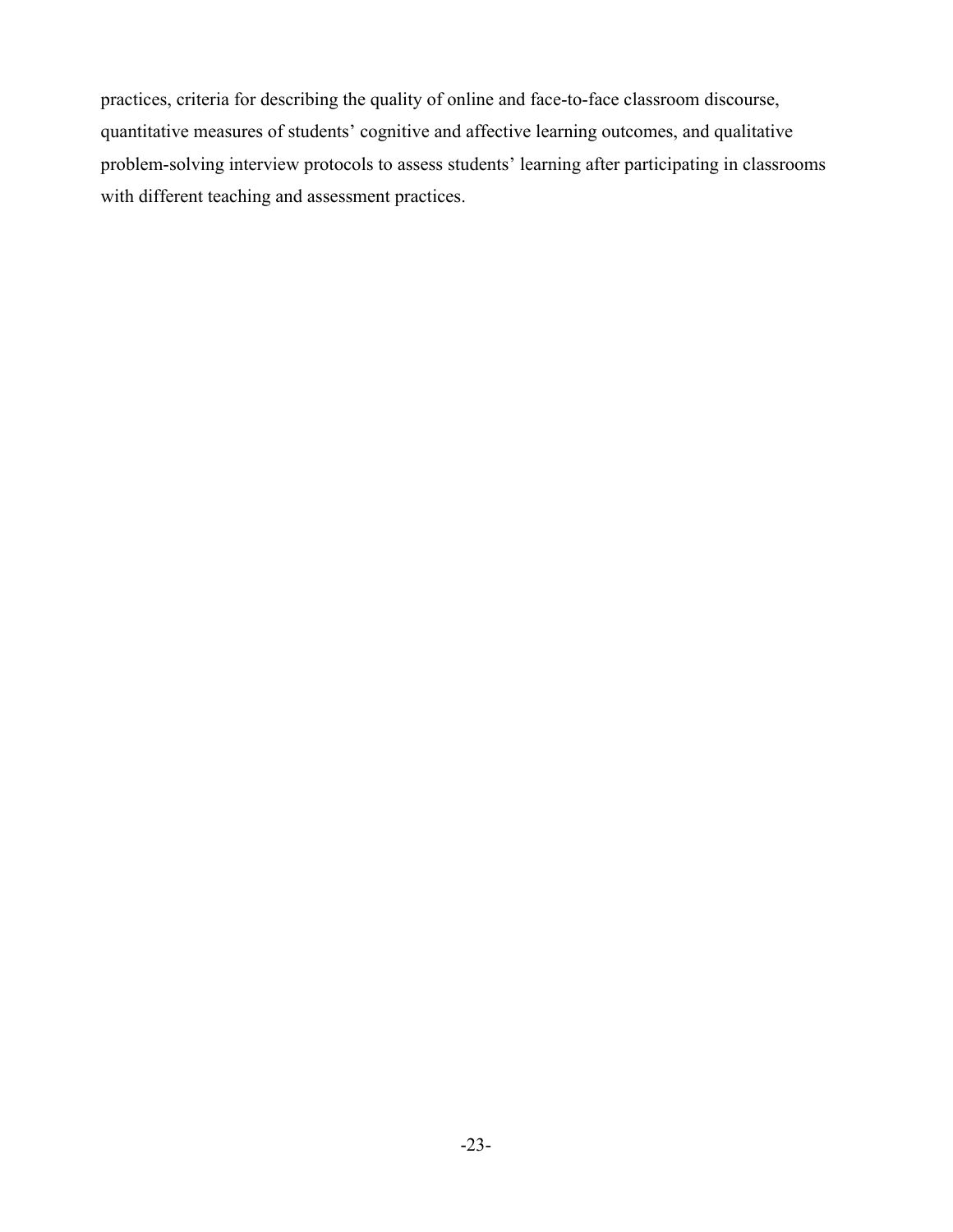#### **5. Professional Development of Instructors of Statistics**

*"...good teachers of statistics need to be developed, as opposed to being trained."* (Garfield & Everson, 2009)

#### **Introduction**

There has been a large increase in the number of students taking an introductory statistics course in college and high school (Kirkman, 2010). Many colleges and majors require an introductory statistics course as part of their curriculum at the undergraduate and graduate level, and the Advanced Placement Statistics course is one of the fast growing AP courses offered in high schools. Thus, there are many more college faculty in a variety of departments, graduate teaching assistants, and high school teachers that are teaching introductory level statistical concepts. These instructors of statistics have varied backgrounds and understandings in statistical content (e.g., Noll, 2007; Stohl, 2005) and pedagogical experiences and have varied affective aspects that may impact their dispositions as an instructor.

## **Brief Literature Review**

Instructors of statistics need a strong understanding of statistics that includes knowledge of the field in general, abilities to engage in statistical thinking, appropriate and broad skills in statistical analyses, and productive statistical dispositions (e.g., curiosity, need for data to build arguments, persistence, relevance of context). While a strong foundation in statistical knowledge, skills, and dispositions is essential, it is not sufficient for the knowledge needed for teaching statistics (Groth, 2007). Instructors of statistics also need a specialized knowledge of the conceptual underpinnings of statistical content that can be used specifically in pedagogical contexts. In addition, there is the need to have specialized pedagogical statistical knowledge, skills, and dispositions (Lee  $\&$  Hollebrands, 2008, 2011) that can help an instructor make decisions such as: choosing curriculum, designing and setting up tasks in a classroom, addressing issues related to lexical ambiguity of terms used (e.g., spread, random; Kaplan et al., 2009, 2010, 2011), considering the role of context in students' sense making of data, and fostering a classroom environment that requires and supports students' databased argumentation. It is not hard to imagine how these knowledge skills and dispositions [KSDs] can vary across instructors and greatly influence teaching practices and ultimately students' learning.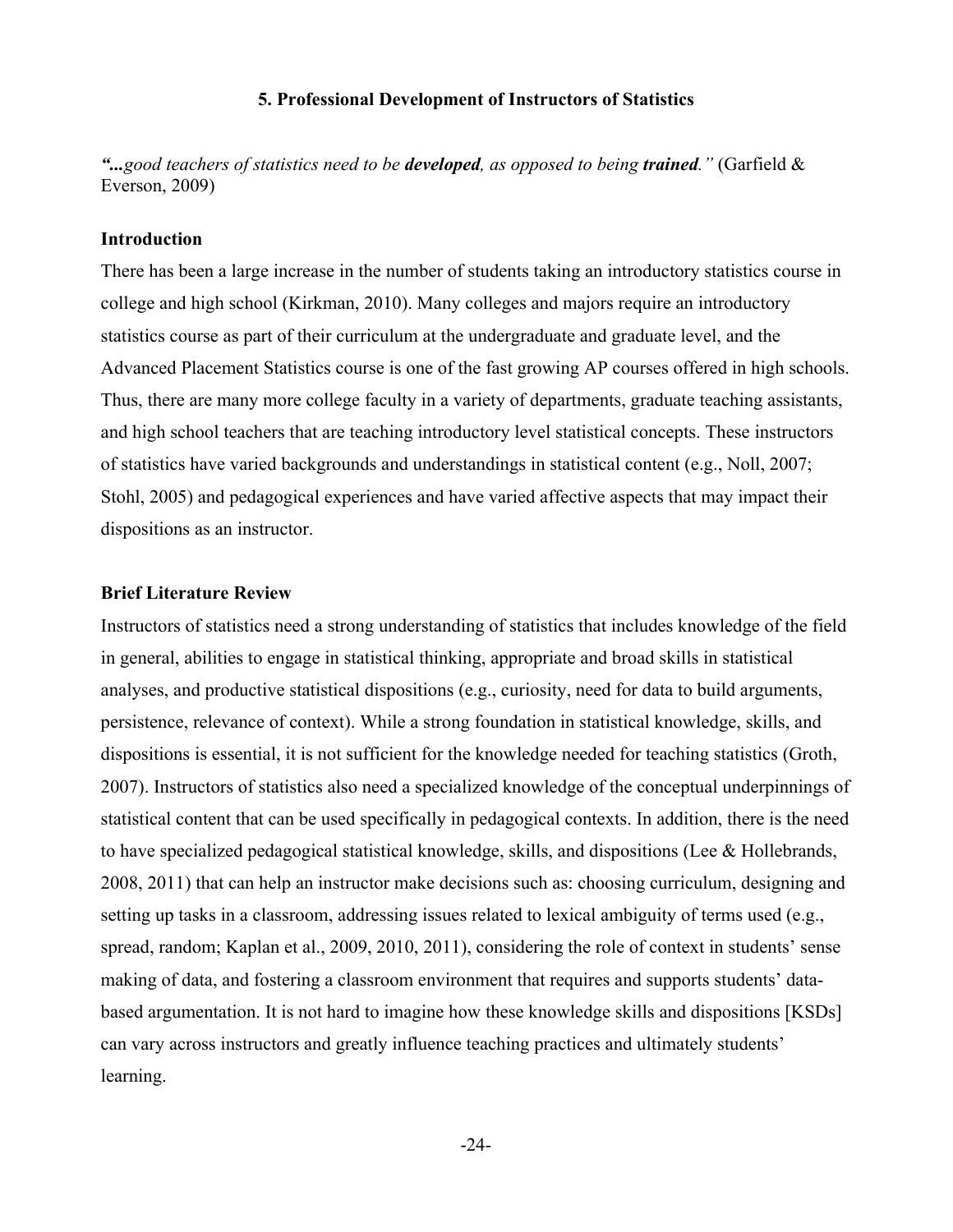The overarching goal of professional development (PD) for instructors of statistics is to facilitate growth in their KSDs, but there are many models for and forms of PD that will meet this goal. Professional development can certainly be an individual pursuit where an instructor is actively seeking out and engaging in learning about issues they have self-identified as important for their professional growth. Professional development that engages instructors as a community, however, has more potential for widespread capacity building in the teaching of statistics. In order to provide instructors of statistics with opportunities to engage in on-going discussions within professional communities, special attention needs to be paid to building such a community. Communities of this type are often referred to as communities of practice or inquiry, which is defined as "a group of people informally bound together by shared expertise and passion for joint enterprise" (Wenger & Snyder, 2000, p.139). In this case the expertise being developed and passion is for teaching statistics. Several researchers (Wenger & Snyder, 2000; Garfield & Everson, 2009) have found that these communities can meet face-to-face or even electronically (synchronous or asynchronous). However, they and others emphasize that purposeful and sustained dialogue among instructors is crucial so that faculty can ask questions, exchange ideas, and learn from each other (e.g., Rumsey, 1998; Garnham & Kaleta, 2002). This sort of sustained dialogue could occur in the form of a group of statistics instructors having weekly dialogue about planning, assessment, and student engagement (e.g., Rumsey, 1998), or a more focused form such as a lesson study that incorporates collaborative lesson planning with purposeful classroom observations, reflection, analysis and revision of the lessons (Fernandez, 2002).

Within statistics, several groups report personal growth and benefits from focusing on the development and refinement of a single lesson, opening their classrooms for collaborative nonthreatening observations, and committing to and learning from a small dedicated community of instructors as learners and inquiries into practice and students' thinking (Garfield, delMas, & Chance, 2005; Roback, Chance, Legler, & Moore, 2006). Using tasks situated in routine teaching practices (e.g., analyzing students' solutions) can develop content knowledge needed specifically for teaching (Suzuka et al., 2009). The use of video is one possible way to engage instructors in examining students' work and classroom practice. Video makes it possible to recast the teacher as an "observer" rather than "actor." This recasting has been shown to help instructors focus on particular pedagogical activities and students' thinking rather than attend to all situations that arise in classrooms and specific teacher actions (Sherin & van Es, 2005; van Es & Sherin, 2002).

<sup>-</sup>25-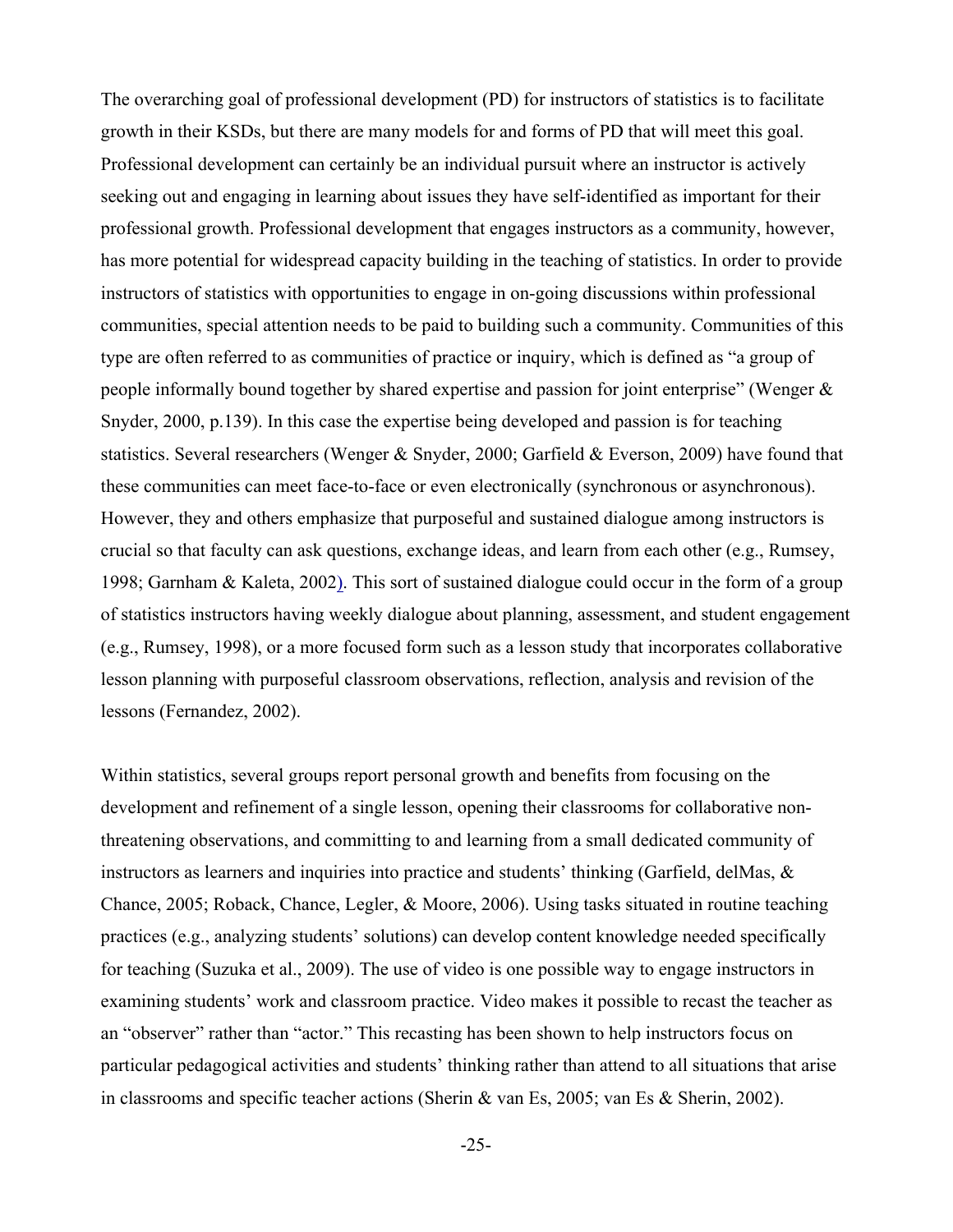Research provides support for key features of effective PD for instructors at all levels (e.g., ; Darling-Hammond, 2009; Garet, Porter, Desimone, Birman & Yoon, 2001; Garfield & Everson, 2009; Moore, 2005; Roback, Chance, Legler, & Moore, 2006; Rumsey, 1998; Thus, research suggests that PD for instructors of statistics should:

- Broaden and deepen instructors' understandings of the statistical content they are teaching, particularly using activity-oriented statistical tasks of the type being promoted for use in courses;
- Strengthen instructors' pedagogical skills specific to statistics;
- Provide opportunities to understand how students learn and differences in student statistical reasoning and thinking, perhaps using artifacts of students work in the form of written work, responses to assessment items, or video of small group work;
- Be connected to the practice of teaching (i.e. lesson planning, assessment, implementation of tasks);
- Include discussions about important research and philosophical debates within the statistics education community
- Provide access to and opportunities to evaluate and consider a variety of resources for teaching statistics (e.g., online applets, archived webinars, tasks, etc); and
- Engage teachers in on-going discussions within professional communities

There is much room for increasing the research on the effectiveness of such forms of professional development on instructors KSDs, their teaching practices and their students' learning. While many forms of PD may be happening within statistics education, there is a lack of research evidence on the most effective forms and content barriers to engaging in PD might be related to academic climate and administrative support.

## **Research Questions & Priorities**

We need research to provide some answers to the question of which KSDs are necessary to teach introductory statistics effectively and then develop PD to help teachers attain them. However, a more realistic approach would likely be to look at existing PD programs, investigate the kinds of KSD they develop, and then examine the extent to which they impact teachers' classroom practices and students' learning. Data from the classroom could then inform the further refinement of the PD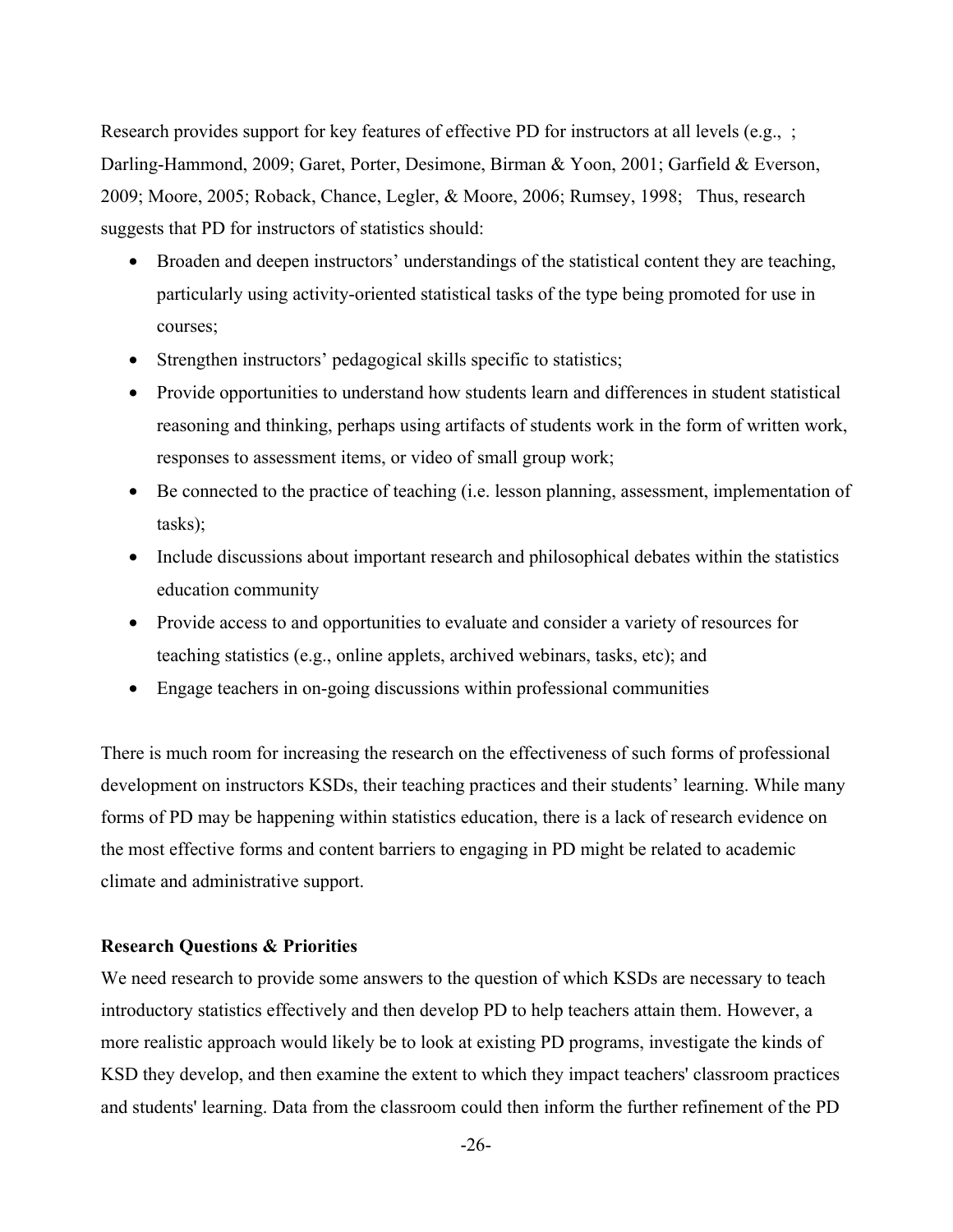programs. As PD programs are refined, they can be re-tested for their effect on the classroom (and the loop continues...).

Research should leverage existing research and models of PD for K-12 and for higher education faculty development. The approach used by Deborah Ball and colleagues to develop measures of Mathematical Knowledge for Teaching (Hill, Schilling & Ball, 2004) provides a promising framework for developing measures of Statistical Knowledge for Teaching. Methodology used to study teachers' statistical knowledge (Groth & Bergner, 2005), statistical knowledge for teaching (Groth, 2007) and knowledge for teaching statistics with technology (Wilson, Lee, & Hollebrands, 2011) can be utilized, adapted and extended.

**Research Priority 1:** What do teachers of statistics need to know with respect to statistical content and how students learn statistical concepts and develop statistical thinking? Examples of questions include:

- 1. How do particular factors (i.e., type of course, size, age of students, student background, teacher knowledge, content delivery mode) affect teachers' ability to deliver or adapt effective pedagogical methods?
- 2. How does teachers' knowledge of effective ways to use technology for instruction affect student outcomes?
- 3. What are effective methods for changing teachers' assessment practices or increasing their knowledge of effective assessment practices?

**Research Priority 2:** What models of professional development (including methods, resources, and tools) are most effective at impacting instructor knowledge, skills, and disposition (KSD) linked to changing classroom practices and improved student outcomes in statistics?

Examples of questions include:

- 1. How do current methods of PD for statistics instructors (e.g, CAUSE webinars, workshops, and faculty interest communities) impact KSD and student outcomes?
- 2. How effective are TA preparation programs in developing competent teachers of statistics?
- 3. What teacher development resources are effective in helping teachers of statistics develop KSD?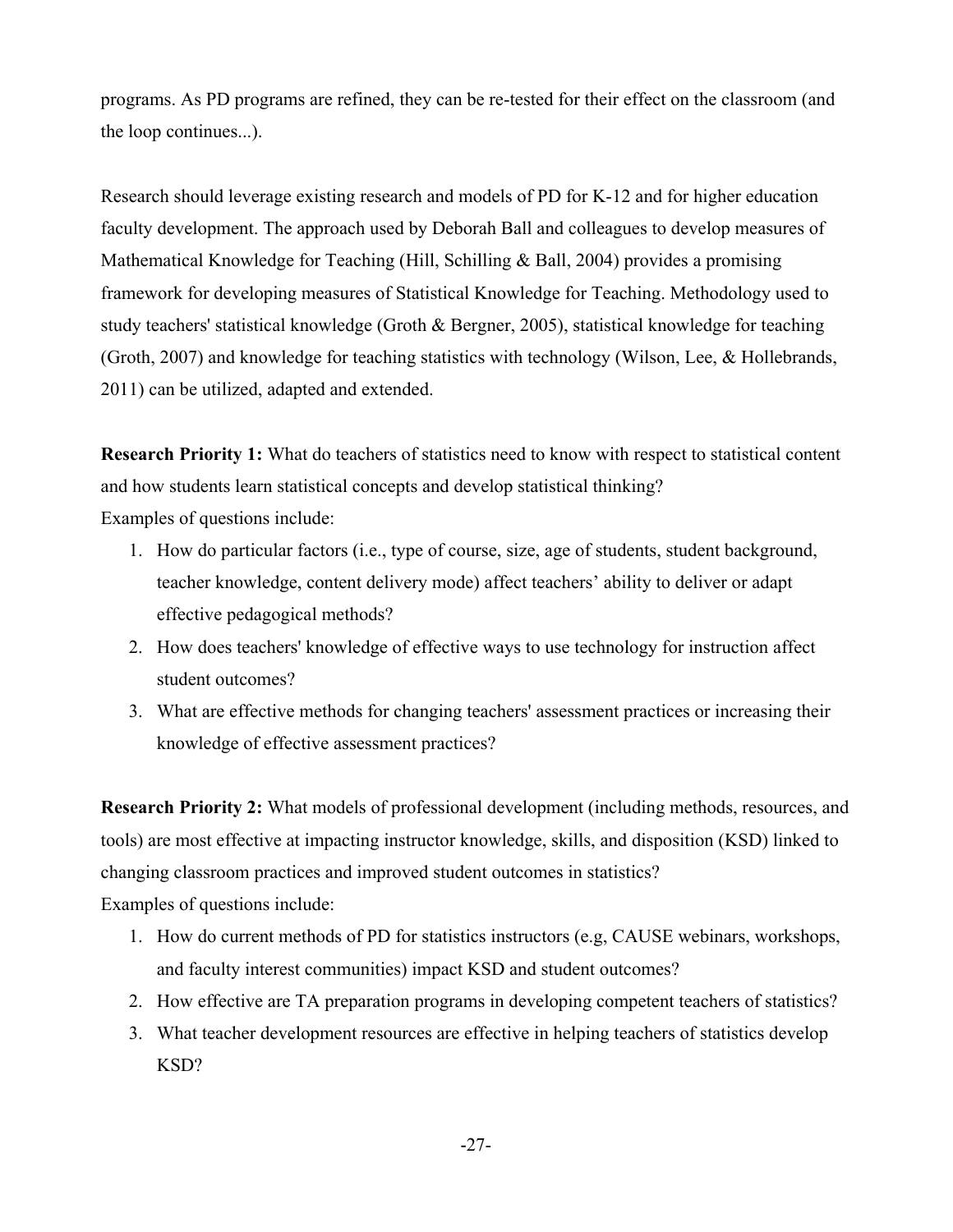4. What aspects of a short intervention would be most effective in optimizing KSDs? What KSD should be targeted in a short professional development?

**Research Priority 3:** What factors contribute to instructors' participation in and use of PD? Examples of questions include:

- 1. What motivates teachers/faculty to engage in teacher development efforts?
- 2. What barriers exist to engaging in and participating in these efforts?
- 3. How do professional communities afford and constrain a teachers' PD, including their attitudes, practices, sustained efforts, students' learning, etc.?
- 4. What communication/outreach efforts can help teachers of statistics become better informed/prepared?

## **If we knew the answers to these questions, then:**

- Departments and institutions would have the information needed to design effective courses for teaching college-level introductory statistics across a variety of educational settings.
- Professional organizations would be able to tailor PD efforts to their clientele in a manner that encourages participation and optimizes the likelihood that the knowledge of effective practices acquired will find its way into the classroom.

#### **Measurement/Assessment Needs**

A challenge in assessing PD of teachers is to tease apart the complex relationship between teachers' beliefs about teaching and learning and their actual teaching and assessment practices, which may be constrained by additional factors such as institutional facilities and policies. The Statistics Teaching Inventory (STI), which has scales for both practice and beliefs, was developed, piloted, validated and modified as part of two NSF-funded grants to measure the beliefs and self-reported teaching practice of teachers of introductory statistics ( see Zieffler et at. 2012) . Needed now are modular supplements to extend this work to address online and hybrid learning environments and to examine behavior of the instrument in a large sample of national data. Other instruments exist that measure more generic characteristics, beliefs, and attributes of teachers (see the Measurement/Assessment section below). While the STI has been used in a pre-post format to assess change, there is a need for additional instruments that can be used to assess the impact of PD experiences and other aspects of PD such as teacher knowledge and pedagogical content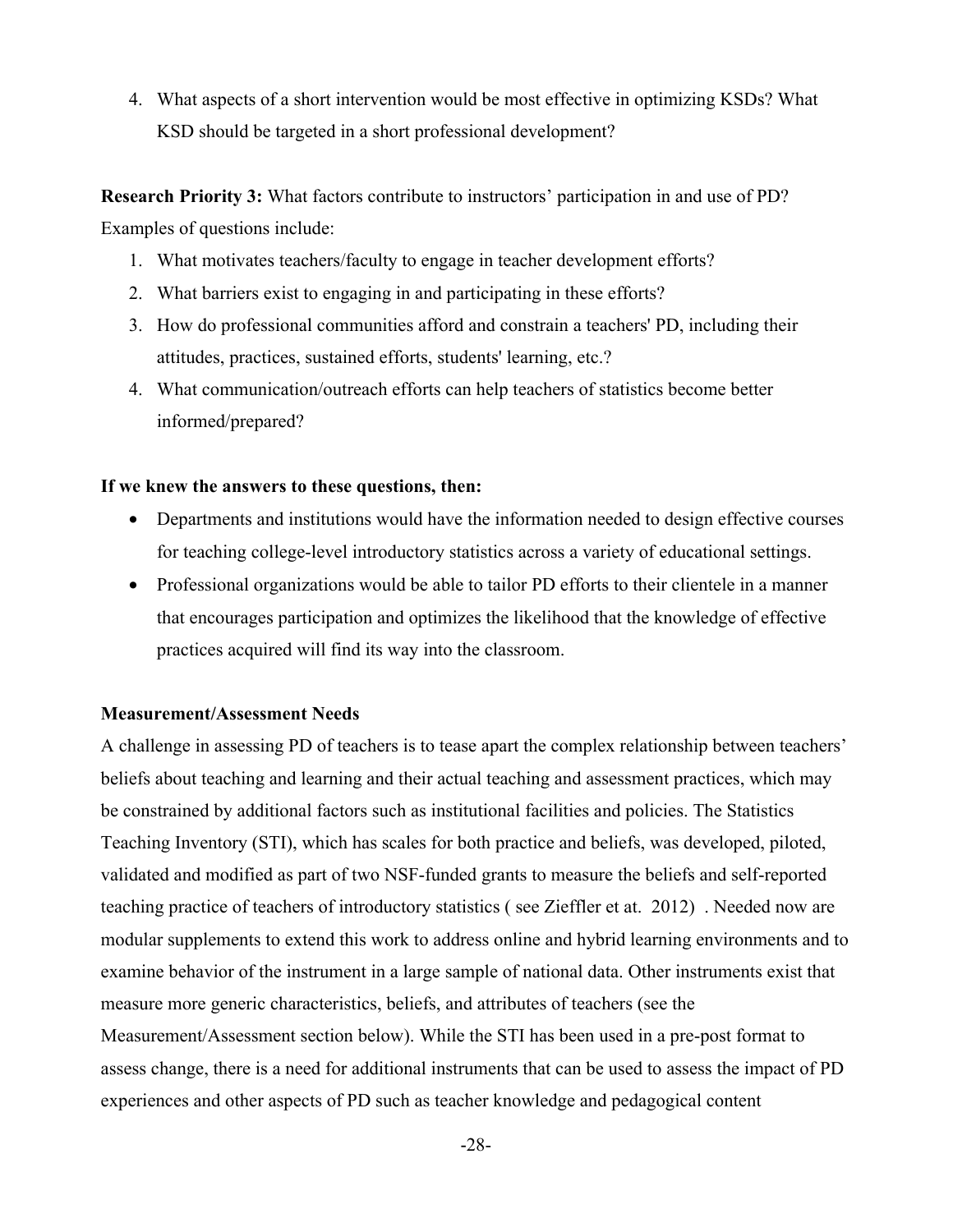knowledge. Overall, we need validated longitudinal models relating the particular KSDs targeted by PD activities and the resulting teacher practices displayed. In addition instruments and tools are needed that gather direct measures of the KSDs at hand over time, possibly as add-ons to existing measures found in other higher education settings. These models, instruments and tools should then be implemented in conjunction with assessment advancements in measuring teacher practices and student outcomes described in previous sections.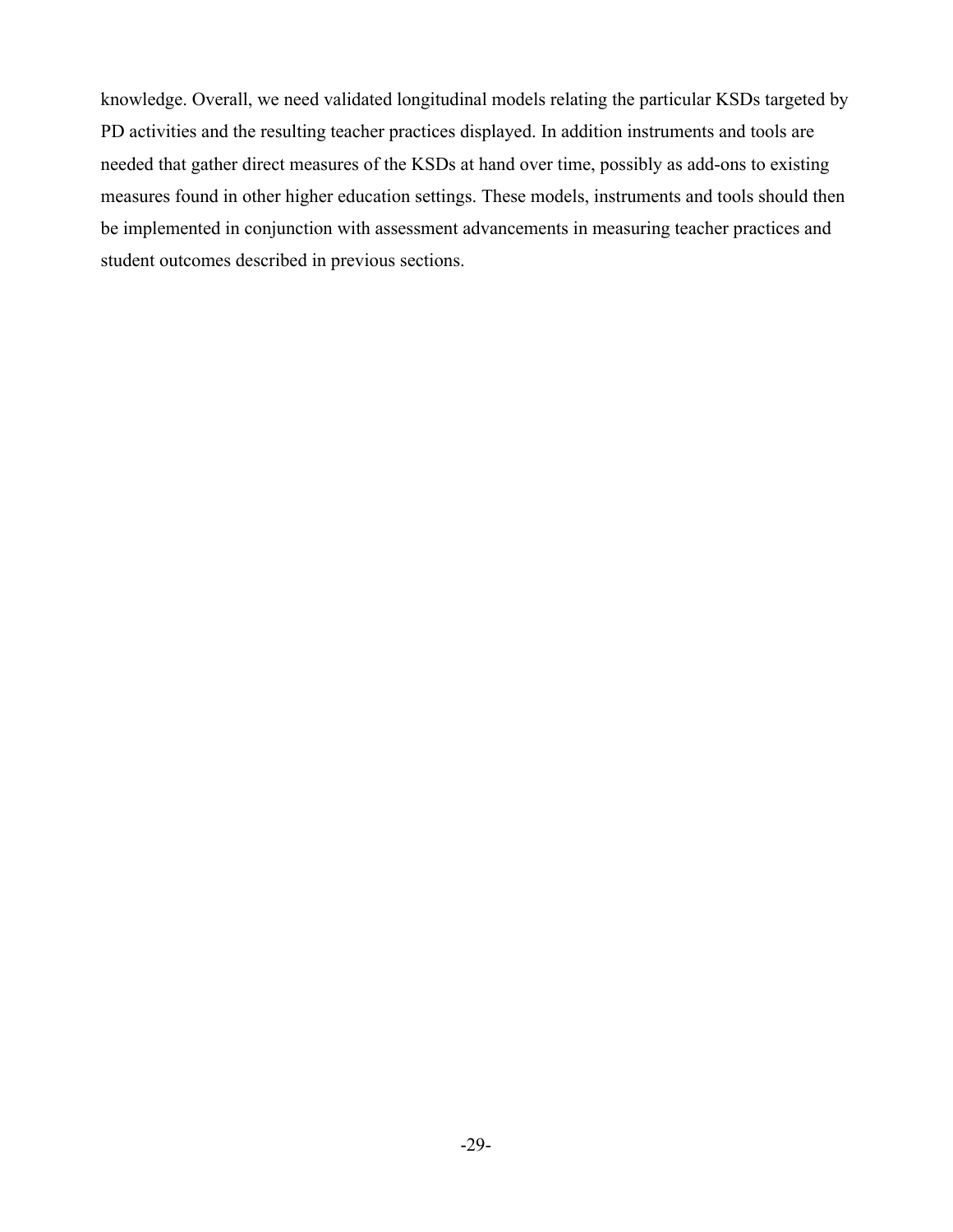#### **6. Technology**

"*It is hard to imagine teaching statistics today without using some form of technology. However, just 20 years ago that was very common*" (Garfield & Ben-Zvi, 2008).

## **Introduction**

The technology revolution has had a great impact on the teaching of statistics, perhaps more so than many other disciplines. This is not surprising given that technology has changed the way statisticians work, and has therefore been changing what and how we teach. Statistics classes may be taught in a classroom outfitted with a computer projected onto a screen, or may take place in a setting with students working at their own or shared computers. Students commonly own a calculator more powerful than the computers of 20 years ago and are agile users of portable computing devices such as laptops, smartphones, and tablets. Teachers of statistics may offer a Web-based course using video-recorded lectures, online applets, statistical analysis tools, interactive on-line discussions, collaborative projects, or electronic text materials. Teachers have access to wide ranging resource collections (such as those at www.CAUSEweb.org) and may provide course specific resource collections directly to their students. Teachers also have access to a plethora of statistical software packages (e.g., SAS, Minitab, SPSS, R), multimedia materials such as podcasts, and educational statistical technologies that assist with dynamic visualization of data (e.g., Fathom®, TinkerPlots<sup>™</sup>, DataDesk, JMP). For example, in Fathom®, as data are randomly generated, graphs can be simultaneously "building" so that variability in a distribution can be analyzed as sample size increases. Further, dynamic visualization tools allow users to link representations that afford, for example, the ability to drag data points within a graph (e.g., scatterplot) and notice an effect on other representations (table of data, residual plot), as well as statistical measures (e.g., correlation) and models (e.g. least squares line).

### **Brief Literature Review**

We are going to frame our discussion on technology use in learning statistics using the work of Pea (1987) and Ben-Zvi (2000). According to Pea, technology tools are typically used in two different ways: to amplify our abilities to solve problems or to reorganize the way we think about problems and their solutions. Many technology tools (e.g., SAS, Minitab, Fathom®, spreadsheets, graphing calculators) can be used to automate activities such as quickly organizing data, generating lists of pseudorandom numbers, computing measures, applying statistical tests, and generating graphs. By automating the tasks of computing or generating graphs, technology affords an opportunity to focus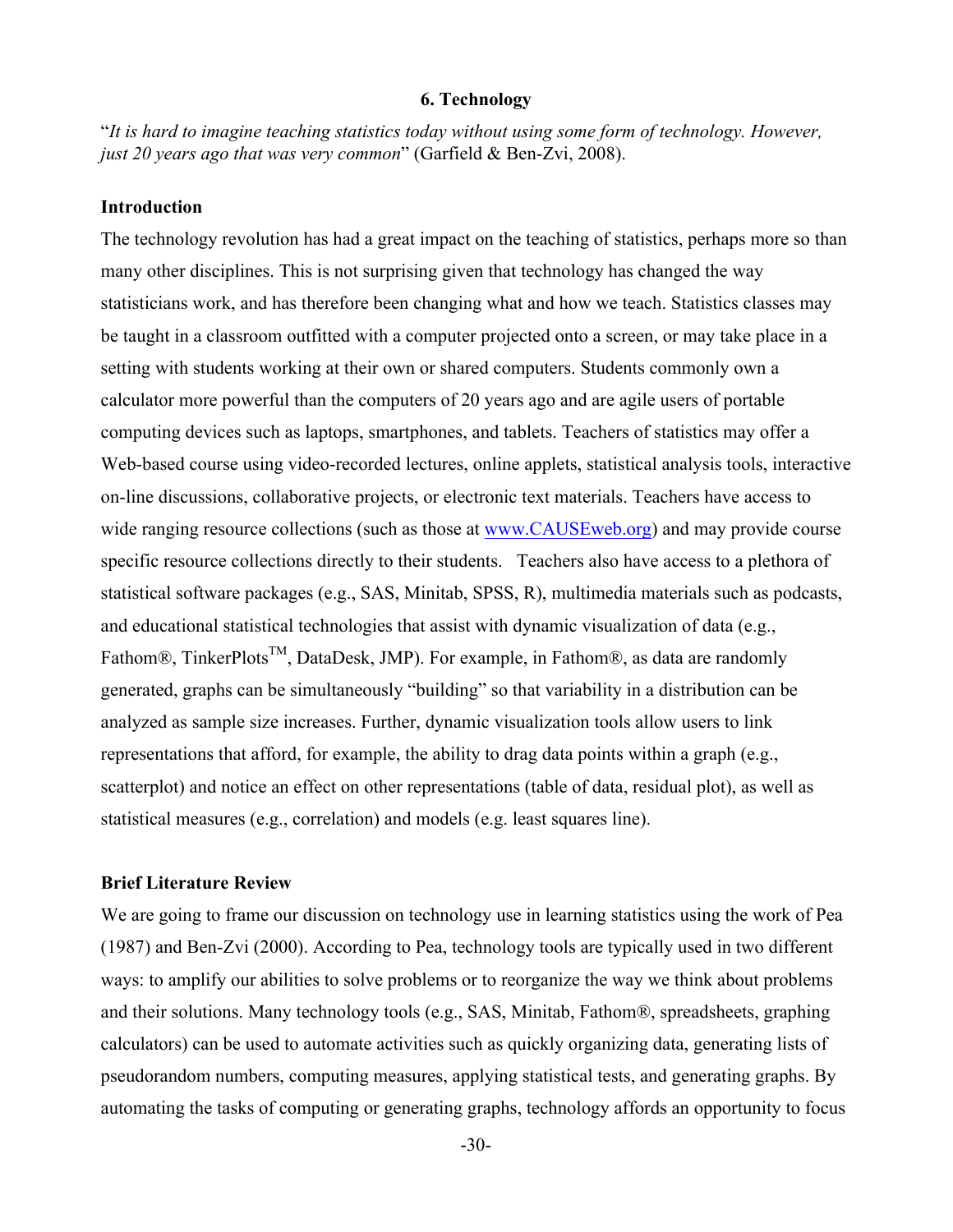on conceptual understanding, rather than processes needed for large computations and graph production. However, when software has dynamic linking capability among data representations and/or input parameters for models, the potential for such tools to enhance students' conceptual understanding and statistical reasoning and thinking is increased.

Ben-Zvi (2000) and Chance et al. (2007) illustrated several ways that tools could be used to reorganize ones' conceptions of statistical ideas, including visualizations, simulations, use of large messy data sets, and collaborative tools. Others (e.g., Bakker, 2002) specify two different types of tools that have potential for reorganizing students' understanding: route-type and landscape-type. Route-type tools are typically narrow in scope for visualizing specific statistical ideas (e.g., online applet for visualizing the central limit theorem), while a landscape-type software (e.g., Fathom) contain several objects that can be used together to represent data, build models, run simulations, etc.

Despite the variety and number of available technology tools, there is little research on optimal ways to use tools to improve student learning. The most careful and thoughtful research on technology use has examined students at the primary and secondary levels (e.g., see studies by Konold & Kozlak, 2008 Lee et. Al, 2010, Pratt et . al, 2008 ). At the college level, approaches to study the impact of technology on student learning have been more simplistic comparisons such as a class using technology compared to a "traditional" class (for a review see Zieffler et al., 2007). Research studies need to account for the caveat that merely demonstrating abstract concepts with tools or even having students explore a concept with a tool does not necessarily lead to improved understanding. What students learn from using technology depends on the ways in which they are able to interact with a tool (e.g., whole group visualization, individual manipulation, small group work), the nature of questions and tasks in which they are engaged (e.g., step-by-step tasks, openended explorations), and the scaffolding provided for use of the tool.

Under particular conditions certain tools have been shown to promote statistical thinking, especially in developing students' abilities to engage in informal inference (Pratt et al., 2008; Lee, Angotti, & Tarr, 2010; Konold & Kazak, 2008) or using alternative ways of doing formal inference such as randomization tests. Studies have also examined the use of technology to promote student reasoning about particular concepts, particularly distribution (Konold, Harradine, and Kazak, 2007), center,

-31-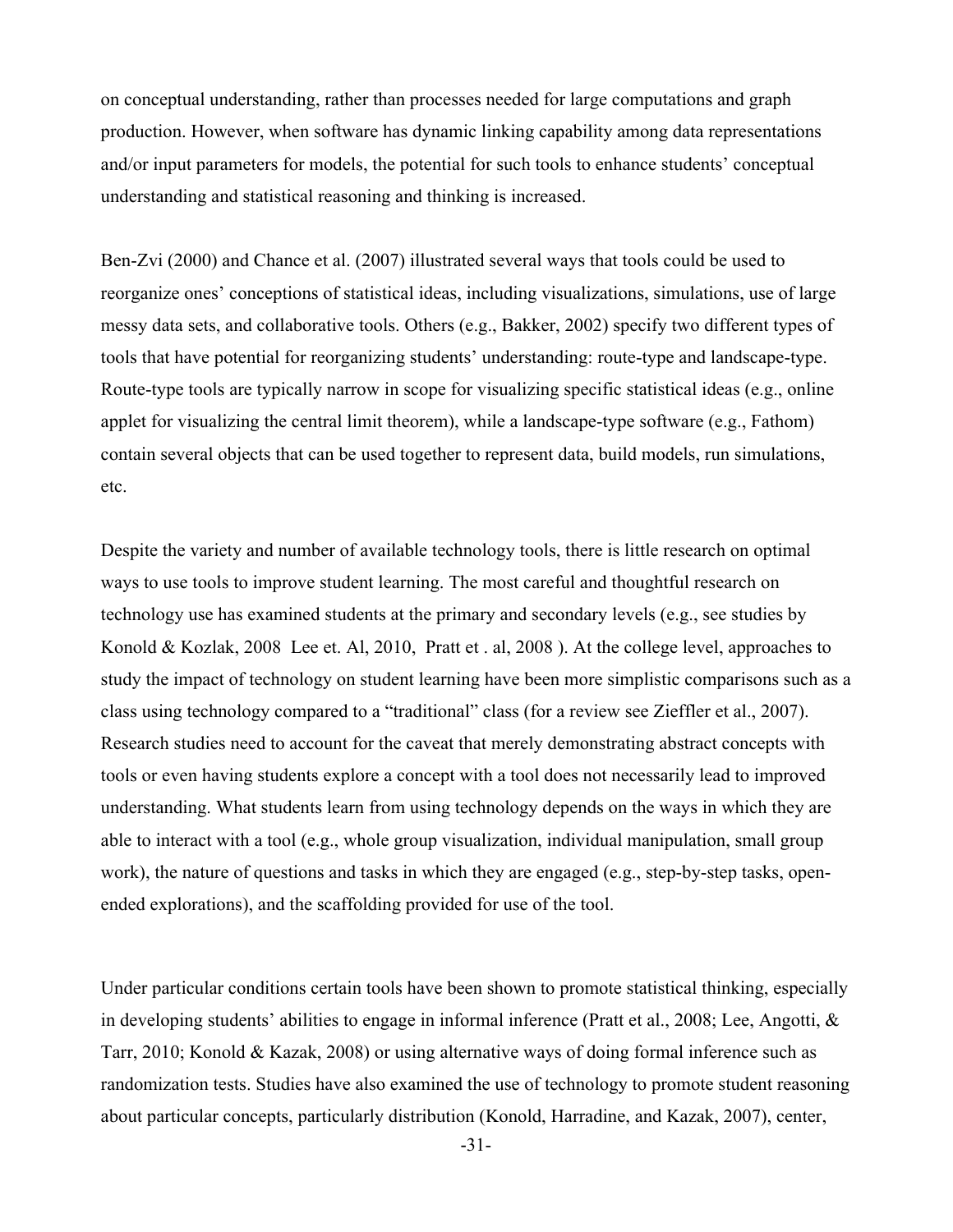variability, outliers, random sample, random assignment (Chance, delMas & Garfield, 2004) and standard deviation (delMas & Liu, 2005). Konold and Kazak (2008) found that use of these tools can reveal aspects of students reasoning that we did not have access to before.

Studies comparing types and uses of technology tools have found some difference in student outcomes but rarely can generalize to other situations as they examine specific outcomes for a course and general levels of success in a course, as often measured by grades on final exams. Another type of study has looked at the use of a particular computerized cognitive tool in developing students' statistical reasoning and thinking (e.g, Meyer & Lovett, 2002) and has found positive results.

## **Research Questions & Priorities**

Despite the variety and number of technology tools, there is little research on optimal ways to use tools to improve student learning. As Hammerman and Rubin (2004) point out, using any new tool necessitates changes in the content and pedagogy of statistics instruction and in many cases teachers are unprepared for these changes, and there is a lack of research to inform their efforts. While online courses are increasingly being offered as a way to teach students statistics, a useful distinction can be made between courses that use technology primarily as a way to deliver instruction online and other uses of technology designed to facilitate or improve learning. (See section on teaching practice for a discussion of research questions related to online learning).

We recognize that technology changes rapidly so that by the time we explore and optimize a particular technology it will likely be obsolete. Thus, we need to be forward thinking in what technology might be able to do in the future and not limit our focus to existing tools. In general, we think research should focus on the impact of technology on how to promote student learning and the first research priority is then focused on cognitive learning outcomes. However, we also think it is important to learn more about the effect of technology on affective constructs, the second research priority area. The impact of technology on curriculum, and the challenges technology presents for teaching practice and teacher development form additional research priorities. The final area is the study of student assessment in light of technology use in teaching statistics. We acknowledge that using technologies can lead to new problems as well as advantages, so each of the research priorities includes questions addressing such drawbacks

-32-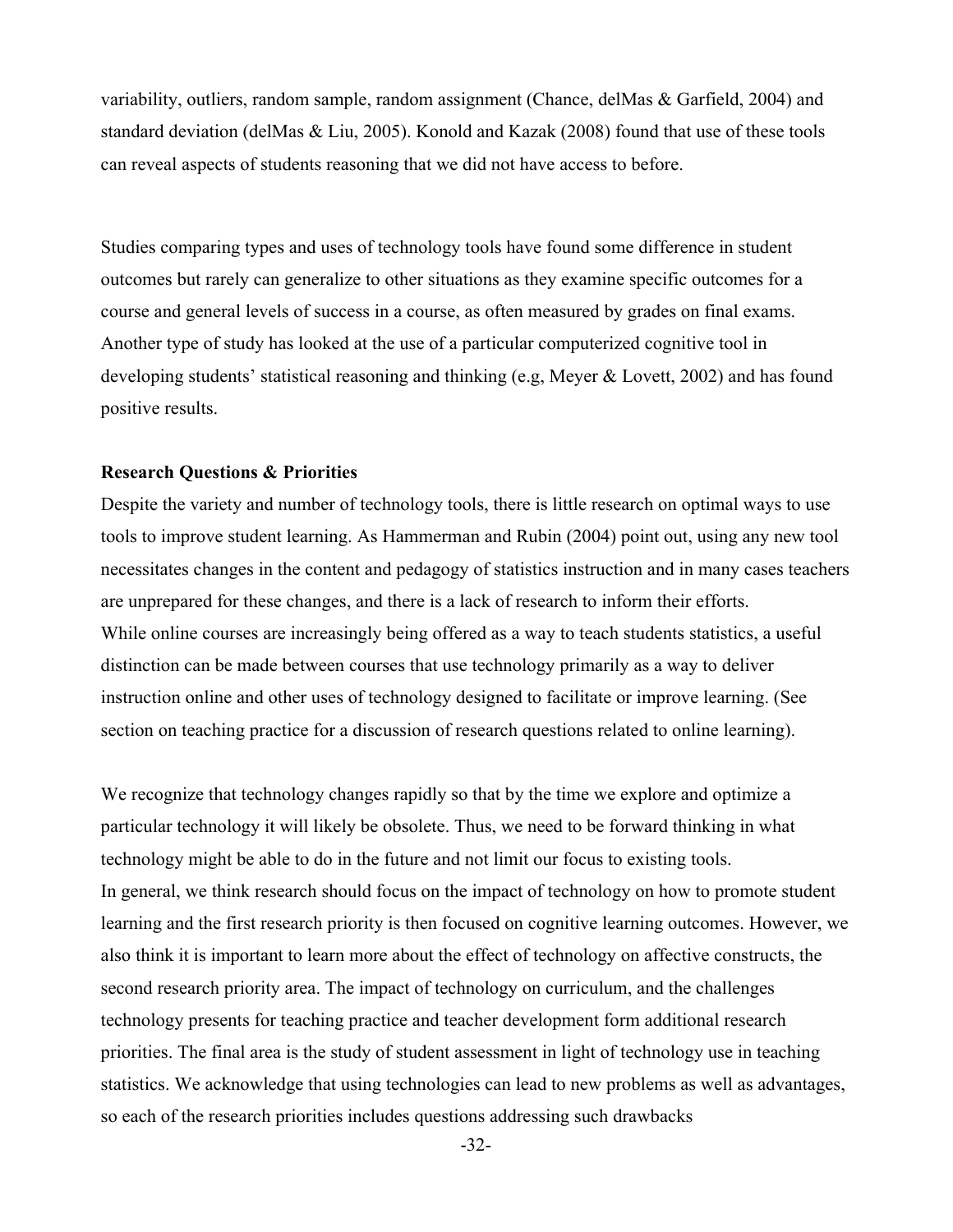**Research priority 1 (Cognitive Outcomes):** What characteristics of tools are needed to promote student learning outcomes and what is the best way for a technology tool to be used to help students think statistically? When students have access to good and appropriate technology tools, how can that impact their ability to understand and reason about statistical ideas and to solve statistical problems?

Examples of questions include:

- 1. How does a tool that offers flexible and changeable representations of data promote student understanding of a particular concept?
- 2. How does a tool provide student insights into data that help them better understand statistical ideas or relationships?
- 3. How can scaffolding be used with a modeling tool to help students model statistical problems in a way that promotes their statistical thinking?
- 4. How do students think differently about a virtual object than a physical object or a modeling process vs. a physical process, and does that affect their learning outcomes?
- 5. Does the use of particular technology tools affect the transfer of statistical content knowledge to various applied domains?
- 6. To what extent does students' use of a technology tool become integral to their way of thinking about a statistical problem (Lee & Hollebrands, 2011)?
- 7. How important is it for students to develop technological statistical knowledge by using a professional software tool (e.g., R or SAS) in order to have a broader sense of how such software can be integral to solving problems in their later professional careers?
- 8. What new misconceptions arise when using technology tools and how to best deal with these to promote student learning (e.g. sample size vs. number of samples).
- 9. How do certain uses of technology (e.g, pure automation of calculations by following routine procedures to point and click only) affect student learning? Does using powerful tools promote a black box conception of statistical procedures?

**Research Priority 2 (Affective Constructs):** What is the impact of technology use on Affective constructs such as student attitudes, beliefs, motivation, anxiety, and interest in statistics? Examples of questions include: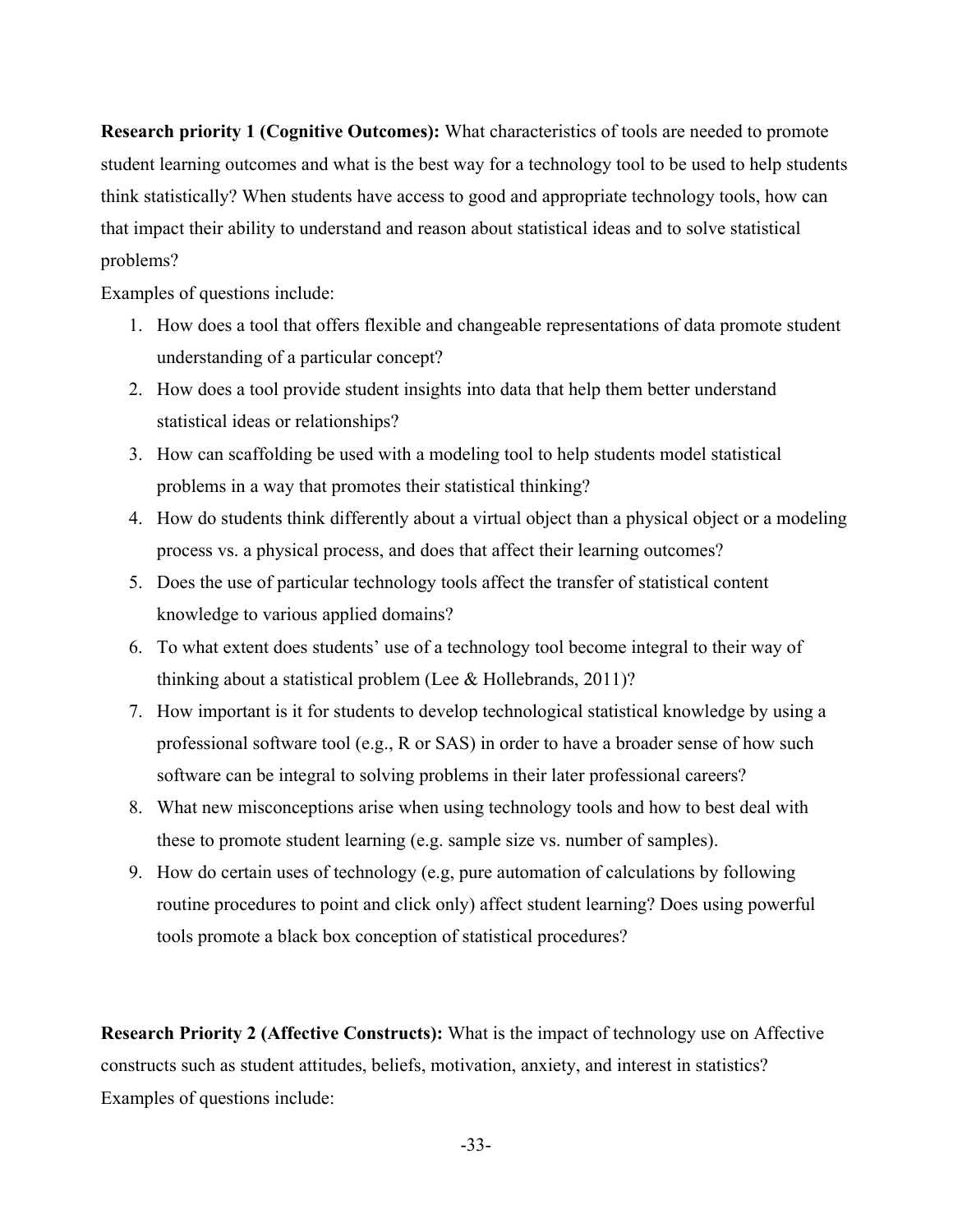- 1. How do students' perceptions of the value and quality or ease of use of a technology tool impact their willingness to use it and their belief that it will help them better learn and do statistics?
- 2. How does students' self efficacy regarding use of technology tools affect their perceptions of being a user and doer of statistics?
- 3. How does the use of particular technology tools affect students' attitudes towards statistics, their anxiety, and their motivation to learn statistics?
- **4.** What aspects or characteristics of technology help to engage and motivate students in learning statistics?

**Research priority 3 (Curriculum):** Technology allows us to do sophisticated things in informal ways without traditional prerequisites. It allows us to access and work with large and messy data sets with unique formats and sampling characteristics. The demands of learning new technology tools raise questions about the balance of learning a tool and learning content, in light of tools that are thought to promote instrumental genesis, so students learn to think with the tools.

Examples of questions include:

- 1. How does the effect of technology on the discipline of statistics change the content of the introductory course?
- 2. What are some good models that balance learning to use tools and learning content that lead to desired learning outcomes?
- 3. How does the goal of producing statistically literate citizens change the curriculum in light of new types of data and sources of data brought on by technological advances (Gould, 2010)?
- 4. How do methods of data collection taught change in light of current types of data and ways to access and sample them using technology?
- 5. How does technology change the ways we analyze and display data in terms of what is taught in the introductory course?
- 6. How can new uses of technology remove barriers to curricular foundations we thought were essential (e.g., teaching inference from day one without all of the prerequisite distributional foundations traditionally used)?
- 7. Can technology help develop a link between topics or a more holistic approach to data/problem solving (sequence, ordering and coherence)?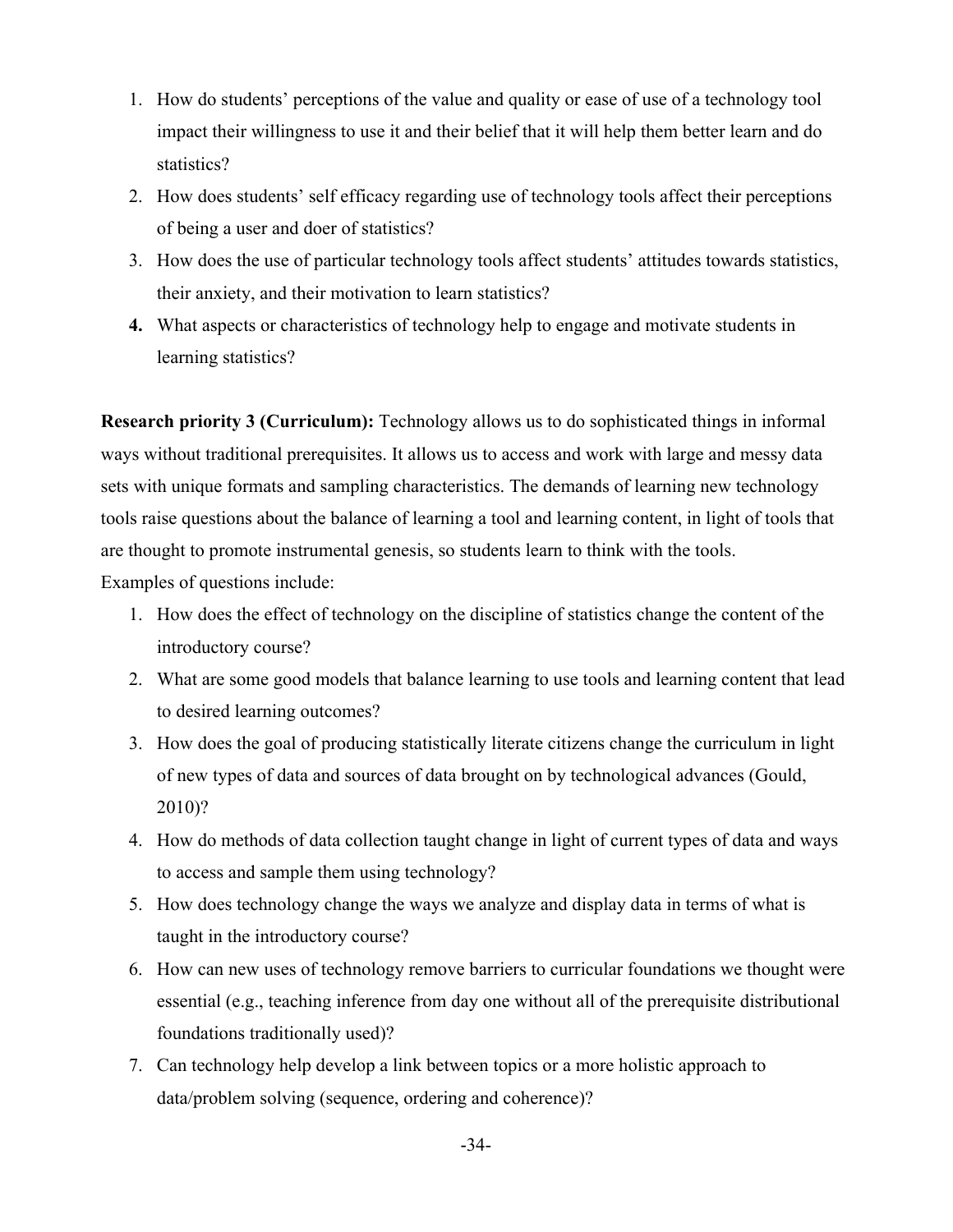**Research Priority 4 (Teaching Practice):** How does technology affect teaching practice? Teaching with technology can take many forms, and using technology can change pedagogy in many ways.

Examples of questions include:

- 1. What are good models for using technology-based learning tools effectively in large classes to promote student learning goals?
- 2. What are effective ways to provide guidance and scaffolding for students as they learn to use technology tools and what are models for decreasing these guides so students can become more independent users of software tools?
- 3. How can pedagogical decisions (such as how much time to spend on a topic or concept) be informed by the use of particular technology tools?
- 4. What are good ways to deal with the unique challenges of using technology such as the importance of teachers being able to think on their feet when simulations do not go according to plan, or finding ways for students to work together on problems or activities requiring technology?
- 5. What are optimal uses of a particular tool or a combination of types of tools in a particular activity or course?
- 6. What are effective ways to deal with constraints by the types of technology available or the need for students to learn particular tools for their major or for subsequent courses?

**Research Priority 5 (Teacher Development):** One major challenge of technology is preparing teachers to use tools and understand the "hows and whys" of using these tools in their courses. As technology changes, and new tools and data sources become available, it is important for teachers to be open to changes in their courses that utilize these new tools and data sources.

Examples of questions include:

- 1. What is the impact of learning to use particular tools on teacher's knowledge of and understanding of statistics?
- 2. What is the impact of the technology on changing teachers' perceptions of what statistics is, and how can it help improve their understanding of current practices in statistics?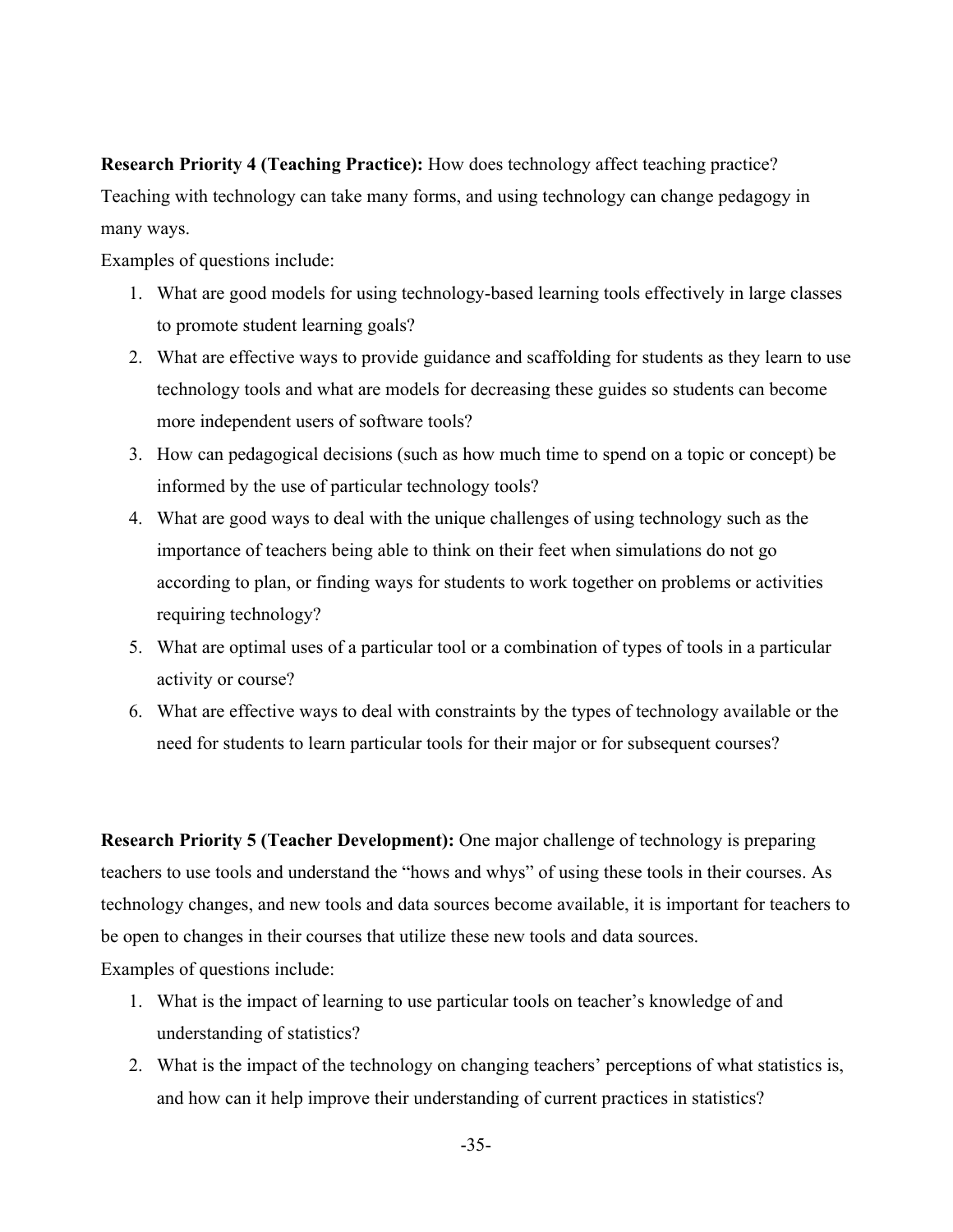- 3. How does the use of technology tools in class affect teachers' feeling of expertise and proficiency in teaching statistics?
- 4. How can teachers' pedagogical content knowledge be developed regarding how to use particular tools to promote student learning?
- 5. How can we motivate teachers to engage in learning new tools or new ways to use tools to promote student learning?
- 6. What is the impact of teacher knowledge and beliefs about technology use on their effective use of tools and on student learning?

**Research Priority 6:** What is the impact of technology on Student Assessment? There are many questions about teaching and assessing student learning that need to be addressed with research studies.

Examples of questions include:

- 1. When students use technology as part of learning statistics, what implications does that have for how we assess their learning, and what we assess?
- 2. How do we separate student understanding and use of the tools from their understanding of statistics?
- 3. If learning the tool is part of learning to think statistically, how can we assess their learning in ways that reveal their understanding of the tool and their statistical thinking?
- 4. If students are using technology in learning statistics and we do not assess them using technology, are we losing important information about their learning outcomes?
- 5. How should technology change the type of items we use (e.g. including data analysis or simulations as items)?
- 6. Can the use of technology-enhanced tasks reveal more about student thinking?
- 7. What are ways to reveal students understanding of things that a computer can automatically generate? What are best ways to provide output and ask questions to produce useful information on what students know and understand?

# **If we knew the answers to these questions, then:**

• Researchers could design better assessments for student learning outcomes.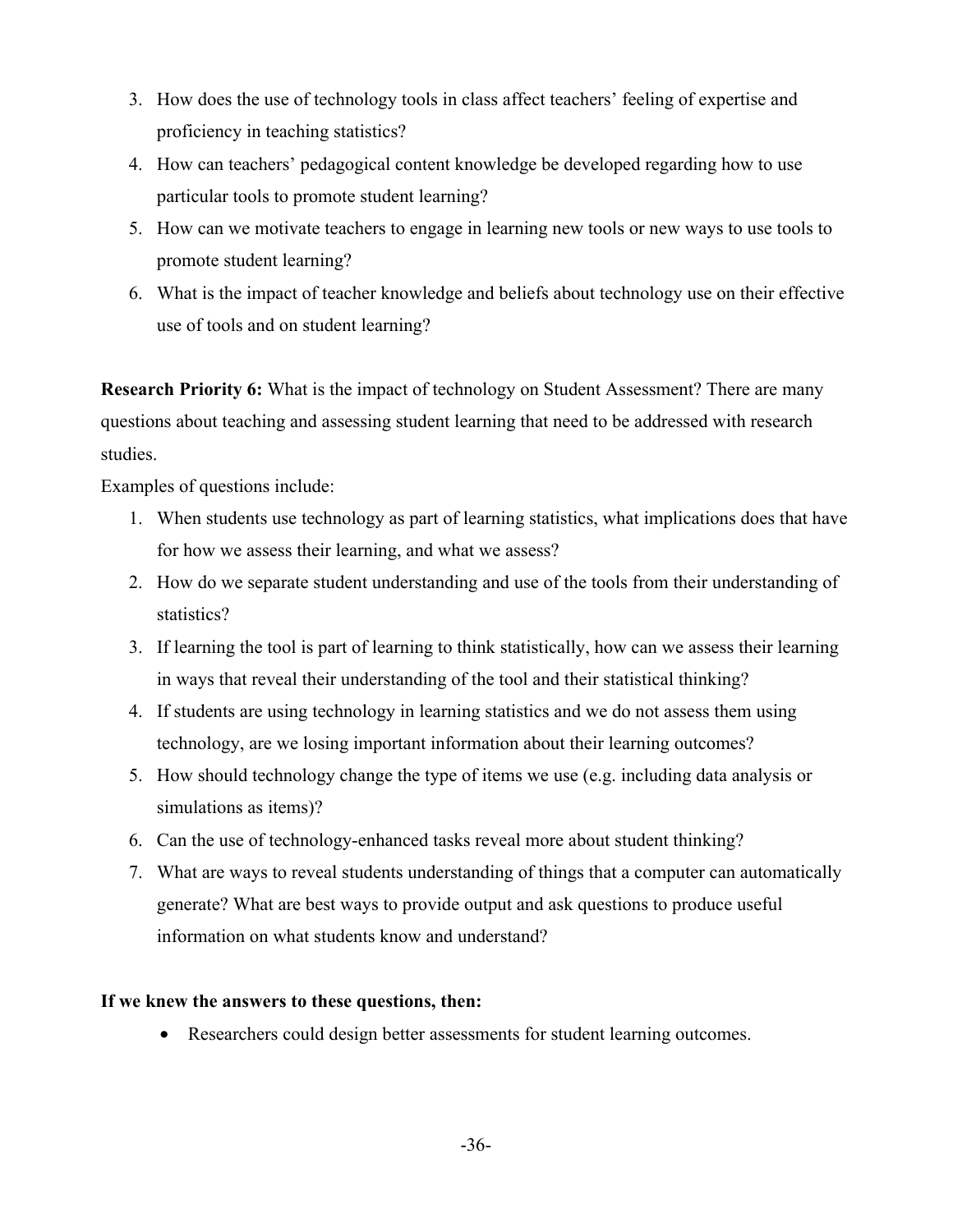- Students, teachers and administrators would understand how the benefits in students' learning balance any new costs for purchasing and requiring technology tools, labs assignments, etc .
- Teachers would be able to use technology more effectively to promote student learning.
- Students would be able to learn more efficiently and have a deeper knowledge of statistical ideas and processes.
- Teachers could better engage and motivate students,
- Teachers and administrators would be able to efficiently make major changes in course content and curriculum.
- Students would be able to learn a more modern approach to statistics and have a more authentic experience doing statistics.
- Programs and departments would be able to better prepare, support, and motivate teachers and TAs to use technology in their classes.
- Students would be able to better utilize technology such as statistical software in their personal and professional lives.
- Researchers could find better ways to reveal what students have really learned and what they are able to do.
- It would ensure more authentic assessments aligned with the ways courses are taught and are better able to assess students' proficiency with technology use.
- Teachers would be able to prepare students for future work and careers, and also motivate them regarding the need and time investment in learning to use technology tools.

# **Measurement/Assessment Needs:**

Assessments are needed to evaluate important student learning outcomes, so the impact of technology can be accurately measured. Assessments of affective constructs are needed to measure impact on students' attitudes, motivation, anxiety and beliefs about statistics that allow focus on the impact of technology - perhaps as modules for existing instruments. Other assessments needed are teaching logs and observational ratings, student interview questions, and instruments to assess teachers' technology related pedagogical content knowledge. We need instruments to assess teacher knowledge and teacher beliefs about student learning with technology. Assessment instruments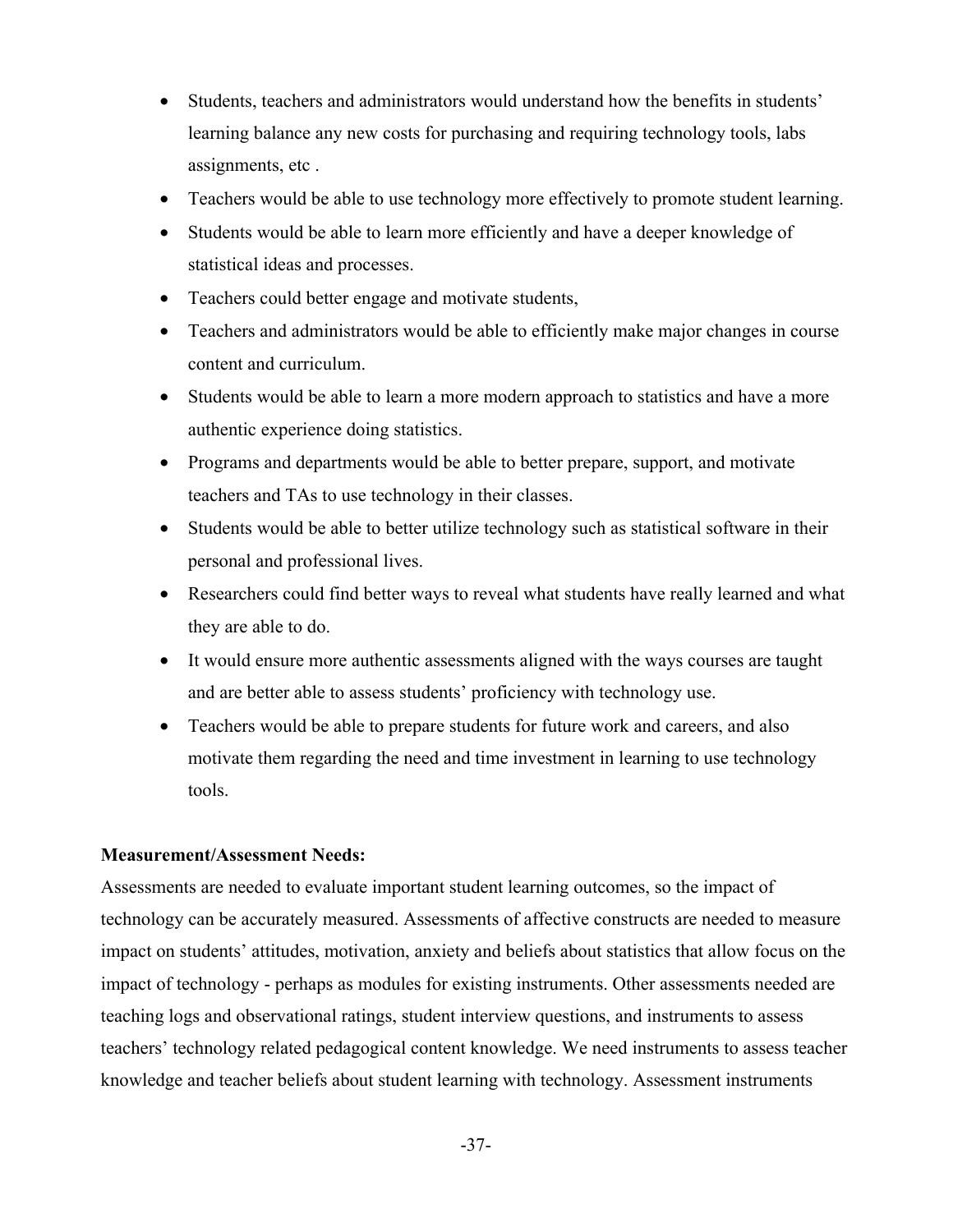must be made adaptable to technological change since technology will continue to fundamentally alter both what is taught and how it is taught.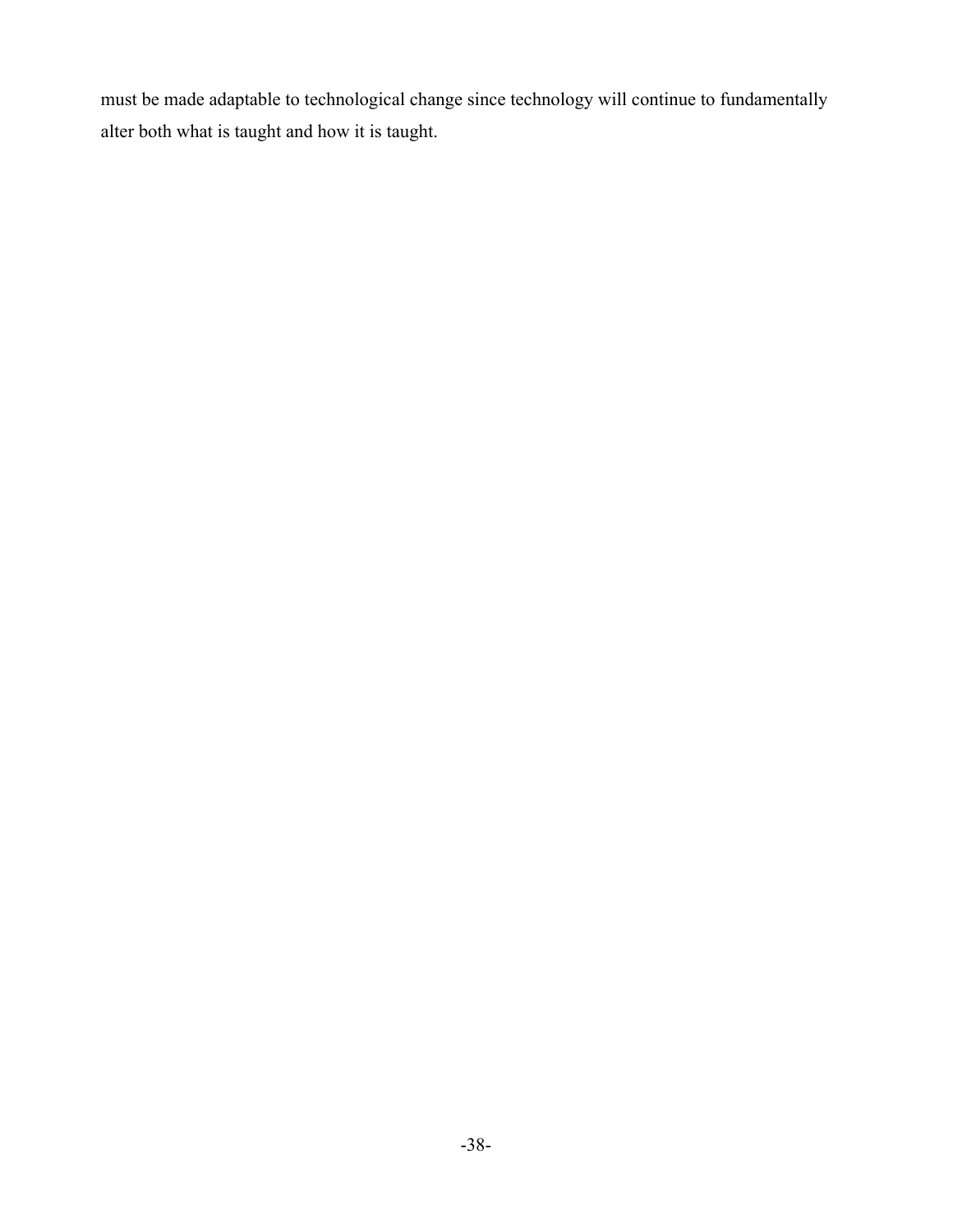#### **7. Assessment**

"*In reality it is through classroom assessment that attitudes, skills, knowledge and thinking are fostered, nurtured and accelerated – or stifled* " (Hynes (1991) cited in Earl, 2004).

While there is little literature on the assessment of teacher outcomes, assessment of student outcomes in the context of learning statistics has been of interest for several decades. Early work focused on affective factors such as anxiety and attitudes and alternative methods of assessing student learning such as projects, portfolios, etc. There are now two edited volumes focused exclusively on assessment in statistics education (Gal & Garfield, 1997; Bidgodo et al., 2010). The scope of these books goes from primary to secondary to tertiary education, and takes an international perspective rather than focusing only on the college course in the United States. However, many of the types of assessment issues and methods addressed are applicable to college students, even if the specific section focuses on pre-college settings. The context of assessment in these works is typically for formative uses, to improve learning and instruction, rather than for use in research studies.

A weakness of many research studies focused on teaching statistics in the college course has been the use of teacher-made instruments, final exam scores, or end of course grades, to assess outcomes (see Zieffler et al., 2008). These instruments lack evidence of validity, and generally do not extend or generalize beyond the particular setting in which they are used. For many years there was a lack of awareness in the statistics education community about the existence of more standard, research based tests that could be used in studies. Another issue constraining research studies is the lack of enough diversity in available validated tests to allow good alignment between existing tests and intended outcomes in a particular research study.

In addition to the two assessment volumes, sections on assessment appear in other books on statistics education (e.g, Moore, 2000; Gelman & Nolan, 2002; Garfield & Ben-Zvi 2008; Garfield & Franklin, 2011). These sections focus exclusively on teaching the introductory college course and address issues of formative and summative assessment, assessments of statistical literacy and thinking, sources of assessment resources, etc.

The ARTIST website (https://app.gen.umn.edu/artist) is the most complete current source for statistics education related assessment items, instruments, and resources. Originally a five year NSF

-39-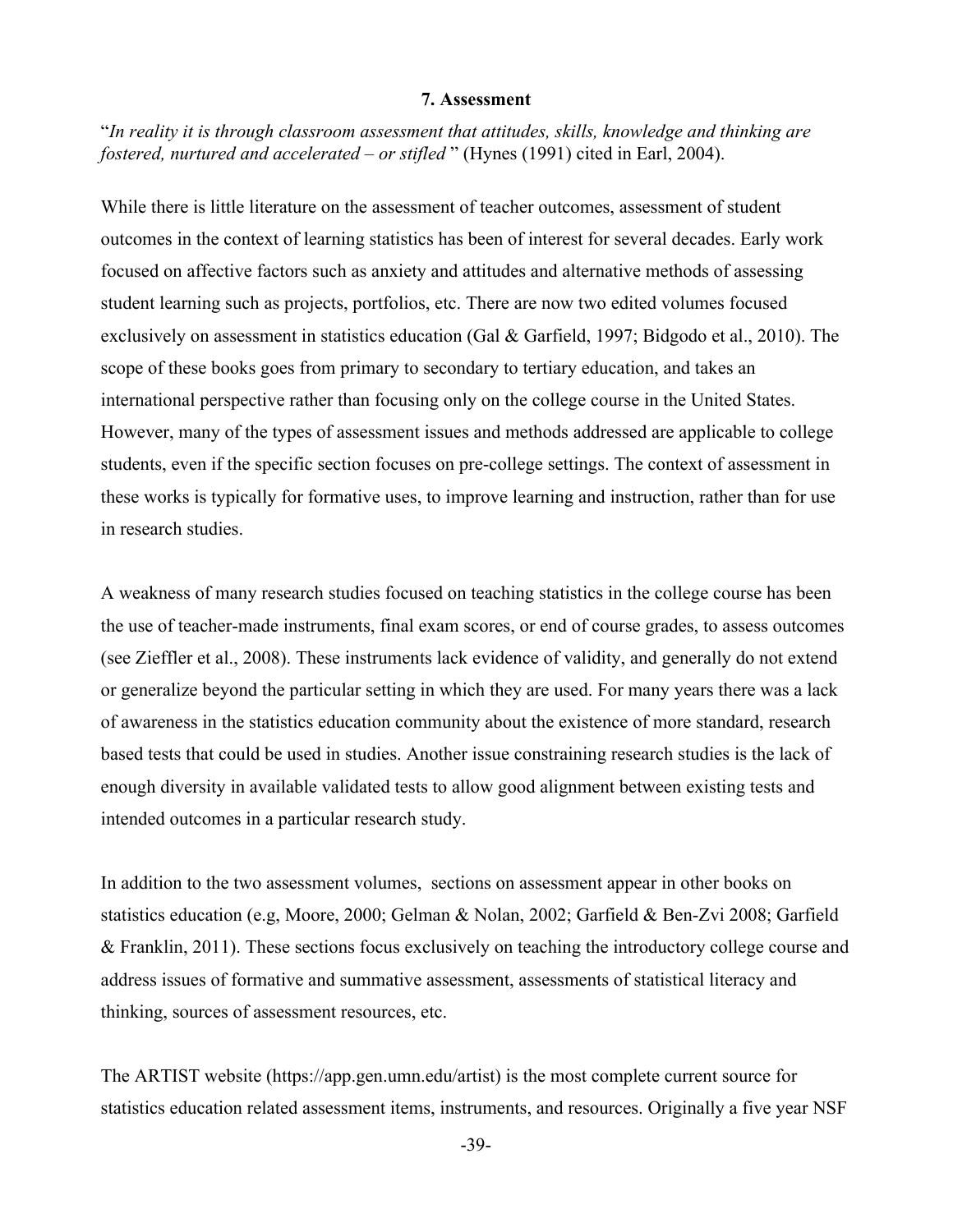funded project this website is now moving to CAUSEweb.org, and offers online versions of topic tests as well as the CAOS test, a comprehensive assessment of outcomes in a first course in statistics (delMas et al., 2005). The CAOS test has been widely used in research studies and is currently under revision to address the needs of the more diverse course content and formats now seen in introductory statistics courses.

The assessment needs outlined in each of the previous sections of this report point to the need for a collection of high quality, accessible, and flexible instruments to provide formative and summative data on teachers and students. Some of these instruments currently exist, and for others, there may be generic versions for which a statistics education supplement can adequately address the need. A list of some current instruments that might be useful in statistics education research studies is provided at www.stat.osu.edu/~dkp/retreat/Assessment.pdf. These instruments are categorized by the topics and are grouped by instruments developed by statistics educators and other instruments that were developed either for more generic purposes or that might be adapted to a statistics context.

A unique challenge to statistics is how to update assessments to reflect changes in the discipline in terms of both content and method, particularly in light of continuing advances in technology that impact what and how students learn statistics. The areas most in need of new assessment strategies are technology and teacher development. Issues raised in the technology section point to challenges in simultaneously assessing students on their technology use as well as on unique aspects of learning with new tools and approaches. In teacher development, tools are needed to assess pedagogical content knowledge that could be used to evaluate programs to prepare teachers or improve the teaching of practicing teachers.

**Research Priority 1:** What are effective ways to assess important student outcomes across a variety of different introductory statistics classes, in ways that allow us to study the efficacy of different approaches to learning statistics? This includes methods of administering assessments and customizing assessment, ways of obtaining and making accessible samples of normative and baseline data, determining methods for evaluating change in student outcomes, and methods of distinguishing common and unique factors (e.g, text anxiety form statistics anxiety).

-40-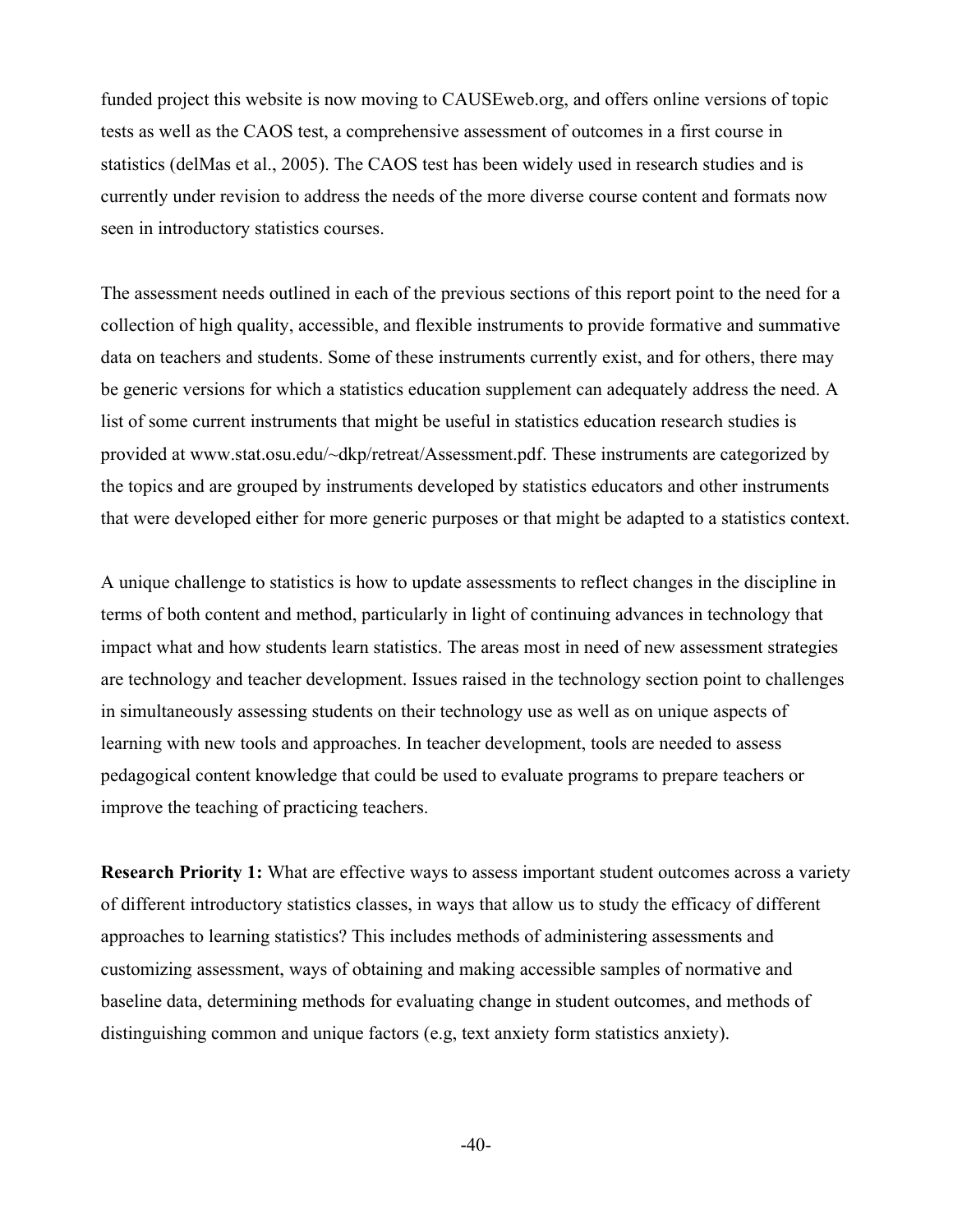**Research Priority 2:** What are effective ways to assess important teacher factors across a variety of instructional settings that allow us to study the efficacy of different approaches for preparing and developing effective teachers? This includes ways of collecting data that allow flexible use, ways of accessing data that allow examination of changes over time, etc.

## **Summary**

We see assessment as the crucial area that is needed to enable high quality research that can inform and improve the teaching and learning of statistics. While assessment data has typically been gathered in a variety of ways to provide feedback to students and to assign grades, the use of common, validated instruments in research studies has been lacking until recently, with the increasing use of the CAOS test and SATs in several studies. The recently funded e-ATLAS project will be developing modularized versions of the STI and CAOS test to promote flexibility in their use and will also be collecting data from a large national sample. However, additional instruments are needed to provide more options for those conducting research studies and to address the needs outlined in each of the areas addressed in this report. As research programs begin to build and produce generalizable findings and more refined hypotheses, it will become increasingly valuable to apply multiple instruments simultaneously. Consortiums of institutions and organizations can play an important role in making this process more efficient as well as helping with the development, pilot testing, revisions, and administration of such assessments. We encourage the support of such efforts and of this area of scholarship by researchers as well as dissertations for graduate students.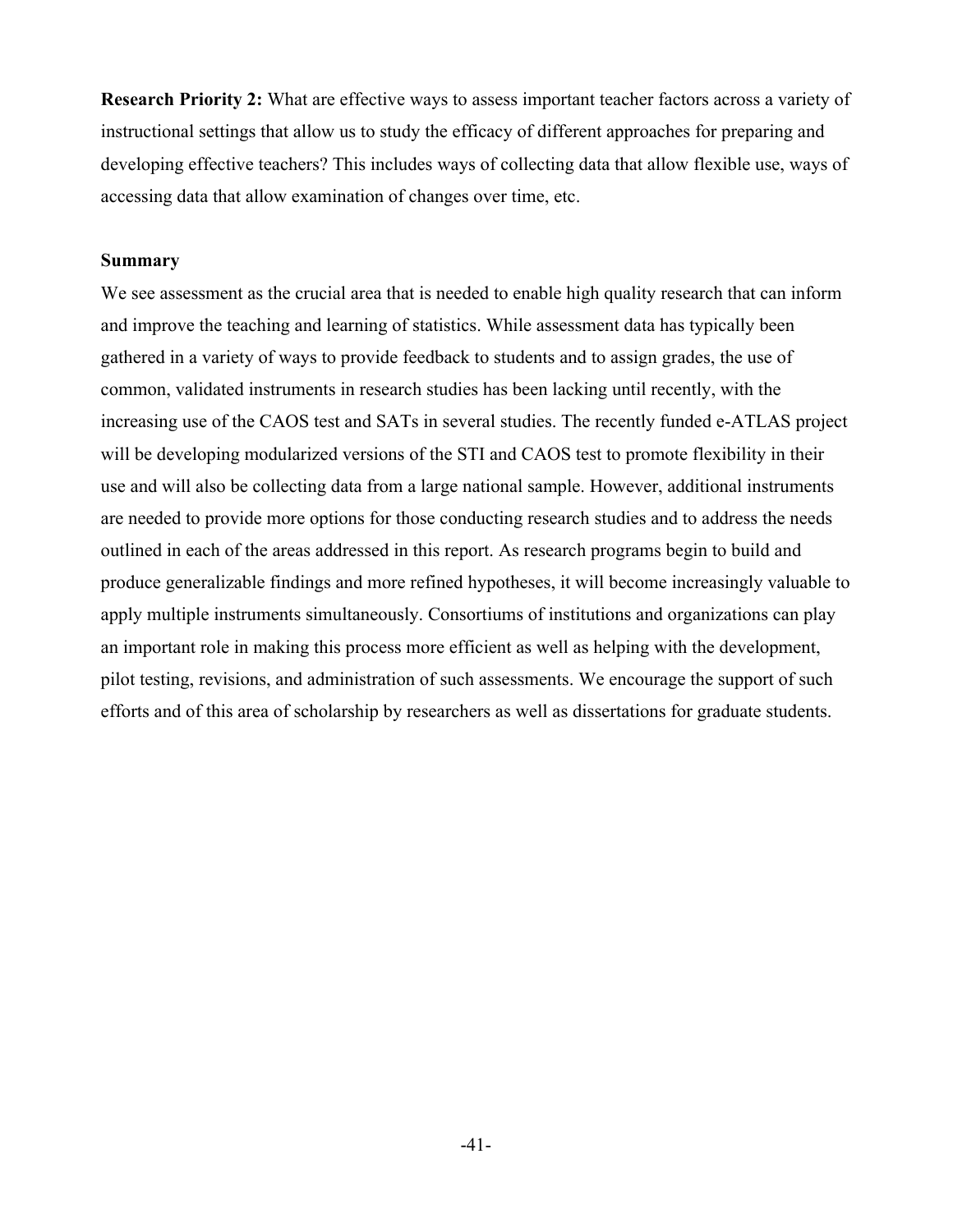# **References**

Albert, J. (2002). Teaching Introductory Statistics from a Bayesian Perspective. In B. Philips (ed). *Proceedings of the Sixth International Conference on Teaching Statistics*. [CDROM]. International Statistical Institute: Cape Town.

Aliaga, M., Cobb, G., Cuff, C., Garfield, J., Gould, R., Lock, R., Moore, T., Rossman, A., Stephenson, R., Utts, J., Velleman, P., & Witmer, J. (2005). *Guidelines for assessment and instruction in statistics education: College report*. Alexandria, VA: American Statistical Association. Retrieved May 19, 2010 from: http://www.amstat.org/education/gaise/

*Arbaugh, F., Herbal-Eisenmann, B., Ramirez Knuth, E., Krandendonk, H., and Quander, J.,, N., (2010). Linking Research and Practice: The NCTM Research Agenda Conference Report. Reston, VA: National Council of Teachers of Mathematics (NCTM)*

Assessment Resource Tools for Improving Statistical Thinking (ARTIST) https://apps3.cehd.umn.edu/artist/

Bakker, A. (2002). Route-type and landscape-type software for learning statistical data analysis. In B. Phillips (Ed.), *Proceedings of the Sixth International Conference on Teaching Statistics [CD-ROM]. Cape Town.*

Baloglu, M. (2001). *An application of structural equation modeling techniques in the prediction of statistics anxiety among college students* (Doctoral dissertation)*.* PhD Texas A&M University - Commerce. Supervisor: Paul F. Zelhart. Retrieved from http://www.stat.auckland.ac.nz/~iase/publications/dissertations/dissertations.php

Baloglu, M. (2002). Psychometric properties of the Statistics Anxiety Rating Scale. *Psychological Reports*: Volume 90, Issue , pp. 315-325.

Battista, M.T. (2004). Applying cognition-based assessment to elementary school students' development of understanding of area and volume measurement. *Mathematical Thinking and Learning*, 6(2), 185 - 204

Ben-Zvi, D. (2000). Toward understanding the role of technological tools in statistical learning. *Mathematical Thinking Learning, 2*(1&2), 127–155.

Ben-Zvi, D. & Amir, Y. (2005). How do primary school students begin to reason about distributions? In *Reasoning about distribution: A collection of current research studies. Proceedings of the Fourth International Research Forum on Statistical Reasoning*, Thinking, and Literacy (SRTL-4), Ed. K. Makar, University of Auckland, New Zealand, 2–7 July, 2005. Brisbane: University of Queensland.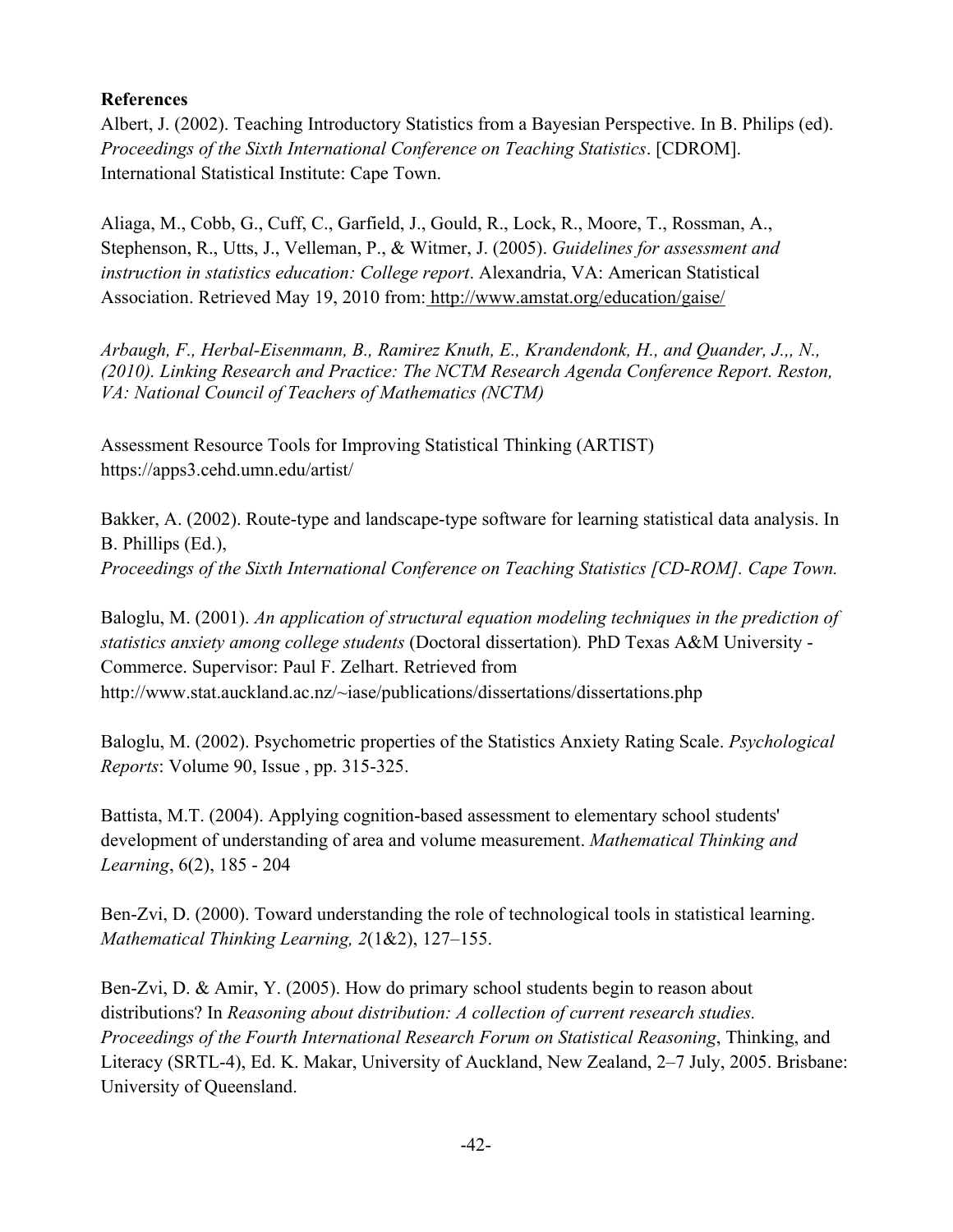Ben-Zvi, D., & Garfield, J. (2004). Statistical literacy, reasoning, and thinking: Goals and challenges. In J. Garfield & D. Ben-Zvi (Eds.), *The challenge of developing statistical literacy, reasoning, and thinking* (pp. 3-15). Dordrecht, The Netherlands: Kluwer.

Bidgood, P., Hunt, N., and Jolliffe, F. (Eds.).(2010) *Assessment Methods in Statistical Education: An International Perspective*, Wiley & Sons Ltd .

Black, P., & Wiliam, D. (1998). *Inside the black box*: *Raising standards through classroom assessment.* London: King's College.

Bloom, B.S. (1956). *Taxonomy of educational objectives handbook I: The cognitive domain*. New York: David McKay Company, Inc.

Bond, M.E., Perkins, S.N., & Ramirez, C. (2012). Students' perceptions of statistics: An exploration of attitudes, conceptualizations, and content knowledge of statistics. *Statistics Education Research Journal*, 11(2), 6-24 [Online: http://www.stat.auckland.ac.nz/~iase/serj/SERJ11(2) Bond.pdf]

Bright, G.W. & Friel, S.N. (1998). Graphical representations: Helping students interpret data. In *Reflections on Statistics: Learning, Teaching, and Assessment in Grades K-12*, Ed. S.P. Lajoie, pp. 63–88. Mahwah, NJ: Lawrence Erlbaum.

Brown, A. L., & Campione, J. C. (1996). Psychological theory and the design of innovative learning environments: On procedures, principles, and systems. In L. Schauble & R. Glaser (Eds.), Innovations in Learning: New Environments for Education. Mahwah, NJ: Lawrence Earlbaum Associates.

Budè, L., Van De Wiel, M. W. J., Imbos, T., Candel, M. J. J. M., Broers, N. J., & Berger, M. P. F. (2007). Students' achievements in a statistics course in relation to motivational aspects and study behaviour. *Statistics Education Research Journal, 6*(1), 5-21. [Online: http://www.stat.auckland.ac.nz/~iase/serj/SERJ6(1) Bude.pdf]

Carlson, K.A. & Winquist, J.R. (2011). Evaluating an active learning approach to teaching introductory statistics: A classroom workbook approach. *Journal of Statistics Education*, 19(1). http://www.amstat.org/publications/jse/v19n1/carlson.pdf

Cashin, S. E., & Elmore, P. B. (2005). The Survey of Attitudes Toward Statistics scale: A construct validity study. *Educational and Psychological Measurement, 65*(3)*,* 1-16.

Catley, K., Lehrer, R. & Reiser, B. (2004). Tracing a prospective learning progression for developing understanding of evolution. Paper presented at the Committee on Test Design for K-12 Science Achievement. http://www7.nationalacademies.org/bota/evolution.pdf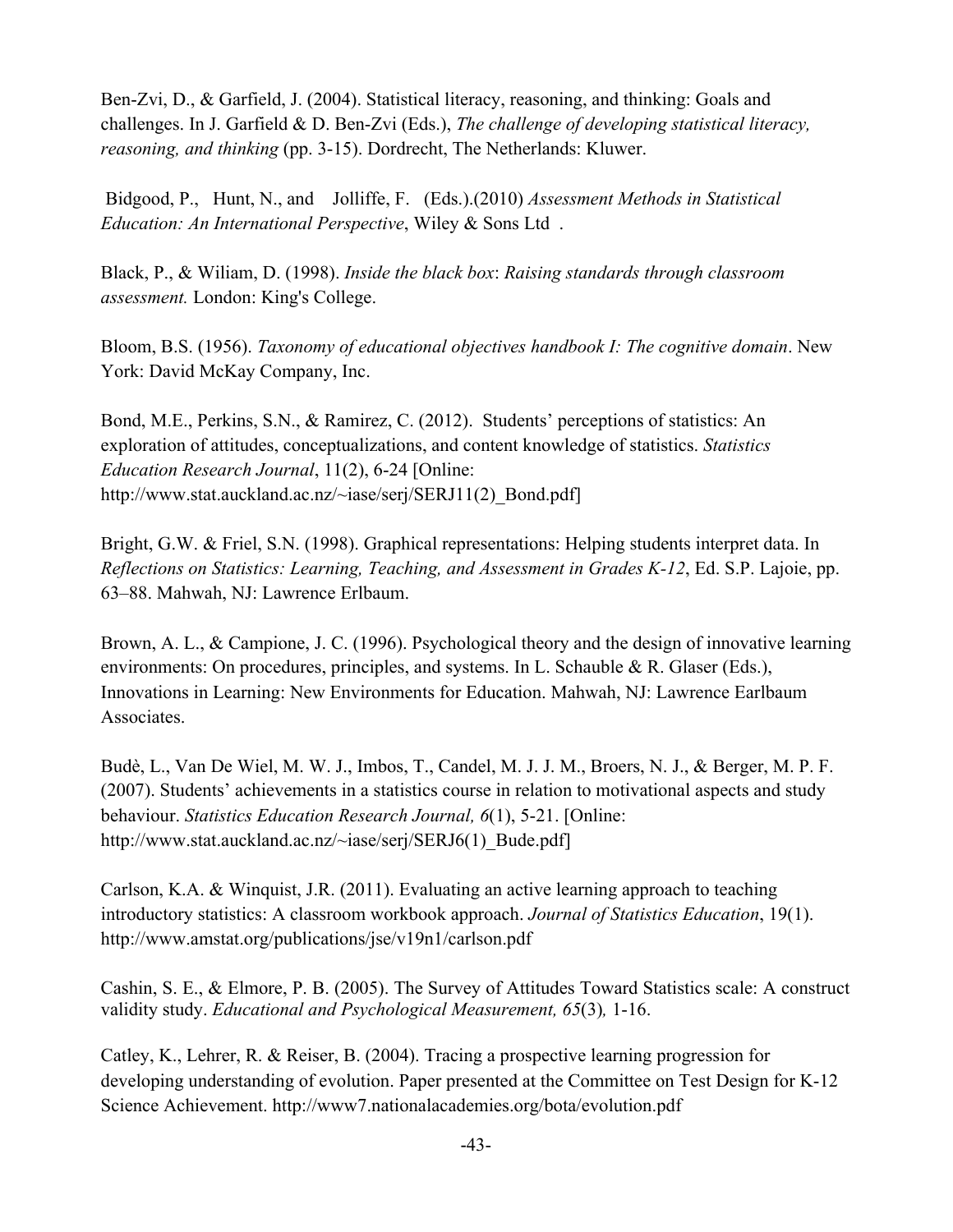Chance, B., Ben-Zvi, D., Garfield, J., & Medina, E. (2007, October). The role of technology in improving student learning of statistics. *Technology Innovations in Statistics Education Journal, 1*(1). (http://repositories.cdlib.org/uclastat/cts/tise/vol1/iss1/art2/)

Chance, B.L., delMas, R., & Garfield, J. (2004). Reasoning about sampling distributions. In D. Ben-Zvi & J. Garfield (Eds.), *The challenge of developing statistical literacy, reasoning, and thinking* (pp. 295-323). Dordrecht, The Netherlands: Kluwer Academic Publishers.

Chiesi, F,. & Primi, C. (2009). Assessing statistics attitudes among college students: Psychometric properties of the Italian version of the Survey of Attitudes Toward Statistics (SATS). *Learning and Individual Differences*, *19*(2), 309-313.

Cognitive and Non-Cognitive Factors Related to Students' Statistics Achievement. *Statistics Education Research Journal*, 9(1), 6 – 26. http://www.stat.auckland.ac.nz/~iase/serj/SERJ9(1)\_Chiesi\_Primi.htm

Chiesi, F. & Primi, C. (2009). Assessing statistics attitudes among college students: Psychometric properties of the Italian version of the Survey of Attitudes toward Statistics *Learning and Individual Differences*, 19 (2), 309-313.

Clark, J., Karuat, G., Mathews, D. & Wimbish, J. (2003). *The Fundamental Theorem of Statistics: Classifying Student understanding of basic statistical concepts*. [Online: http://www1.hollins.edu/faculty/clarkjm/stat2c.pdf]

Clements, D. H. (2007). Curriculum Research: Toward a framework for "research-based curricula." *Journal for Research in Mathematics Education*, 38(1), 35 – 70.

Clements, D.H. & Sarama, J. (2004). Learning trajectories in mathematics education. *Mathematical Thinking and Learning*, 6(2), 81-89.

Cobb, G. (1992). Teaching Statistics. In *Heeding the Call for Change: Suggestions for Curricular Action*, L.Steen (ed.). Washington, D.C: Mathematical Association of America, pp 3-43.

Cobb, G.W. (1993). Reconsidering Statistics Education: A National Science Foundation Conference. *Journal of Statistics Education*, 1(1). https://www.amstat.org/publications/jse/v1n1/cobb.html

Cobb, G. W. (2007). The Introductory Statistics Course: A Ptolemaic Curriculum? *Technology Innovations in Statistics Education*, *1*(1). www.escholarship.org/uc/item/6hb3k0nz

Cobb, P., McClain, K. & Gravemeijer, K.P.E. (2003b). Learning about statistical covariation. *Cognition and Instruction, 21*(1), 1–78.

Confrey, J., Maloney, A., Nguyen, K., Wilson, P. H., & Mojica, G. (2008, April). *Synthesizing research on rational number reasoning*. Working Session at the Research Pre-session of the National Council of Teachers of Mathematics, Salt Lake City, UT.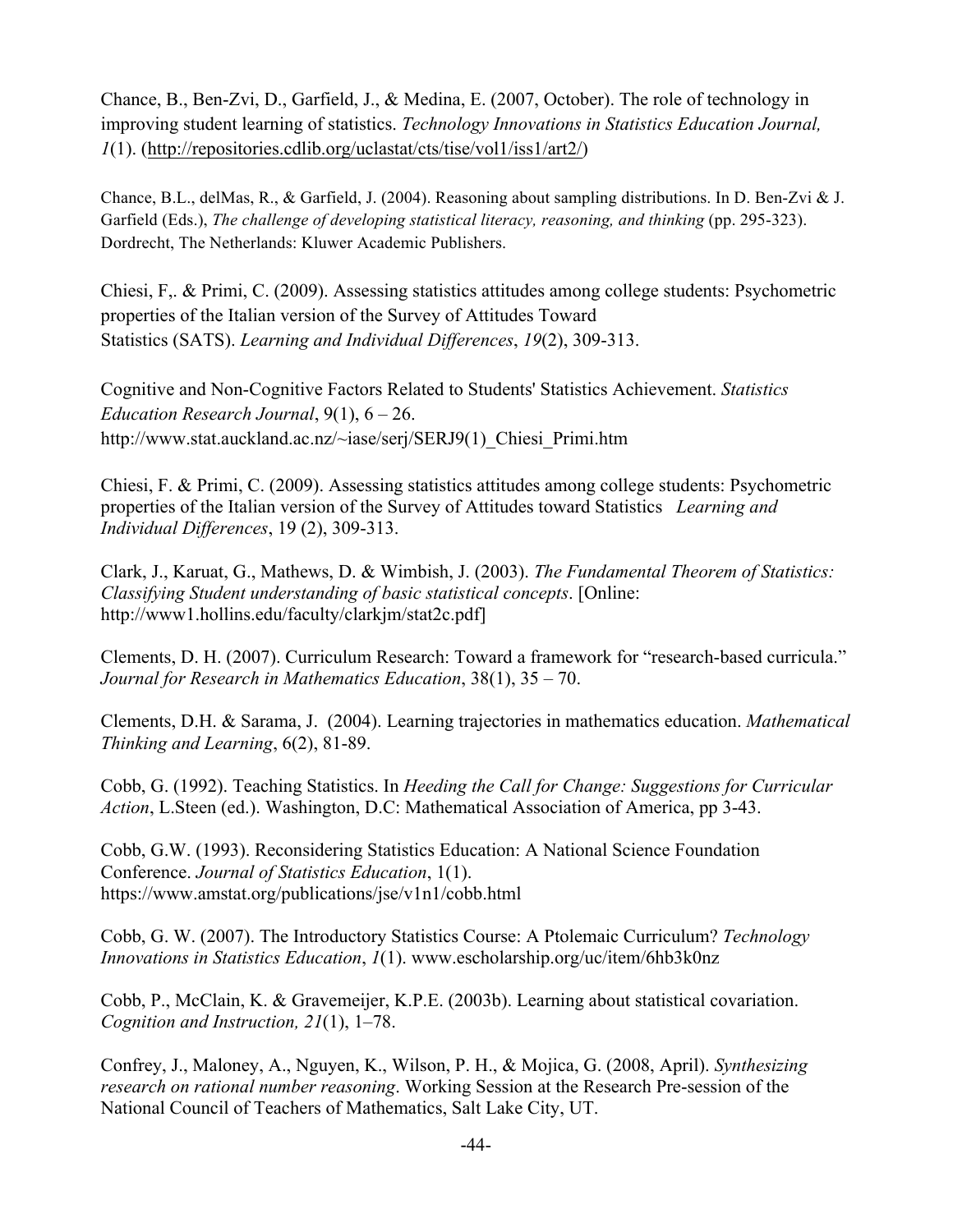Corcoran, T., Mosher, F. A. & Rogat, A. (2009). Learning Progressions in Science: An Evidencebased Approach to Reform. New York: Center on Continuous Instructional Improvement Teachers College-Columbia University.

Darling-Hammond, L. (2009). Recognizing and enhancing teacher effectiveness. *The International Journal of Educational and Psychological Assessment December, 3*, 1-24.

DeFranco, T.C., & McGivney-Burelle, J. (2001). *The beliefs and instructional practices of mathematics teaching assistants participating in a mathematics pedagogy course*. Paper Presented at the 23rd Annual Conference of Psychology of Mathematics Education – North America, Snowbird, Utah.

delMas, R. (2004). A comparison of mathematical and statistical reasoning. In D. Ben-Zvi and J. Garfield (Eds.), *The Challenge of Developing Statistical Literacy, Reasoning, and Thinking* (pp. 79-95). Dordrecht, The Netherlands: Kluwer Academic Publishers.

delMas, R., Garfield, J., Ooms, A. & Chance, B. (2007). Assessing students' conceptual understanding after a first course in statistics. *Statistics Education Research Journal, 6*(2), 28- 58. http://www.stat.auckland.ac.nz/~iase/serj/SERJ6(2)\_delMas.pdf

delMas, R. & Liu, Y. (2005, May). Exploring students' conceptions of the standard deviation. *Statistics Education Research Journal, 4*(1), 55– 82. http://www.stat.auckland.ac.nz/~iase/serj/SERJ4(1) delMas Liu.pdf

delMas, R., Garfield, J., Ooms, A., & Chance, B. (2007). Assessing students' conceptual understanding after a first course in statistics. *Statistics Education Research Journal, 6*(2), 28- 58. [Online: http://www.stat.auckland.ac.nz/~iase/serj/SERJ6(2) delMas.pdf]

Dempster, M. & McCorry, N.K. (2009). The Role of Previous Experience and Attitudes Toward Statistics in Statistics Assessment Outcomes among Undergraduate Psychology Students. *Journal of Statistics Education*, 17(2). [Online: http://www.amstat.org/publications/jse/v17n2/dempster.html]

Deslauriers, Schelew, and Wieman (2011). Improved learning in a large-enrollment physics class - Science 13 May 2011: Vol. 332 no. 6031 pp. 862-864

Diaz, C. and Batanero, C. (2009). University students' knowledge and biases in conditional probability reasoning. *International Electronic Journal of Mathematics Education* Volume 4, Number 3, October 2009

Eccles, J.S., Adler, T.F., Futterman, R., Goff, S.B., Kaczala, C.M., Meece, J.L., & Midgley, C. (1983). Expectancies, values, and academic behaviors. In J.T. Spence (Ed.), *Achievement and achievement motivation* (pp. 75-146). San Francisco, CA: W.H. Freeman.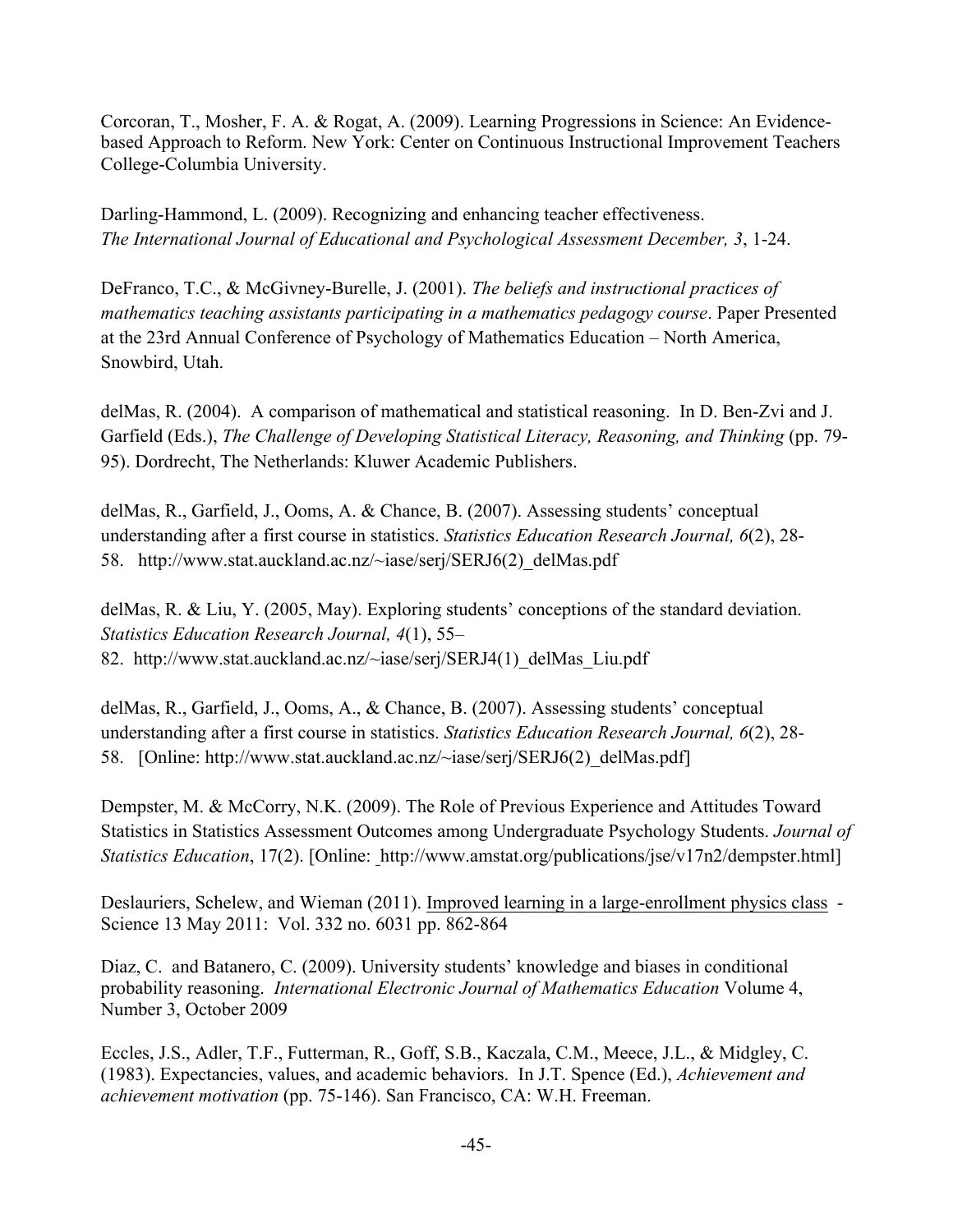Emmioğlu, E. & Capa-Aydin, Y. (2012). Attitudes and achievement in Statistics: A meta-analysis study. *Statistics Education Research Journal*, 11(2), 95-102 [Online: http://www.stat.auckland.ac.nz/~iase/serj/SERJ11(2) Emmioglu.pdf

Everson, M.G., & Garfield, J. (2008). An innovative approach to teaching online statistics courses. *Technology Innovations in Statistics Education*, *2*(1). http://escholarship.org/uc/item/2v6124xr

Fernandez, C. (2002), "Learning from Japanese Approaches to Professional Development: The Case of Lesson Study," *Journal of Teacher Education*, 53(5), 393-405.

Finney, S.J. & Schraw, G. (2003). Self-efficacy beliefs in college statistics courses. *Contemporary Educational Psychology*, 28(2), 161 – 186. DOI: 10.1016/S0361-476X(02)00015-2

Gal, I., & Garfield, J.B. (Eds.) (1997). *The assessment challenge in statistics education*. Amsterdam: IOS Press.

Gal, I., & Ginsburg, L. (1994, November). The role of beliefs and attitudes in learning statistics: towards an assessment framework. *Journal of Statistics Education*, *2*(2). Retrieved November 6, 2006, from http://www.amstat.org/publications/jse/v2n2/gal.html

Gal, I., Ginsburg, L. & Schau, C. (1997). Monitoring attitudes and beliefs in statistics education. In *The assessement challenge in statistics education*, Eds. I. Gal and J.B. Garfield, pp. 37–54. Amsterdam , The Netherlands : International Statistical Institute/IOS Press.

Garet, M. S., Porter, A. C., Desimone, L., Birman, B. F., & Yoon, K. (2001). What makes professional development effective? Results from a national sample of teachers. *American Educational Research Journal*, 38(4), 915-45.

Garfield, J. (2003). Assessing statistical reasoning. *Statistics Education Research Journal, 2*(1), 22– 38.

Garfield, J. & Ben-Zvi, D. (2007). How Students Learn Statistics Revisited: A Current Review of Research on Teaching and Learning Statistics. *International Statistical Review, 75, 3*, 372–396.

Garfield, J. & Ben-Zvi, D. (2008). *Developing Students' Statistical Reasoning: Connecting Research and Teaching Practice*. Dordrecht: Springer.

Garfield, J., & Everson, M. (2009). Preparing teachers of statistics: A graduate course for future teachers. *Journal of Statistics Education*, 17(2), http://www.amstat.org/publications/jse/v17n2/garfield.pdf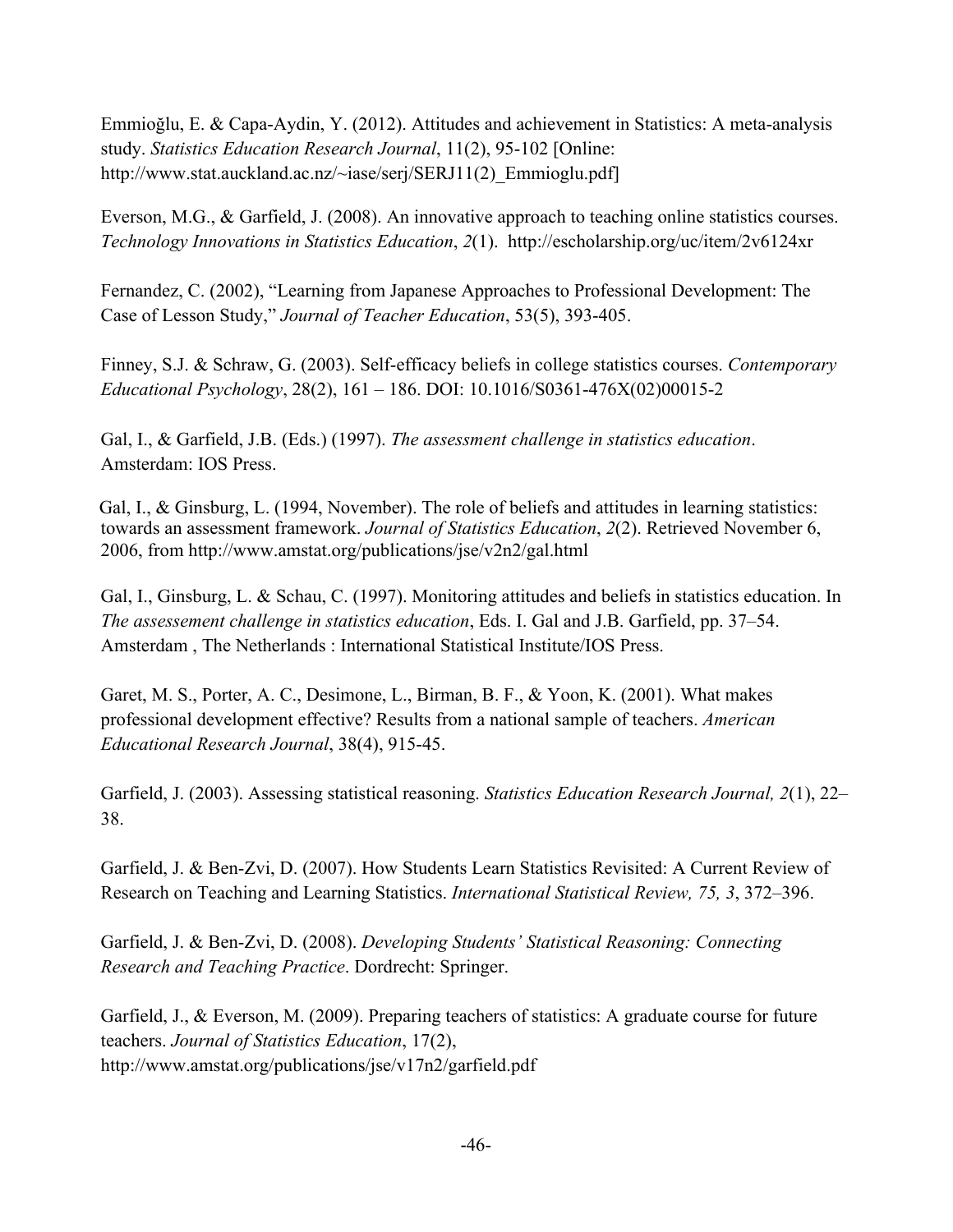Garfield, J., delMas, R., & Chance, B. (2005), "The Impact of Japanese Lesson Study on Teachers of Statistics," paper presented at the Joint Statistical Meetings, Minneapolis, MN.

Garfield, J., delMas, R., & Chance, B. (2007). Using students' informal notions of variability to develop an understanding of formal measures of variability. In M. C. Lovett and P. Shah (Ed.), Thinking with Data (Proceedings of the 33rd Carnegie Symposium on Cognition) (pp. 117-147). New York: Erlbaum.

Garfield, J. and Franklin, C. (2011). Assessment of learning, for learning, and as learning in statistics education. In C. Batanero, G. Burrill, C. Reading, and A. Rossman (eds.). *Teaching Statistics in School Mathematics - Challenges for Teaching and Teacher Education: A joint ICMI/IASE Study* (pp. 133-145). New York: Springer Publishers.

Garnham*, C., &* Kaleta*,* R*.* (*2002*). Introduction to hybrid courses. *Teaching with Technology Today*, 8 (10)

Gelman, A., & Nolan, D. (2002). *Teaching Statistics: A Bag of tricks.* New York: Oxford University Press.

Gigerenzer, G. (1996). On narrow norms and vague heuristics: A reply to Kahneman and Tversky (1996). *Psychological Review, 103*(3), 592–596.

Giraud, G. (1997, November). Cooperative learning and statistics instruction. J*ournal of Statistics Education, 5*(3). http://www.amstat.org/publications/jse/v5n3/giraud.html

Gordon, S. (1995). A Theoretical Approach to Understanding Learners of Statistics Journal of Statistics Education v.3, n.3

Gould, R (2010). Statistics and the modern student. *International Statistical Review*, 78 (2), 297- 315.

Groth, R.E. (2006). Analysis of an online case discussion about teaching stochastics. *Mathematics Teacher Education and Development*, *7*, 53-71.

Groth, R.E. (2007). Toward a conceptualization of statistical knowledge for teaching. *Journal for Research in Mathematics Education, 38(5),* 427-437.

Groth, R.E. & Bergner, J.A. (2005, November). Preservice elementary school teachers' metaphors for the concept of statistical sample. *Statistics Education Research Journal, 4*(2), 27–42. http://www.stat.auckland. ac.nz/∼iase/serj/SERJ4(2)\_groth\_bergner.pdf

Groth, R.E., & Bergner, J.A. (2006). Preservice elementary teachers' conceptual and procedural knowledge of mean, median, and mode. *Mathematical Thinking and Learning*, *8*, 37-63.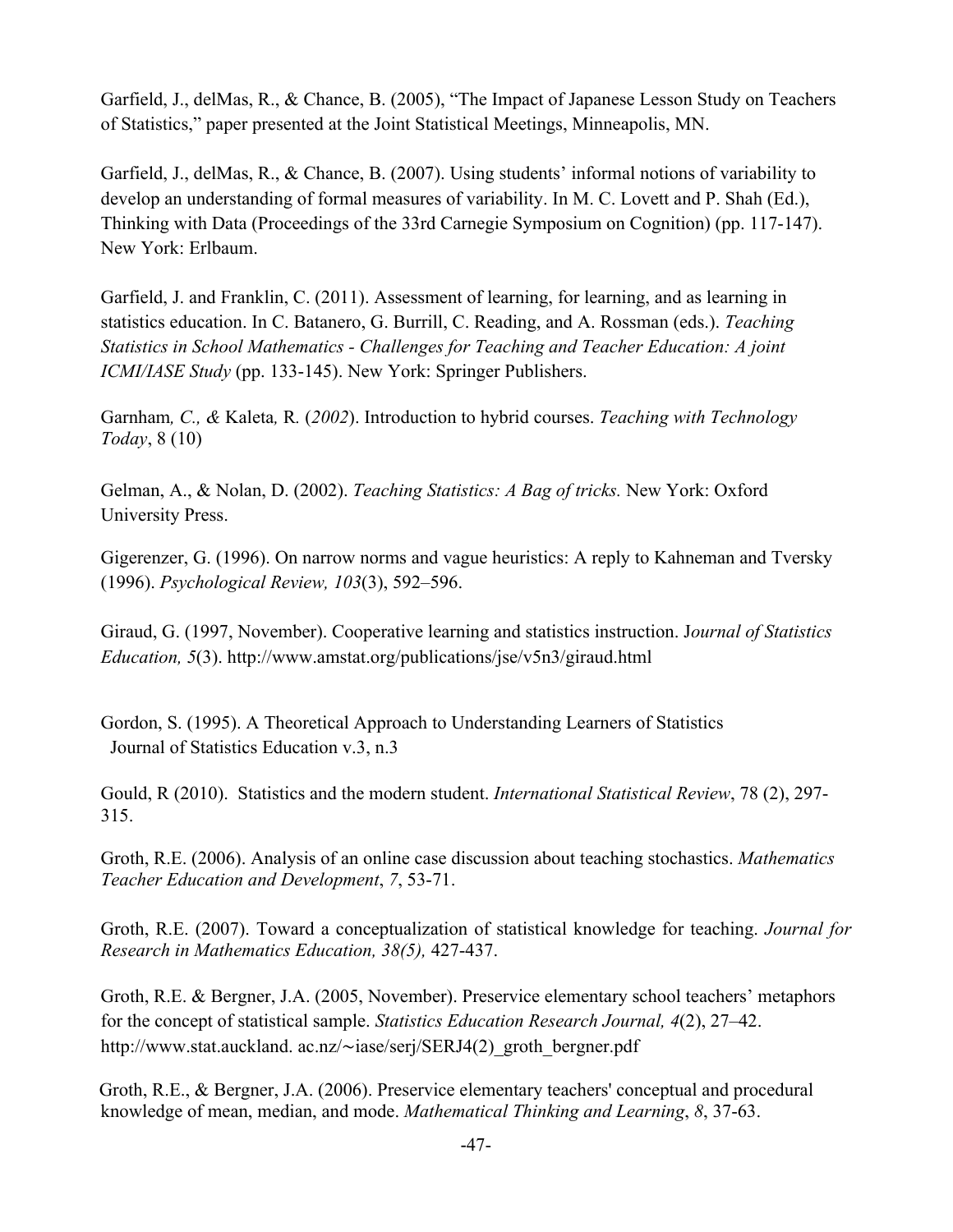Hammerman, J.K., & Rubin, A. (2004, November). Strategies for managing statistical complexity with new software tools. *Statistics Education Research Journal, 3*(2), 17-41. Retrieved December 4, 2006, from http://www.stat.auckland.ac.nz/~iase/serj/SERJ3(2)\_Hammerman\_Rubin.pdf

Harlow, L. L., Burkholder, G. J., & Morrow, J. A. (2002). Evaluating attitudes, skill and performance in a learning-enhanced quantitative methods course: A structural modelling approach. *Structural Equation Modeling*, *9*, 413-430.

Hiebert, J. & Lefevre, P. (1986). Conceptual and procedural knowledge in mathematics: An introductory analysis. In J. Hiebert (Ed.), *Conceptual and procedural knowledge: The case of mathematics* (pp. 1-28). Hillsdale, NJ: Erlbaum.

Hill, H.C., Schilling, S.G., & Ball, D.L. (2004) Developing measures of teachers' mathematics knowledge for teaching. Elementary School Journal, 105, 11-30.

Hjalmarson, M.A., Moore, T.J., & delMas, R. (2011). Statistical analysis when the data is an image: Eliciting student thinking about sampling and variability. *Statistics Education Research Journal*, *10* (1), 15-34. http://www.stat.auckland.ac.nz/~iase/serj/SERJ10%281%29\_Hjalmarson.pdf

Holcomb, J., Chance, B., Rossman, A., & Cobb, G. (2010). Assessing student learning about statistical inference, *Proceedings of the 8th International Conference on Teaching Statistics.*

Holcomb, J., Chance, B. Rossman, A., Tietjen, E., & Cobb, G. (2010), Introducing Concepts of Statistical Inference via Randomization Tests, *Proceedings of the 8th International Conference on Teaching Statistics.*

Hood, M., Creed, P.A., & Neumann, D.L. (2012). Using the expectancy value model of motivation to understand the relationship between student attitudes and achievement in Statistics. *Statistics Education Research Journal*, 11(2), 72-85 [Online: http://www.stat.auckland.ac.nz/~iase/serj/SERJ11(2) Hood.pdf]

Kahneman, D., Slovic, P. & Tversky, A. (Eds.). (1982). J*udgment Under Uncertainty: Heuristics and Biases*. New York: Cambridge University Press.

Kaplan, J. J. & Du, J. (2009). Question format and representations: Do heuristics and biases appy to statistics students? *Statistics Education Research Journal, 8*(2), 56-73.

Kaplan, J.J., Rogness, N. & Fisher, D. (2011). Lexical ambiguity: Making a case against *spread*. *Teaching Statistics.* DOI: 10.1111/j.1467-9639.2011.00477.x

Kaplan, J.J., Fisher, D. & Rogness, N. (2010). Lexical Ambiguity in Statistics: How students use and define the words: association, average, confidence, random and spread. *Journal of Statistics Education, 18(2),* http://www.amstat.org/publications/jse/v18n2/kaplan.pdf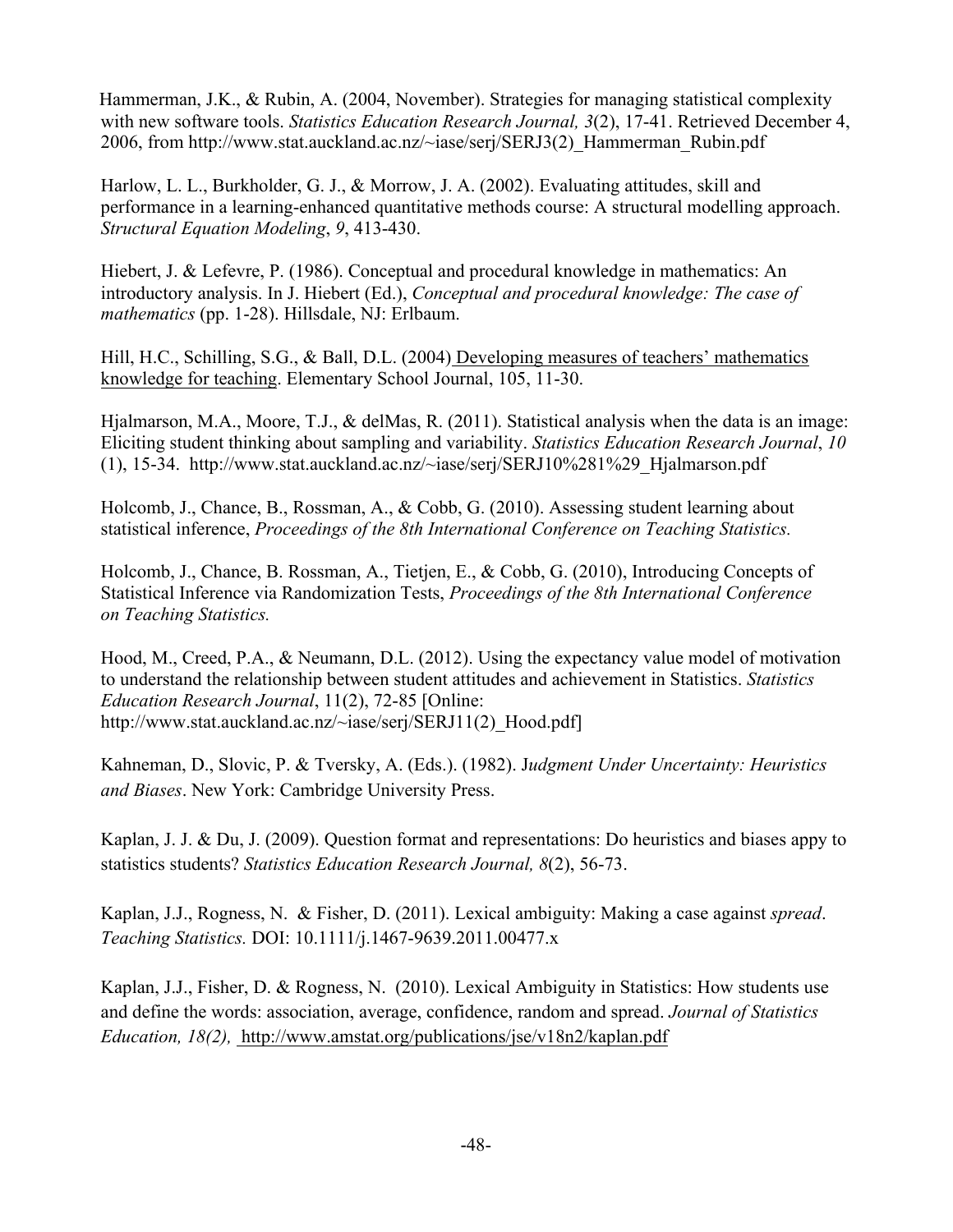Keeler, C.M. & Steinhorst, R.K. (1995, July). Using small groups to promote active learning in the introductory statistics course: A report from the field. J*ournal of Statistics Education, 3*(2). http://www.amstat.org/publications/jse/v3n2/keeler.html

Kirkman, E. (2010) CBMS Survey of Undergraduate Mathematical Sciences Programs, Washignton DC: Conference Board of Mathematical Sciences.

Konold, C. & Harradine, A. & Kazak, S. (2007), Understanding distributions by modeling them, *International Journal of Computers for Mathematical Learning 12,* 217-230.

Konold, C. & Kazak, S. (2008). Reconnecting data and chance. *Technology Innovations in Statistics Education, 2* (1), Article 1.

Konold, C., Pollatsek, A., Well, A. & Gagnon, A. (1997). Students analyzing data: research of critical barriers. In Research on the Role of Technology in Teaching and Learning Statistics, Eds. J. Garfield and G. Burrill, pp. 151– 168. Voorburg, The Netherlands: International Statistical Institute.

Konold, Clifford & Pollatsek, Alexander & Well, Arnold & Lohmeier, J. & Lipson, A. (1993), "Inconsistencies in students' reasoning about probability", *Journal for Research in Mathematics Education* 24, 392-414.

Lancaster, S.M. (2008). A Study Of Preservice Teachers' Attitudes Toward Their Role As Students Of Statistics And Implications For Future Professional Development In Statistics. Paper Presented at the Proceedings of the ICMI Study 18 and 2008 IASE Round Table Conference, Mexico.

Langrall, C., Nisbet, S., Mooney, E. & Jansem, S. (2010). The role of context expertise when comparing data. *Mathematical Thinking and Learning, 13*(1&2), 47-67.

Lee, H. S., Angotti, R. & Tarr, J. E. (2010). Making comparisons between observed data and expected outcomes: Students' informal hypothesis testing with probability simulation tools. *Statistics Education Research Journal, 9*(1), 68-96. http://www.stat.auckland.ac.nz/~iase/serj/SERJ9(1) Lee.pdf

Lee, H. S., & Hollebrands, K. F. (2008). Preparing to teach data analysis and probability with technology. In C. Batanero, G. Burrill, C. Reading, & A. Rossman (Eds.), *Joint ICMI/IASE Study: Teaching Statistics in School Mathematics. Challenges for Teaching and Teacher Education. Proceedings of the ICMI Study 18 and 2008 IASE Round Table Conference.* Retrieved from http://www.ugr.es/~icmi/iase\_study/Files/Topic3/T3P4\_Lee.pdf

Lee, H. S., & Hollebrands, K. F. (2011). Characterizing and developing teachers' knowledge for teaching statistics. In C. Batanero, G. Burrill, C. Reading, & A. Rossman (Eds.), *Teaching Statistics in School Mathematics - Challenges for Teaching and Teacher Education: A joint ICMI/IASE Study*  (pp. 359-369), Springer.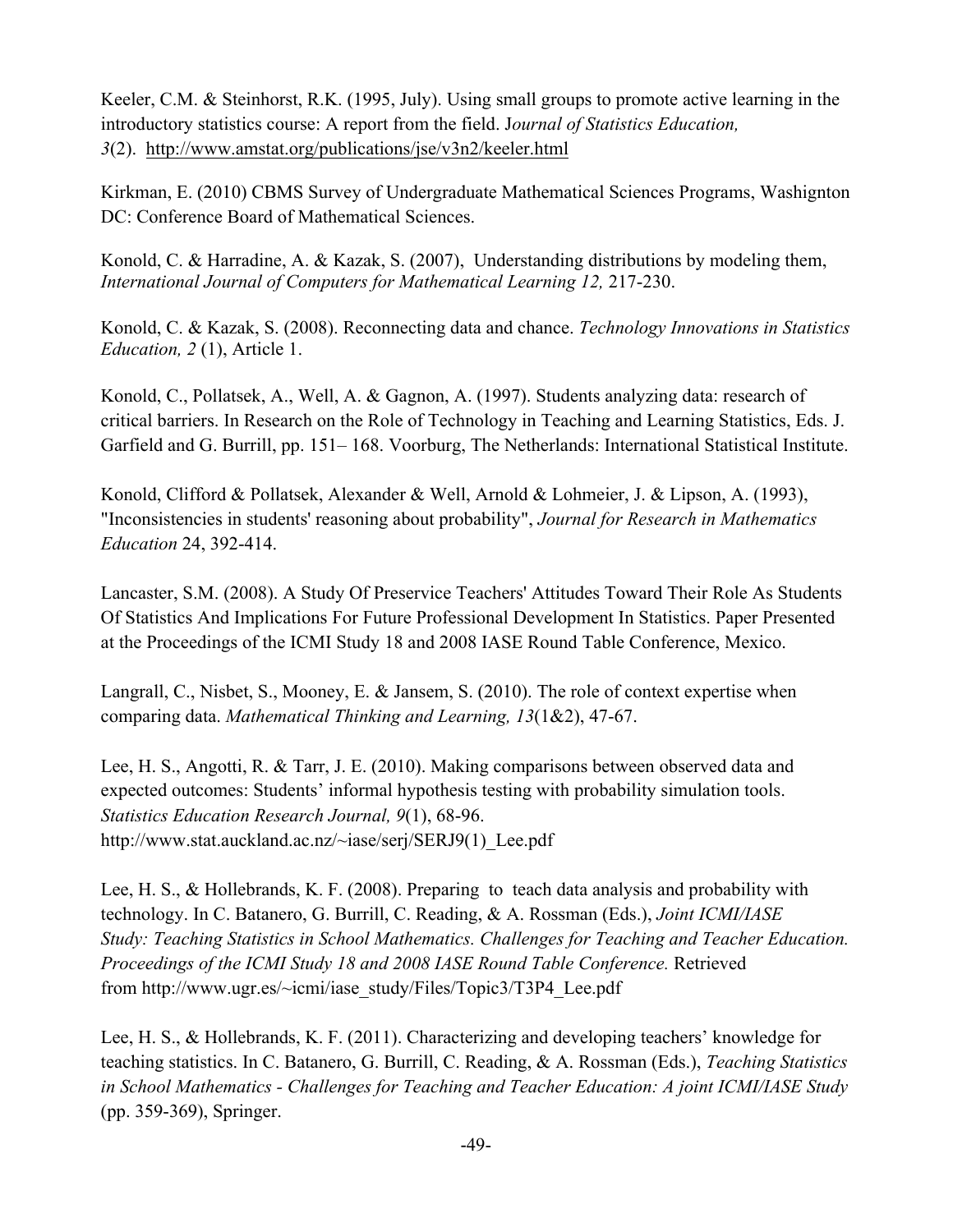Lehrer, R., Konold, C., & Kim, M. (2006, April). Constructing Data, Modeling Chance in the Middle School. Paper presented at the Annual Meeting of the American Educational Research Association, San Francisco, CA.

Lehrer, R. & Schauble, L. (2002). Distribution: A resource for understanding error and natural variation. In *Proceedings of the Sixth International Conference on Teaching Statistics: Developing a Statistically Literate Society*, Ed. B. Phillips. Voorburg, The Netherlands: International Statistical Institute.

Lehrer, R. & Schauble, L. (2006). Cultivating model-based reasoning in science education. In R. K. Sawyer (Ed.), Cambridge Handbook of the Learning Sciences (pp. 371-388). Cambridge: University Press.

Lehrer, R., & Schauble, L. (2007). Contrasting emerging conceptions of distribution in contexts of error and natural variation. In *Thinking with Data*, Eds., M. Lovett and P. Shah, pp. 149–176. Mahwah, NJ: Erlbaum.

Lesh, R., Hoover, M., Hole, B., Kelly, A., & Post, T. (2000). Principles for developing thoughtrevealing activities for students and teachers. In E.A. Kelly & R. Lesh (Eds.), *Handbook of research design in mathematics and science education* (pp. 591-646). Mahwah, NJ: Lawrence Erlbaum.

Lovett, M.C. (2001). A Collaborative convergence on studying reasoning processes: A case study in statistics. In *Cognition and Instruction: Twenty-Five Years of Progress*, Eds. S. Carver and D. Klahr, pp. 347–384. Mahwah, NJ: Erlbaum.

Magel, R.C. (1998, November). Using cooperative learning in a large introductory statistics class.J*ournal of Statistics Education, 6*(3). http://www.amstat.org/publications/jse/v6 n3/magel.html

Mathews, D. & Clark, J. (2003). *Successful Students' Conceptions of Mean, Standard Deviation and the Central Limit Theorem*. Unpublished paper. http://www1.hollins.edu/faculty/clarkjm/stats1.pdf.

McGowan, H.M., & Vaughan, J. (in press). Testing a student generated hypothesis using student data. *Teaching Statistics*

Meletiou, M. & Lee, C. (2002). Teaching students the stochastic nature of statistical concepts in an introductory statistics course. *Statistics Education Research Journal*, 1(2), 22–37. http://www.stat.auckland.ac.nz/∼iase/serj/SERJ1(2).pdf

Meletiou, M., Lee, C. & Myers, M. (1999). The role of technology in the introductory statistics classroom: Reality and potential. *Proceedings of the International Conference on Mathematics/Science Education and Technology.* San Antonio, TX.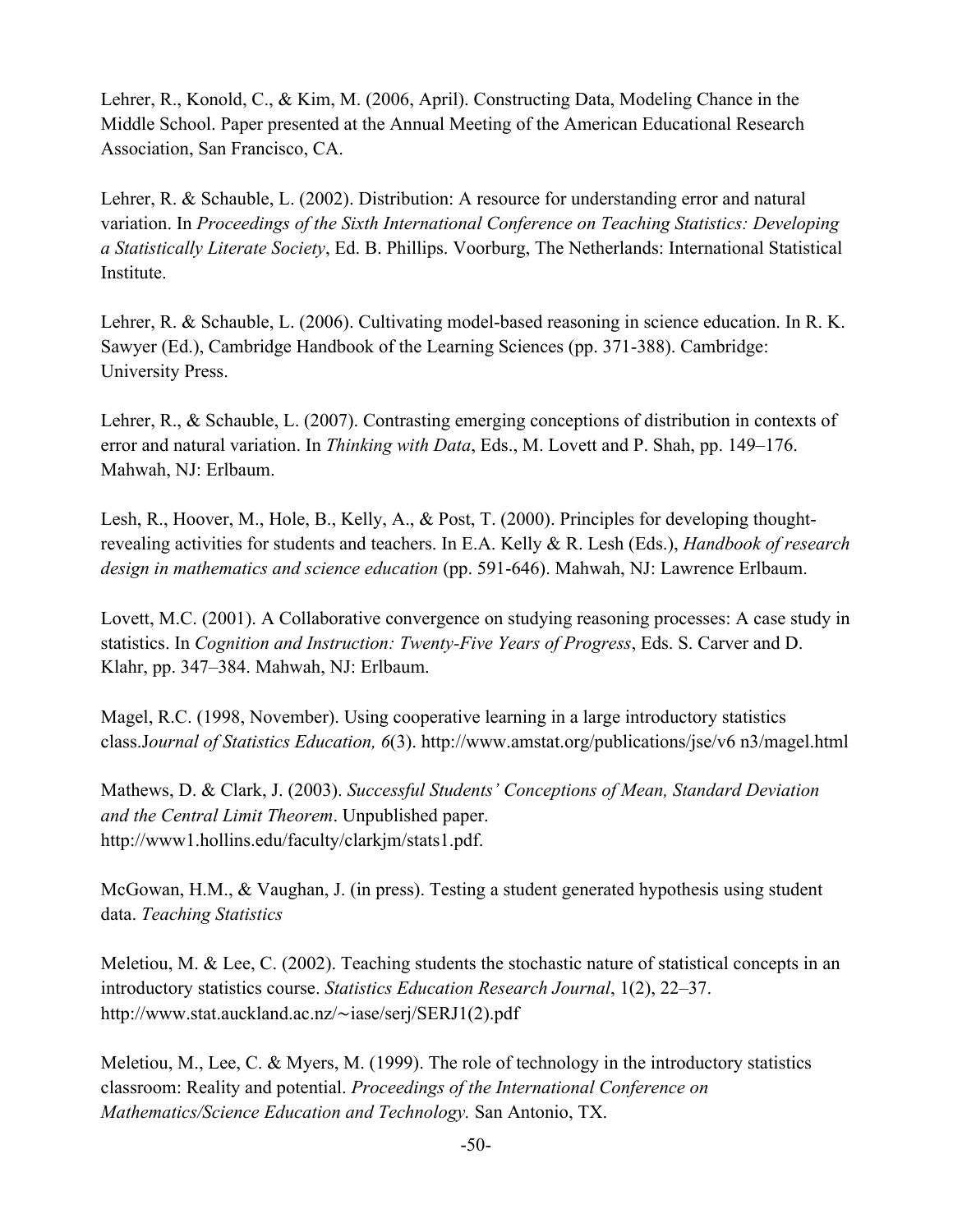Meletiou, M., & Lee, C. (2002). Teaching students the stochastic nature of statistical concepts in an introductory statistics course. *Statistics Education Research Journal, 1*(2), 22-37. Retrieved July 15, 2007, from http://www.stat.auckland.ac.nz/~iase/serj/SERJ1(2).pdf

Meyer, O. & Lovett, M. (2002). Implementing a computerized tutor in a statistical reasoning course: Getting the big picture. In *Proceedings of the sixth international conference on teaching statistics: Developing a statistically literate society*, Ed. B. Phillips. Voorburg, The Netherlands: International Statistical Institute.

Millar, A. M., & Schau, C. (2010). *Assessing students' attitudes: the good, the bad, and the ugly.* Joint Statistical Meetings, Vancouver, [Online: www.evaluationandstatistics.com\JSM2010.pdf]

Mokros, J. & Russell, S.J. (1995). Children's concepts of average and representativeness. *Journal of Research in Mathematics Education, 26*, 20–39.

Moore and Cobb (2000) Statistics and mathematics: Tension and cooperation DS Moore, GW Cobb - The American Mathematical Monthly, 2000

Moore, D.S. (2005). Preparing graduate students to teach statistics: Introduction. *The American Statistician, 59(1)*, pp. 1-3.

Mvududu, N. (2003). A Cross-Cultural Study of the Connection Between Students' Attitudes Toward Statistics and the Use of Constructivist Strategies in the Course. *Journal of Statistics Education*, 11(3). http://www.amstat.org/publications/jse/v11n3/mvududu.html

Nolan, M.M., Beran, T., & Hecker, K.G. (2012). Surveys assessing students' attitudes towards statistics: A systematic review of validity and reliability. *Statistics Education Research Journal*, 11(2), 103-123 [Online: http://www.stat.auckland.ac.nz/~iase/serj/SERJ11(2)\_Nolan.pdf]

Noll, J. (2007). Statistics teaching assistants' statistical content knowledge and pedagogical knowledge. Unpublished doctoral dissertation, Portland State University, Portland Oregon. http://www.stat.aukland.ac.nz/~iase/publications/dissertations/07.Noll.Dissertation.pdf Onwuegbuzie, A.J., & Wilson, V.A. (2003) Statistics Anxiety: nature, etiology, antecedents, effects, and treatments--a comprehensive review of the literature. In *Teaching in Higher Education*. Taylor & Francis

Paparistodemou, E. & Meletiou-Mavrotheris, M. (2008). Developing young students informal inference skills in data analysis. *Statistics Education Research Journal, 7*(2), 83-106. [Online: http://www.stat.auckland.ac.nz/~iase/serj/SERJ7(2)\_Watson.pdf]

Pea, R. D. (1987). Cognitive technologies for mathematics education. In A. Schoenfeld (Ed.), Cognitive science and mathematics education (pp. 89–122). Hillsdale, NJ: Erlbaum.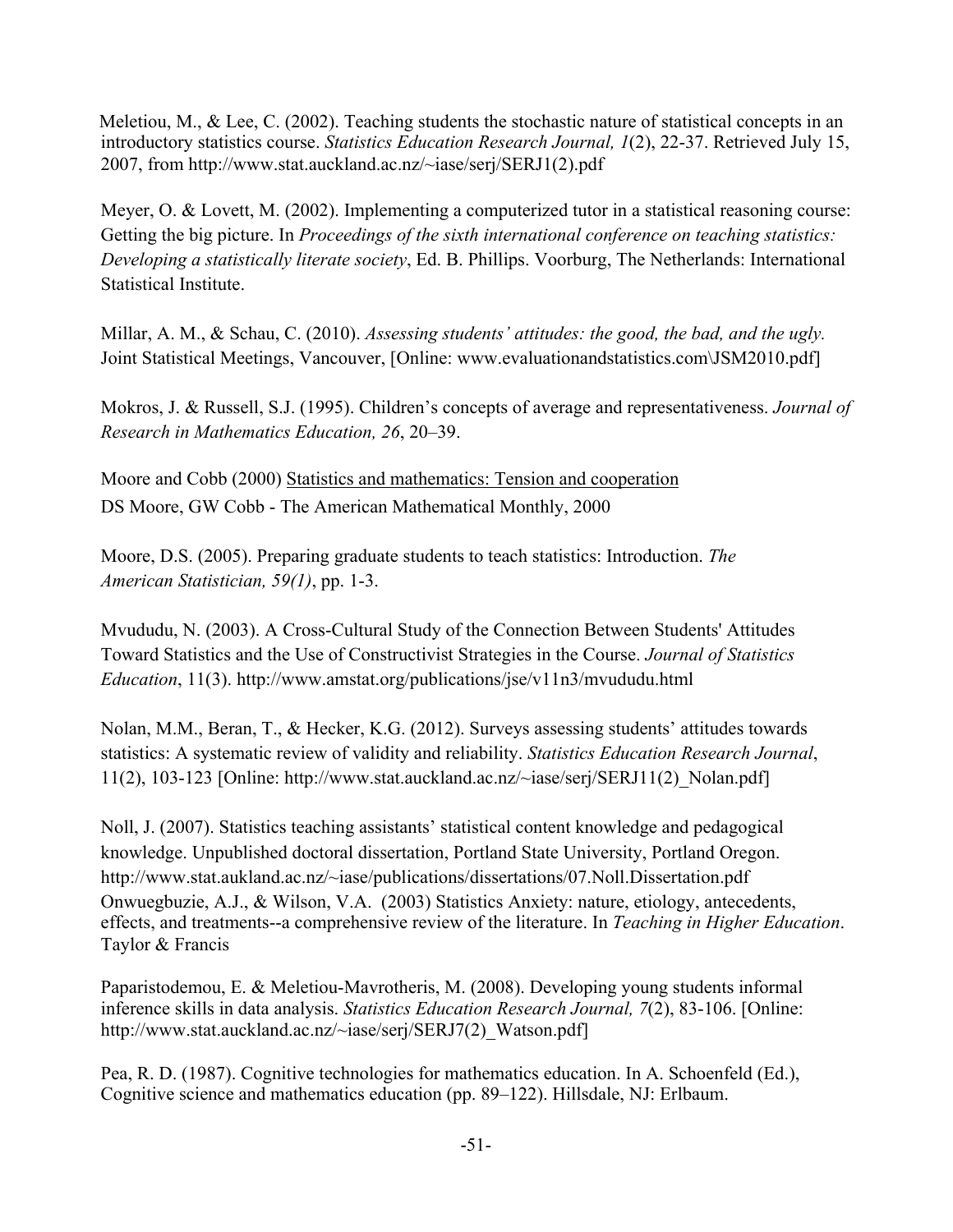Pfaff, T. J. & Weinberg, A. (2009). Do Hands-On Activities Increase Student Understanding?: A Case Study. *Journal of Statistics Education, 17*(3). http://www.amstat.org/publications/jse/v17n3/pfaff.html

Pfannkuch, M. (2006, November). Comparing Box plot distributions: A teacher's reasoning. *Statistics Education Research Journal, 5*(2), 27–45. Retrieved July 15, 2007, from http://www.stat.auckland.ac.nz/∼iase/serj/SERJ5(2) Pfannkuch.pdf

Pfannkuch, M. (2010). The Role of Context in Developing Informal Statistical Inferential Reasoning: A Classroom Study. *Mathematical Thinking and Learning, 13*(1&2), 27-46.

Posner, M. (2011). The impact of a proficiency-based assessment and reassessment of learning outcomes system on student achievement and attitudes. *Statistics Education Research Journal, 10*(1), 3-14. [Online: http://www.stat.auckland.ac.nz/~iase/serj/SERJ10(1)\_Posner.pdf]

Pratt, D., Johnston-Wilder, P., Ainley, J. & Mason, J. (2008). Local and global thinking in statistics inference. *Statistics Education Research Journal, 7*(2), 107-129. [Online: http://www.stat.auckland.ac.nz/~iase/serj/SERJ7(2) Pratt.pdf]

Quilici, J.L. & Mayer, R.E. (2002). Teaching students to recognize structural similarities between statistics word problems. *Applied Cognitive Psychology, 16*(3), 325–342.

Ramirez, C., Emmioğlu, E., & Schau, C. (2010). *Understanding students' attitudes toward statistics: New perspectives using an expectancy-value model of motivation and the Survey of Attitudes Toward Statistics*. Joint Statistical Meetings, Vancouver, [Online: www.evaluationandstatistics.com\JSM2010EVM.pdf]

Ramirez, C., Emmioğlu, E., & Schau, C. (2012). The importance of attitudes in Statistics Education. *Statistics Education Research Journal*, 11(2), 57-71 [Online: http://www.stat.auckland.ac.nz/~iase/serj/SERJ11(2) Ramirez.pdf]

Reid, A. and Petocz, P. (2002). 'Students' conceptions of statistics: a phenomenographic study'. *Journal of Statistics Education* 10(2), [On-line: http://www.amstat.org/publications/jse/jse\_index.html]

Roback, P., Chance, B., Legler, J., & Moore, T. (2006, July). Applying Japanese lesson study principles to an upper-level undergraduate statistics course. *Journal of Statistics Education*, *14*(2). Retrieved December 28, 2006, from http://www.amstat.org/publications/jse/v14n2/roback.html

Roberts, D.M., & Bilderback, E.W. (1980). Reliability and validity of a statistics attitude survey. *Educational and Psychological Measurement*, 40, 235-238.

*Rossman, A. (2007). Seven Challenges for the Undergraduate Statistics Curriculum in 2007. Plenary Session, United Statistics Conference on Teaching Statistics (USCOTS), Columbus, OH, May 17 - 19.*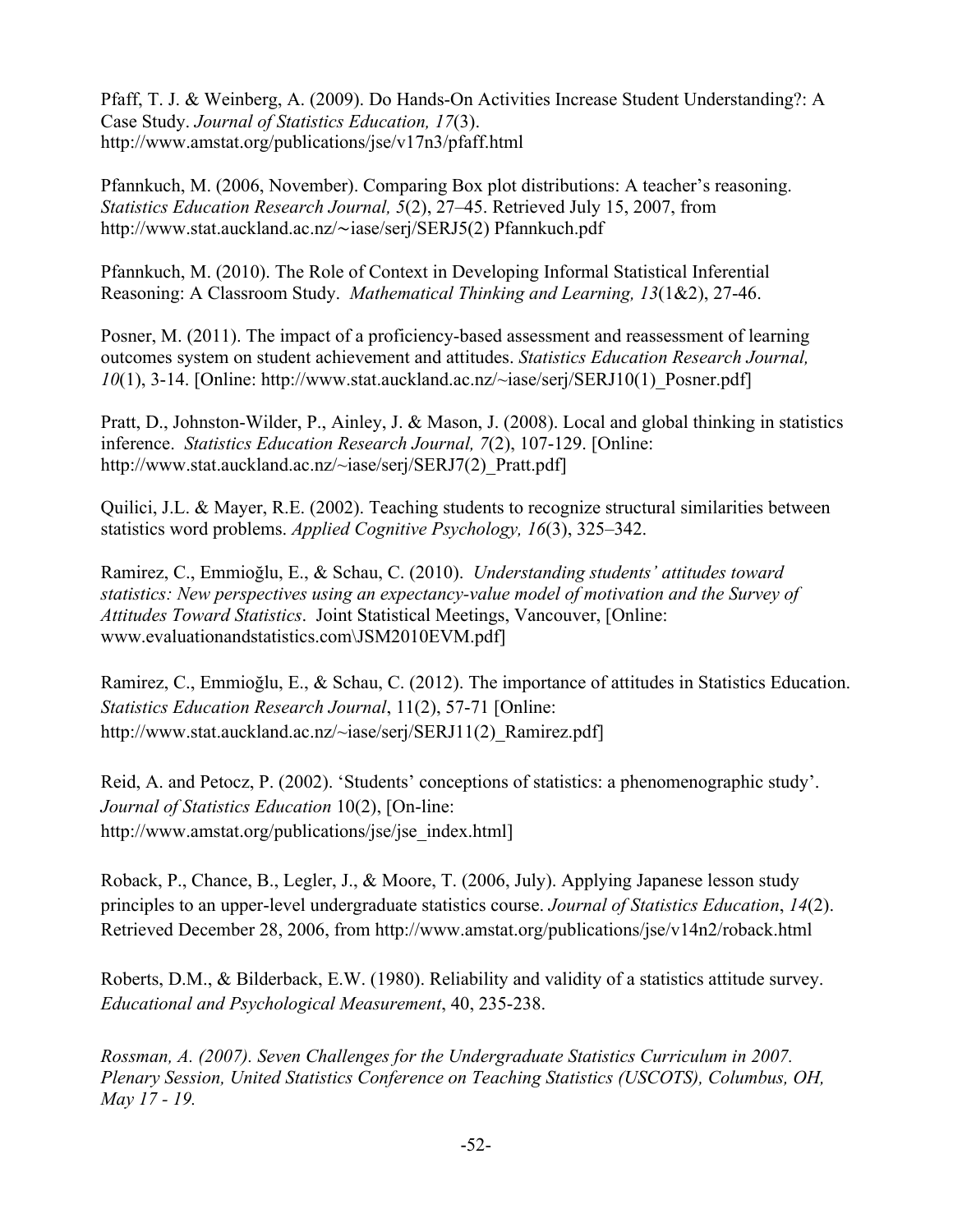Rubin, A., Bruce, B. & Tenney, Y. (1991). Learning about sampling: Trouble at the core of statisti*cs. In Proceedings of the Third International Conference on Teaching Statistics,* Ed. D. Vere-Jones, Vol. 1, pp. 314–319. Voorburg, The Netherlands: International Statistical Institute.

Rumsey, D.A. (1998). A cooperative teaching approach to introductory statistics. Journal of Statistics Education, 6(1), http://www.amstat.org/publications/jse/v6n1/rumsey.html

Russell, S.J. (1990). Issues in training teachers to teach statistics in the elementary school: A world of uncertainty. In *Training Teachers to Teach Statistics: Proceedings of the International Statistical Institute Round Table Conference*, Ed. A. Hawkins, pp. 59–71. Voorburg, The Netherlands: International Statistical Institute.

Russell, S.J. & Mokros, J. (1996). What do children understand about average? *Teaching Children Mathematics, 2*, 360–364.

Saldanha, L. (2003). Is this sample unusual? An investigation of students exploring connections between sampling distributions and statistical inference. Unpublished doctoral dissertation, Vanderbilt University, Tennessee.

Saldanha, L. & Thompson, P. (2003). Conceptions of sample and their relationship to statistical inference. *Educational Studies in Mathematics, 51*, 257–270.

Schau, C. (1992). *Survey of Attitudes Toward Statistics* (SATS-28). [Online: http://evaluationandstatistics.com]

Schau, C. (2003). *Survey of Attitudes Toward Statistics* (SATS-36). [Online: http://evaluationandstatistics.com]

Schau, C., Stevens, J., Dauphinee, T., & Del Vecchio, A. (1995). The development and validation of the Survey of Attitudes Toward Statistics. *Educational & Psychological Measurement, 55 (5),* 868-876.

Sedlmeier, P. (1999). *Improving Statistical Reasoning: Theoretical Models and Practical Implications*. Hillsdale, NJ: Erlbaum.

Shaughnessy, J.M. (1992). Research in probability and statistics: Reflections and directions. In *Handbook of Research on Mathematics Teaching and Learning,* Ed. D. Grouws, pp. 465–494. New York: Macmillan.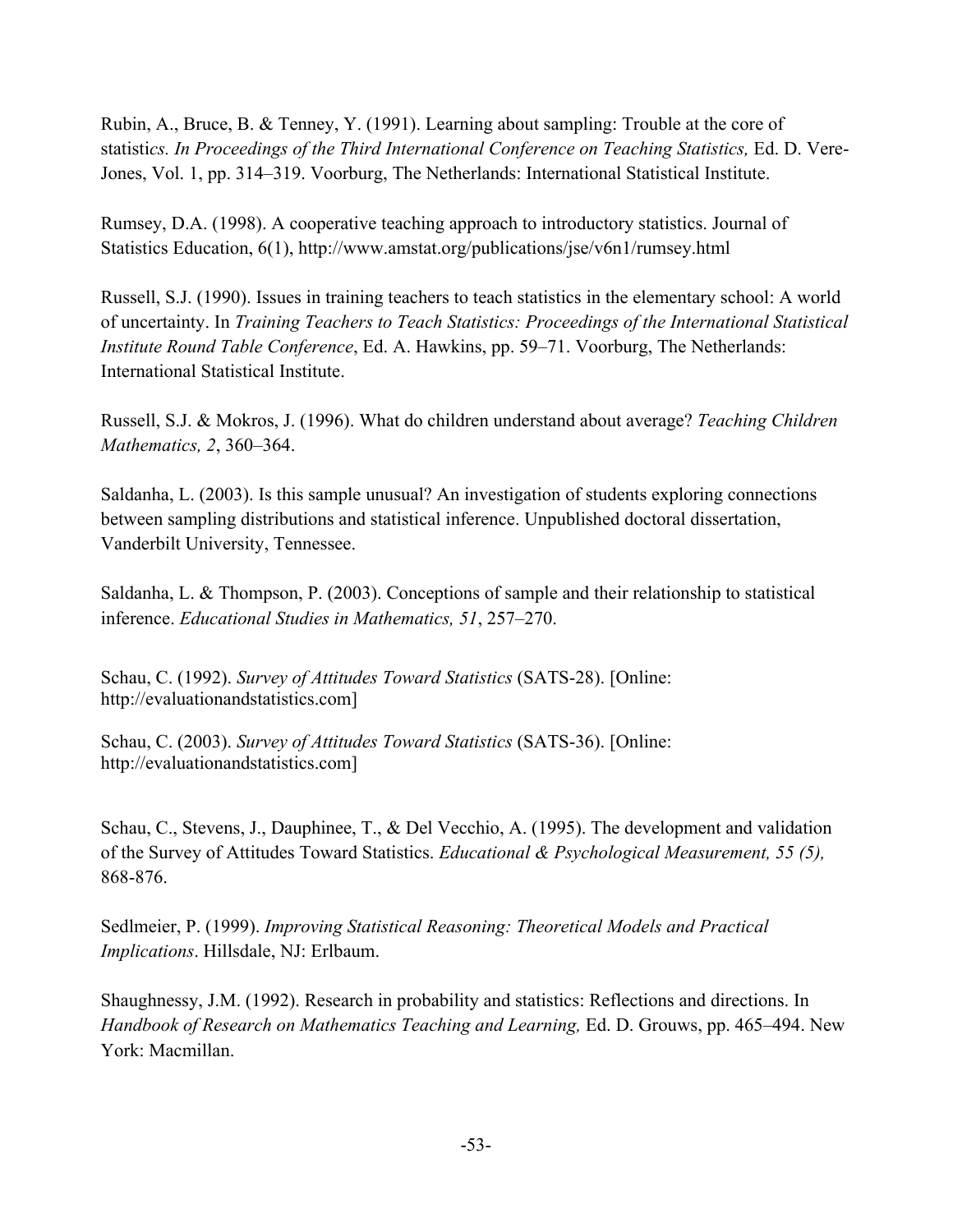Shaughnessy, J.M. (1997). Missed opportunities in research on the teaching and learning of data and chance. In *People in Mathematics Education (Proceedings of the 20th annual meetings of the Mathematics Education Research Group of Australasia)*, Eds. F. Biddulph and K. Carr, pp. 6–22. Rotorua, New Zealand: MERGA.

Shaughnessy, J.M. (2007). Research on statistics learning and reasoning. In *The Second Handbook of Research on Mathematics*, Ed. F.K. Lester, pp. 957–1010. Reston, VA: National Council of Teachers of Mathematics (NCTM).

Shaughnessy, J. M., Watson, J. M, Moritz, J. B., & Reading, C. (1999, April). School mathematics students' acknowledgement of statistical variation: There's more to life than centers. Paper presented at the Research Pre-session of the 77th Annual meeting of the National Council of Teachers of Mathematics, San Francisco, CA.

Sherin, M. G., & van Es, E. A. (2005). Using video to support teachers' ability to notice classroom interactions. *Journal of Technology and Teacher Education 13*, 475–491.

Speer, N., Gutmann, T., Murphy, T.J. (2005). Mathematics teaching assistants preparation and development. *College Teaching, 53(2)*, 75-80.

Stein, M. K., Remillard, J., & Smith, M. S. (2007). How curriculum influences student learning. In F. Lester (Ed.), *Second handbook of research on mathematics teaching and learning*. Greenwich, CT: Information Age Publishing.

Stewart, W. (2011). Bayesian Statistics - The Second Coming! Plenary Session, United States Conference on Teaching Statistics (USCOTS), Cary, NC, May 19 - 21.

Stohl, H. (2005). Probability in teacher education and development. In G. Jones (Ed.), *Exploring probability in school: Challenges for teaching and learning* (pp. 345-366). Dordrecht, The Netherlands: Kluwer.

Suzuka, K., Sleep, L., Ball, D. L., Bass, H., Lewis, J. M., and Thames, M. K. AMTE Monograph 6 *Scholarly Practices and Inquiry in the Preparation of Mathematics Teachers*, pp. 7–23

Suanpang, P., Petocz, P., & Kalceff, W. (2004). Student attitudes to learning business statistics: Comparison of online and traditional practices. *Journal of Educational Technology & Society*, *7* (3), 9-20.

Summers, J.J., Waigandt, A., & Whittaker, T.A. (2005). A comparison of student achievement and satisfaction in an online versus a traditional face-to-face statistics class. *Innovative Higher Education*, *29* (3), 233-250.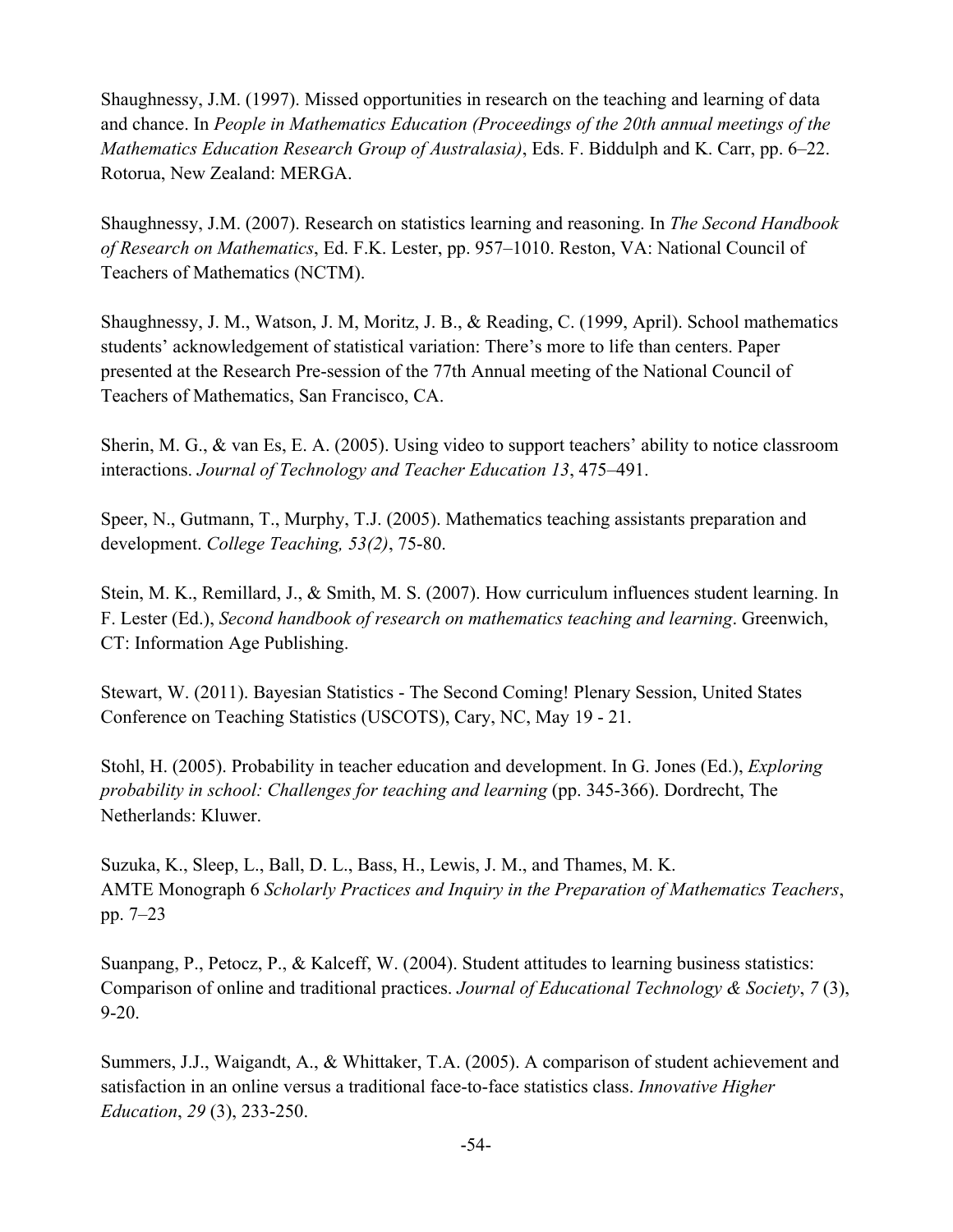Swartz RJ, Schwartz C, Basch E, Cai L, Fairclough DL, McLeod L, Mendoza TR, Rapkin B; The SAMSI Psychometric Program Longitudinal Assessment of Patient-Reported Outcomes Working Group. (2011). The king's foot of patient-reported outcomes: current practices and new developments for the measurement of change. Qual Life Res.

Tempelaar, D.T., van der Loeff, S.S., Gijselaers, W.H. (2007). A structural equation model analyzing the relationship of students' attitudes toward statistics, prior reasoning abilities and course performance. *Statistics Education Research Journal*, 6(2), 78 – 102. http://www.stat.auckland.ac.nz/~iase/serj/SERJ6(2).pdf

Tintle, N., VanderStoep, J. Holmes, V., Quisenberry, B. & Swanson, T. (2011). Development and assessment of a preliminary randomization-based introductory statistics curriculum. *Journal of Statistics Education*, 19(1). http://www.amstat.org/publications/jse/v19n1/tintle.pdf

van Es, E. A., & Sherin, M. G. (2002). Learning to notice: Scaffolding new teachers' interpretations of classroom interactions. *Journal of Technology and Teacher Education, 10,* 571–596.

Vanhoof, S., Sotos, A. E. C., Onghena, P., Verschaffel, L., Van Dooren, W., & Van den Noortgate, W. (2006). Attitudes toward statistics and their relationship with short- and long-term exam results. *Journal of Statistics Education*, 14(3). http://www.amstat.org/publications/jse/v14n3/vanhoof.html

Vanhoof, S. (2010). Statistics Attitudes in University Students: Structure, stability, and relationship with achievement Unpubhlised doctoral dissertation.

http://www.stat.auckland.ac.nz/~iase/publications/dissertations/10.Vanhoof.Dissertation.pdf

*Wenger, Etienne and Snyder, William (2000) `Communities of Practice? The Organizational Frontier', Harvard Business Review January-February.*

Watson, J. (2008). Exploring beginning inference with novice grade 7 students. *Statistics Education Research Journal, 7*(2), 59-83. http://www.stat.auckland.ac.nz/~iase/serj/SERJ7(2)\_Watson.pdf

Wentzel, K.R., & Wigfield, A. (2009) *Handbook of Motivation at School*. New York: Routledge.

Wild, C.J., & Pfannkuch, M. (1999). Statistical thinking in empirical enquiry. *International Statistical Review, 67*(3), 223–265.

Wilson, P. H., Lee, H. S., & Hollebrands, K. F. (2011). Understanding prospective mathematics teachers' processes for making sense of students' work with technology. *Journal for Research in Mathematics Education, 42*(1), 42-67.

Wise, S. L. (1985). The development and validation of a scale measuring attitudes toward statistics.